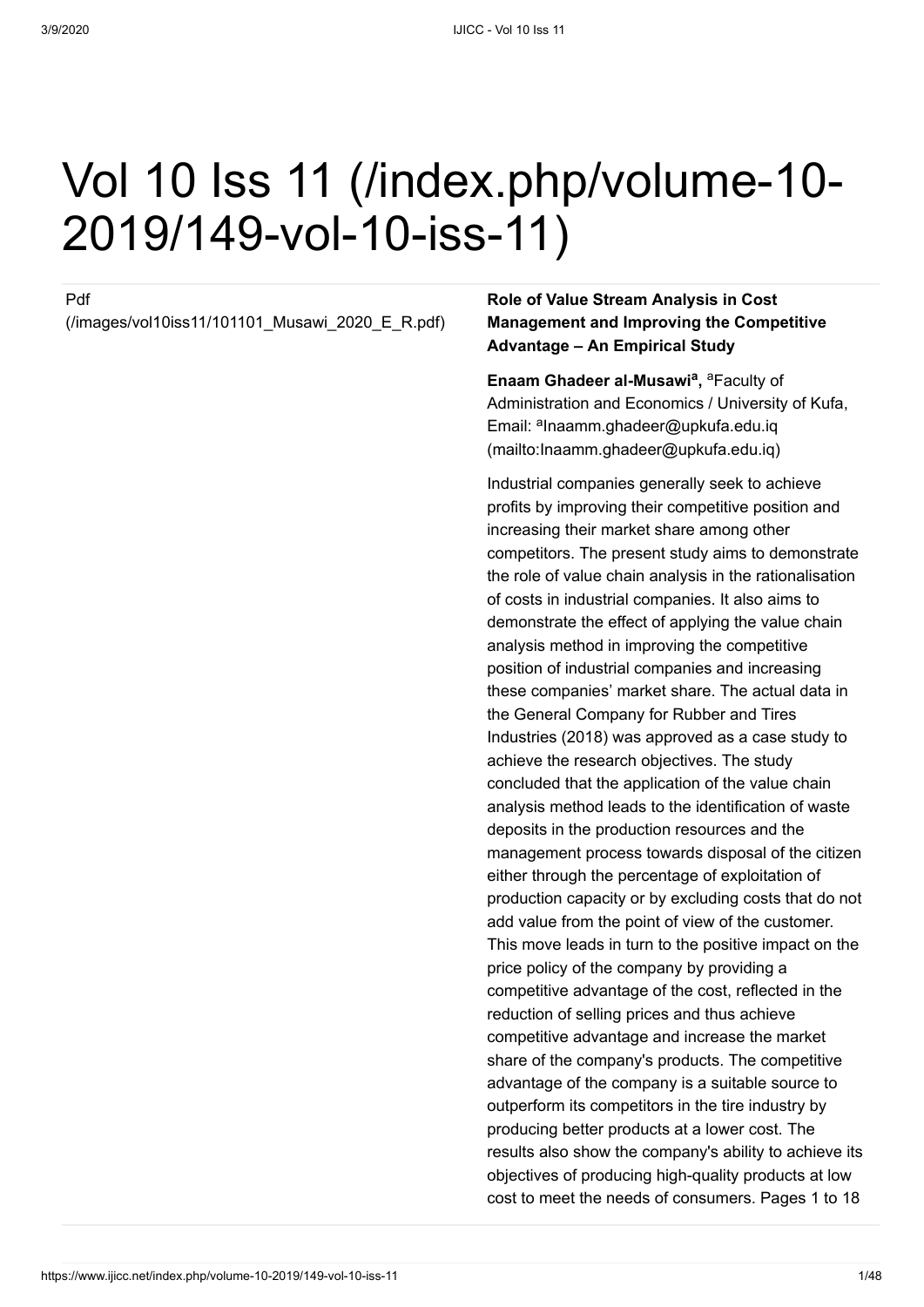#### [Pdf \(/images/vol10iss11/101102\\_hadi\\_2020\\_E\\_R.pdf\)](https://www.ijicc.net/images/vol10iss11/101102_hadi_2020_E_R.pdf) **Analysis of the Role of Digital Transformation**

### **Strategies in Achieving the Edge of Financial Competition**

Anmar Muzaffar Hadi<sup>a</sup>, Salam Jassem Hmood<sup>b</sup>, a,bDepartment of Financing Sciences, AL-Muthanna University, Iraq, Email: <sup>a</sup>lraqi\_salam@hotmail.com (mailto:Iraqi\_salam@hotmail.com)

The present study aims at analysing the relationship between digital transformation strategies and the financial competitiveness of a group of private Iraqi banks located within the middle Euphrates region. The researcher relied on the questionnaire as a tool to collect preliminary data and achieve the objectives sought by the study. A collection of (120) questionnaires were distributed to a number of managers and aides managers. Many of whom are in the position of director of the division or the head of the department. The present study was based on the main premise that digital transformation will affect its financial competitiveness. The researcher has used many statistical methods In order, to analyse the results of the study through arithmetic mean and standard deviation. The results showed a significant correlation between the strategies of digital transformation and the edge of financial competition. Pages 19 to 40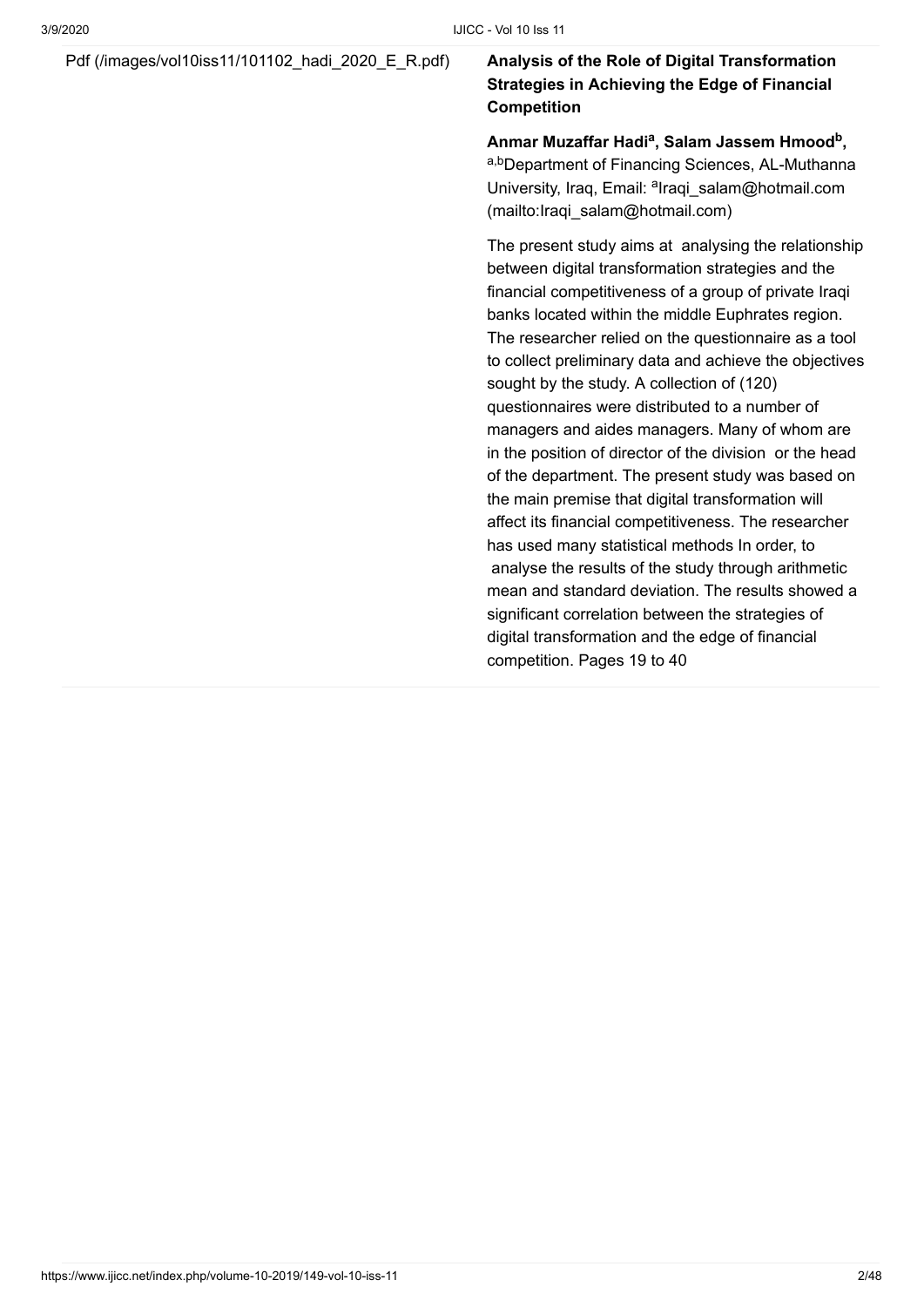#### [Pdf \(/images/vol10iss11/101103\\_Razak\\_2020\\_E\\_R.pdf\)](https://www.ijicc.net/images/vol10iss11/101103_Razak_2020_E_R.pdf) **Financial Policy in the Islamic Economy -**

### **Special Reference to Financial Policy Ahead of Ali Bin Abi Talib**

Razak Dhiab Shoaibeth<sup>a\*</sup>, Jawaher Dahham **Abdullah<sup>b</sup>, Badr Dahham Abdullah<sup>c</sup>, <sup>a,b,c</sup>University** of Muthanna / Faculty of Management and Economics, Email: <sup>a\*</sup>razzaq@mu.edu.iq (mailto:razzaq@mu.edu.iq), <sup>b</sup>jawaherdaham@gmail.com [\(mailto:jawaherdaham@gmail.com\)](mailto:jawaherdaham@gmail.com), c[bdrdha@gmail.com \(mailto:bdrdha@gmail.com\)](mailto:bdrdha@gmail.com)

Financial policy has been the most important challenge faced by countries because it is of great importance at the local level. Most of the world's economies have faced major problems, either because of confusion or because of the lack of public expenditure for many reasons. Most of the studies concerned with the subject of public finance went in a positive direction and did not take into account the role played by the financial policies within the Islamic economy. It is pointed out that in the period of great prosperity that was experienced by the Islamic civilisation, Europe and the West were living in stages (2002) believes that the financial thought of Imam Ali Ibn Abi Talib is rooted in the economic policy that was followed by the Noble Prophet (PBUH) R) He believes that a Muslim should consider his Muslim brother, and from this point of view and as a result of the great shortcomings in the academic treatments of vision In order to achieve the most important methodological problems in terms of the subject of the research, and due to the scarcity of economic sources in this regard, we adopted a number of jurisprudential sources and the most important messages and wills recommended by Imam Ali (peace be upon him) to find out the most important economic achievements of the Islamic statethe results that took a completely different approach from the mainstream curriculum because it was based on the solid foundation, which is reliance on God, and his faith in the full recommendations by the Holy Prophet (PBUH) was the most important results that the Imam peace be upon him Economically Lassa, if it is applied in Guenta presently allow for flourished Muslim countries and became the West can apply similar methods to reach this success. Pages 41 to 49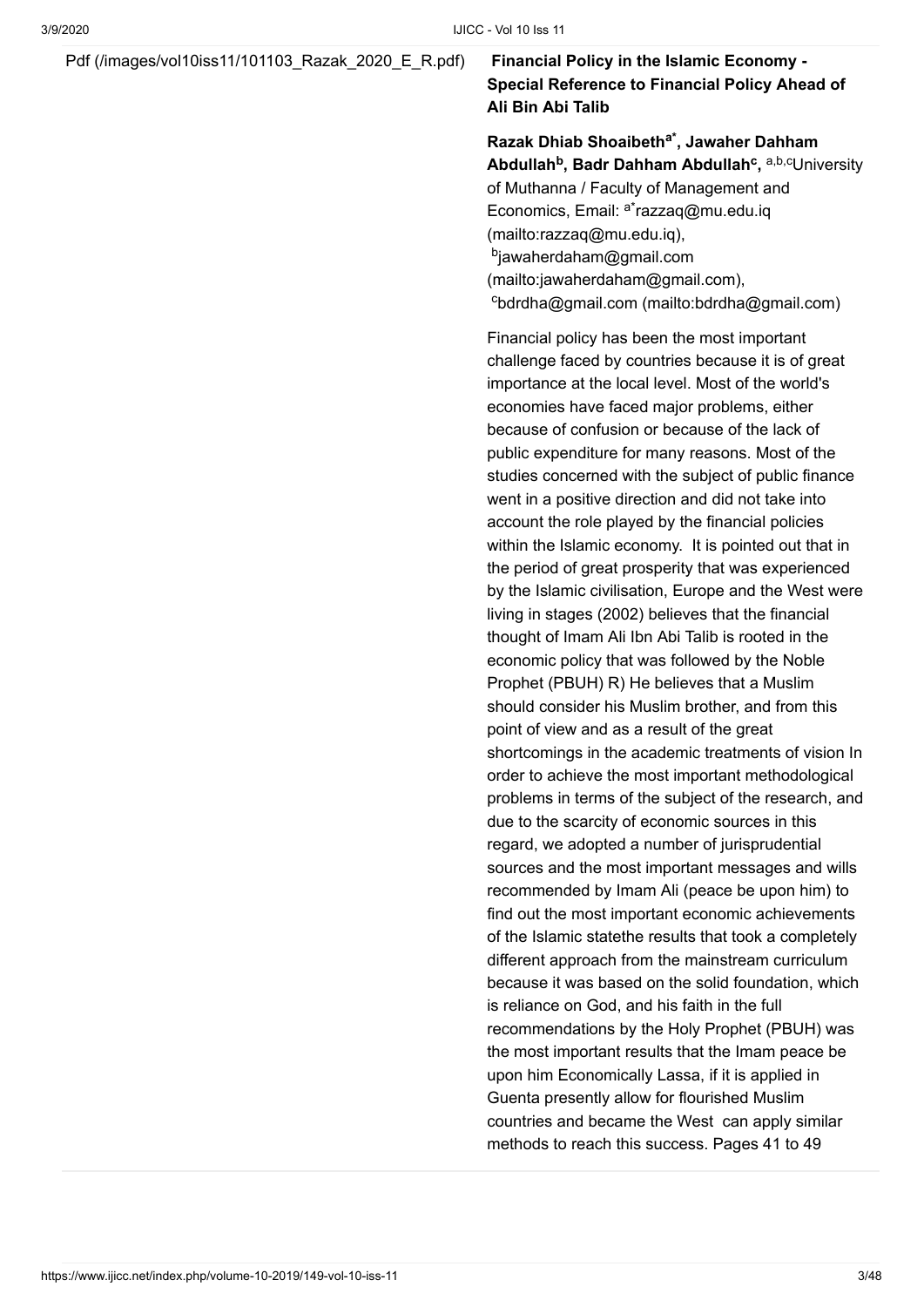[\(/images/vol10iss11/101104\\_Prasetya\\_2020\\_E\\_R.pdf\)](https://www.ijicc.net/images/vol10iss11/101104_Prasetya_2020_E_R.pdf)

#### **Development Design Augmented Reality-Based Jobsheet in CNC Programming Subjects**

#### **Febri Prasetya , Bayu R. Fajri , Fadli a\* b**

Ranuharja<sup>c</sup>, a,b,cFaculty of Engineering, Universitas Negeri Padang, Jl. Prof. Dr. Hamka, Air Tawar Bar., Kec. Padang Utara, Kota Padang, Sumatera Barat 25132, Indonesia, Email: <sup>a\*</sup>febriprasetya@ft.unp.ac.id [\(mailto:febriprasetya@ft.unp.ac.id\)](mailto:febriprasetya@ft.unp.ac.id)

Research and development of jobsheets based on augmented reality (AR) aims to support the implementation of student lectures on CNC programming subjects majoring in mechanical engineering at Universitas Negeri Padang. This research is a research & development (R & D) using the Four D development procedure with stages of define, design, develop and dissemination. The results showed that, at the Define stage, a needs analysis was carried out with the result that the development of AR-based jobsheets was appropriate as an effort and solution for the limited ability of students to learn about learning especially work drawings and machining processes on CNC machines. In the design phase, it shows that there are four contents contained in the jobsheet that is developed according to the needs of the AR jobsheet development. In the design phase, the AR jobsheet is designed by designing an application that can be installed on a smartphone. Whereas the develop phase showed that all aspects of the assessment met the validity standard, the AR jobsheet had high average practicality, and the AR jobsheet was considered effective in improving students' ability to understand work drawings and machining processes in CNC programming subject. Finally, at the dissemination stage, it is carried out through the implementation of the use of AR jobsheets in all CNC programming subject at Universitas Negeri Padang. Pages 50 to 67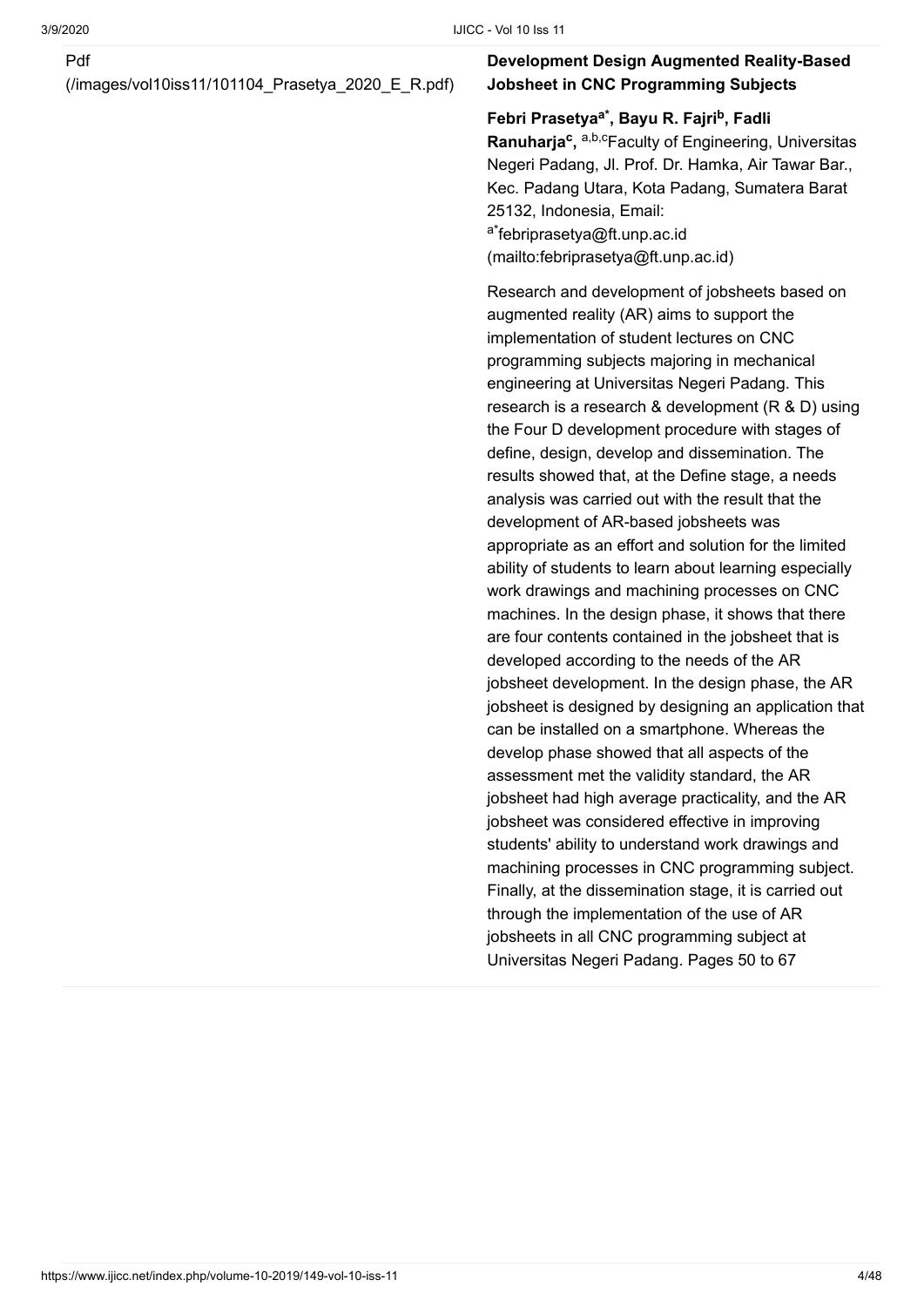#### [Pdf \(/images/vol10iss11/101105\\_Hanita\\_2020\\_E\\_R.pdf\)](https://www.ijicc.net/images/vol10iss11/101105_Hanita_2020_E_R.pdf) **ICT Implementation in Android Applications for**

### **Entrepreneurship Learning: A High School Case Study in Jakarta**

**Fransisca Hanita Rusgowanto<sup>a</sup>, <sup>a</sup>Accounting** Department, Faculty of Economics and Communication, Bina Nusantara University, Indonesia, Email: <sup>a</sup>fransisca.hanita@binus.ac.id (mailto:fransisca.hanita@binus.ac.id)

This study examines the effect of ICT implementation on the quality of learning among students in a high school located in Jakarta, Indonesia. Using questionnaire surveys, this study shows that effective learning has a positive impact on the quality of learning of students in using the quality of learning. This study also shows that interactive learning has a positive impact on the quality of learning among the students. In addition, this study shows that creative learning has a positive impact on the quality of learning among the students. The findings in this study highlights the benefits on entrepreneurship knowledge through an Android-based learning process as a new learning process approach to digital technology. The learning process with new technology can increase student interest in the field of entrepreneurship and increase student learning intentions as well as support a more independent and more creative learning process. This study contributes to the improvement and development of ICT-based learning systems strategies in the class so that the system becomes more efficient, active, creative, dynamic, independent, and faster at the level of secondary and vocational schools. Pages 68 to 82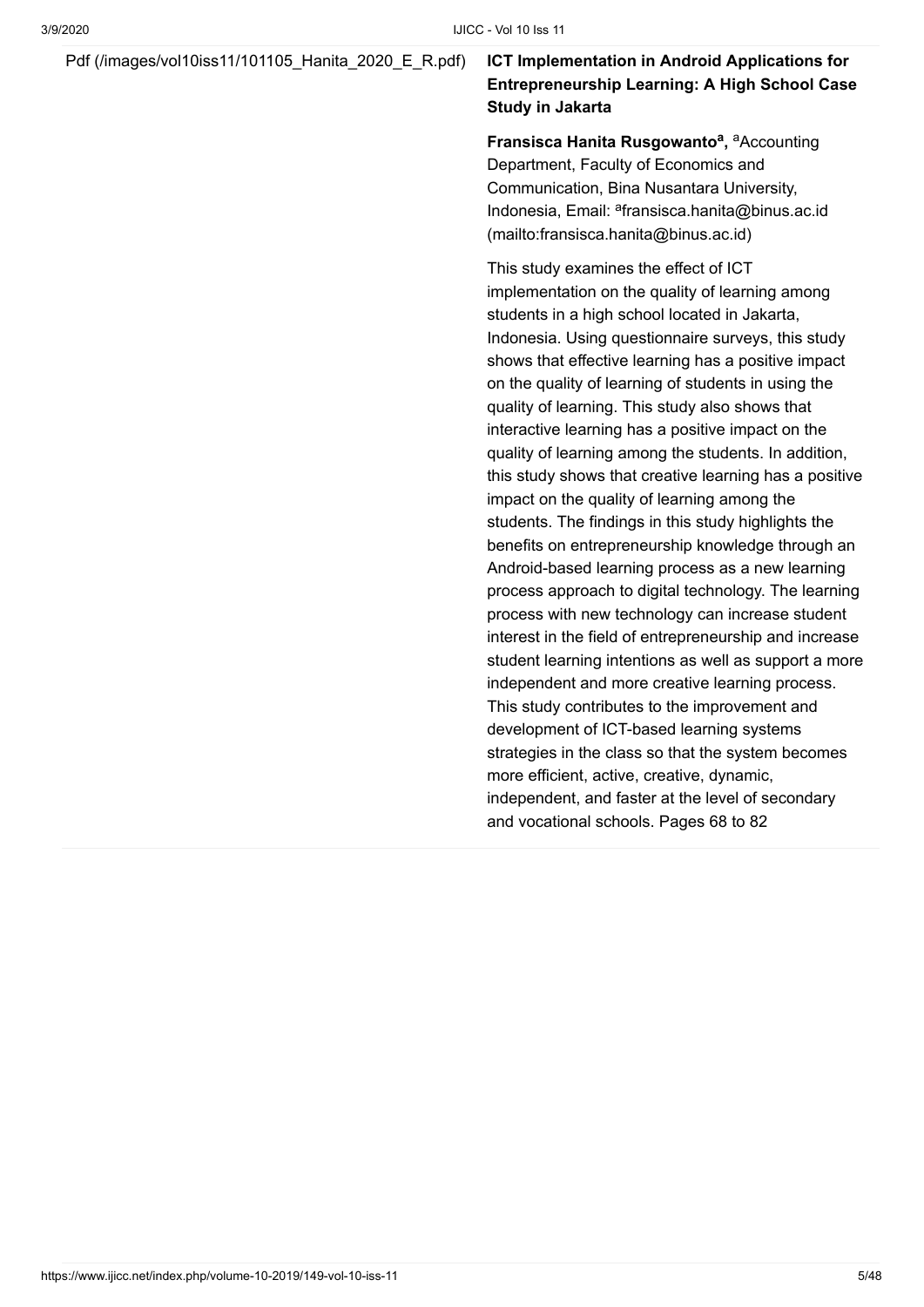[\(/images/vol10iss11/101107\\_Alsalmi\\_2020\\_E\\_R.pdf\)](https://www.ijicc.net/images/vol10iss11/101107_Alsalmi_2020_E_R.pdf)

#### **Excessive Mobile Usage, Stress, and Memory among Health Sciences Students at PNU**

Amani Alsalmi<sup>a</sup>, Lama Abdulkarim<sup>b</sup>, Beshayer  $A$ Izahrani<sup>c</sup>, Dana Abahussain<sup>d</sup>, Maram Alsaeed<sup>e</sup>, **Uzma Zaidi<sup>f\*</sup>,** <sup>a,b,c,d,e,f</sup>College of Health and Rehabilitation Sciences, Princess Nourah Bint Abdulrahman University, Saudi Arabia, Email:  $f^*$ [uazaidi@pnu.edu.sa \(mailto:uazaidi@pnu.edu.sa\)](mailto:uazaidi@pnu.edu.sa)

The young population, consisting primarily of students, are found to have a strong association with their mobile phones, and find it challenging to spend a day without them. Despite their advantages, excessive phone usage has been linked with harmful consequences. Previous findings stated that there is a relationship between the usage of mobile phones and stressed people. Moreover, adverse effects of using mobile phones and their impact on cognitive functioning has also been reported. This study aims to explore the relationship between excessive mobile phone use, perceived stress levels, and memory among female students (aged 18-26) studying in Health Sciences colleges at Princess Nourah University in Riyadh. The study recruited 340 participants, and multistage cluster sampling was used to determine the size of a representative sample. The study is carried out the within the subject design and used the standardized scales of Problematic Use of Mobile Phones (PUMP), Perceived Stress Scale (PSS), and Digit Span subtest. The findings concluded that there is a strong positive relationship between excessive mobile phone use and perceived stress (p<0.01), but no correlation was found with memory. The results can be useful to develop an e-health promotion program for Saudi health students to enhance the better usage of mobile phones. Pages 83 to 100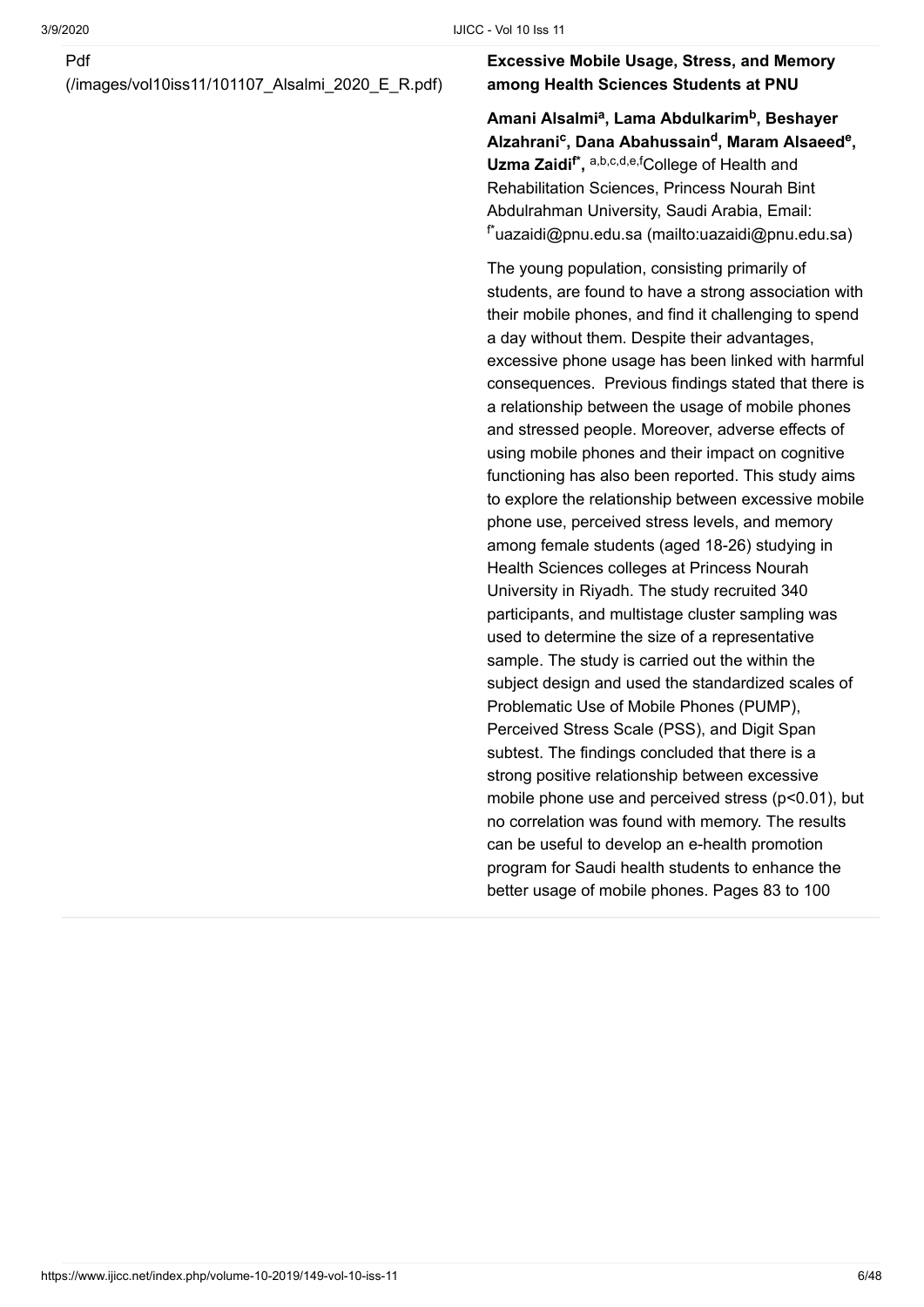[\(/images/vol10iss11/101108\\_Mohamad\\_2020\\_E\\_R.pdf\)](https://www.ijicc.net/images/vol10iss11/101108_Mohamad_2020_E_R.pdf)

#### **Blockchain Technology: Implications for Accountants**

Shafi Mohamad<sup>a\*</sup>, Adamu Pantamee  $\boldsymbol{\mathsf{A}}$ bdurrahman<sup>b</sup>, Ooi Chee Keong<sup>c</sup>, <sup>a,b,c</sup>School of Accounting & Finance, Faculty of Business & Law, Taylors University, Malaysia, Email: <sup>a\*</sup>Adamu.Abdurrahman@taylors.edu.my [\(mailto:Adamu.Abdurrahman@taylors.edu.my\)](mailto:Adamu.Abdurrahman@taylors.edu.my)

The aim of the study is to assess the potential of blockchain technology as well as its acceptability. In this age of digitization where advancement in technology is reaching new heights, this study emphasizes management aspects, the structure, and execution aspect of blockchain. At the same time, this study will explore its association with Bitcoin and utilizing the technology in an extensive environment. Firstly, the technological background is discussed, followed by its algorithm and the prominent safety characteristics. The study also examines practices in different important fields which include accounting, finance, as well as in commercially viable areas where large organizations are investing heavily in blockchain technology. A combination of techniques were used in order to improve the overall accuracy of the study which includes both qualitative as well as quantitative approaches. These techniques include using existing environmental data, financial scrutiny, and text mining. Through appropriate application of the technology, it is likely to affect several parts of society Therefore it is imperative to study its utilization from numerous perspectives. The study contributes significantly to the existing literature relating to blockchain technology. The paper highlights the prospective drivers as well as shortcomings associated with blockchain technology, its utilization in the real world, and its effects on the end users, namely, managers. It also determines the rate at which blockchain technology is spreading, while at the same time explaining both how and why. Organizations are slowly and gradually getting accustomed to blockchain technology since it is currently in the innovation phase of its lifecycle, and its acceptability has also increased as currently more firms are investing in the technology. Pages 101 to 117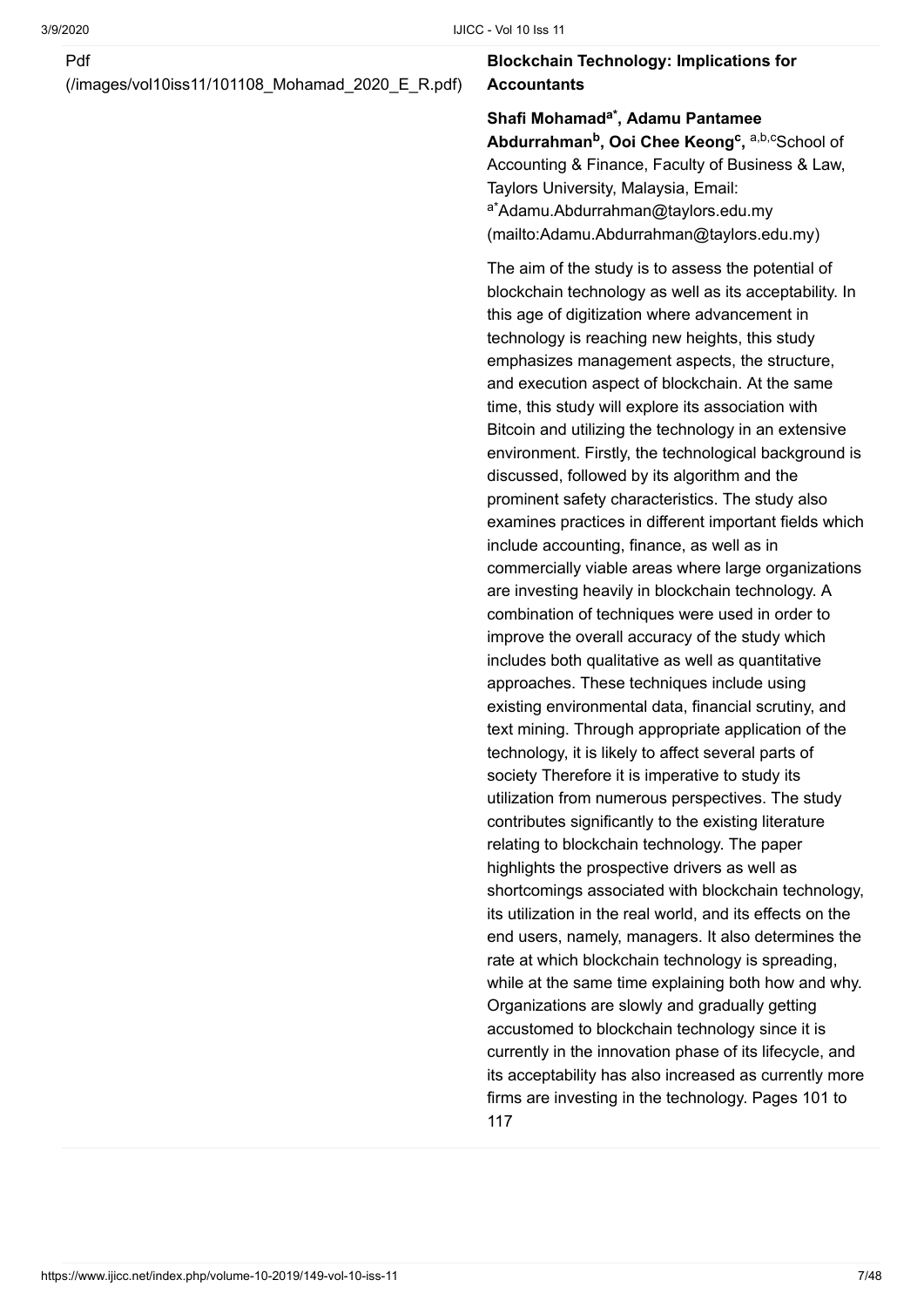#### [Pdf \(/images/vol10iss11/101109\\_Ismail\\_2020\\_E\\_R.pdf\)](https://www.ijicc.net/images/vol10iss11/101109_Ismail_2020_E_R.pdf) **Toy Safety in the ASEAN and European Union: A**

## **Comparative Approach**

**Rahmah Ismail<sup>a\*</sup>, Wan Amir Azlan Wan Haniff<sup>b</sup>, Suzanna Mohamed Isa<sup>c</sup>, Kartini Aboo Talib @** Khalid<sup>d</sup>, Rozlinda Mohamed Fadzil<sup>e</sup>, Syed Sagoff **Alsagoff<sup>f</sup>, <sup>a,c,e</sup>Faculty of Law, Universiti Kebangsaan** Malaysia, <sup>b</sup>PhD candidate, Faculty of Law, Universiti Kebangsaan Malaysia, <sup>d</sup>Institute of Ethnic Studies, Universiti Kebangsaan Malaysia, <sup>f</sup>Former Senior Officer, ASEAN Secretariat, Email: <sup>a\*</sup>irahmah@ukm.edu.my [\(mailto:irahmah@ukm.edu.my\)](mailto:irahmah@ukm.edu.my)

The global issue of consumer protection, specifically toys products, has become fundamental part of a fair and effective market place involving regional and international areas. Besides the safety of food and cosmetic products that are often taken into priority, children's toys products are also now becoming a main concern among consumers. By adopting a qualitative approach, the findings of this article show that the development of toy safety in European Union (EU) is advanced compared to Association of South East Asian Nations (ASEAN). There are several improvements in which ASEAN Member States can introduce to develop the existing system and areas for enhancement on the safety of toys. Therefore, this research recommends ASEAN to refer to the EU as a model in improving the toy safety standards in addition to other recommendations. By developing toy safety policies, ASEAN will enhance the protection of children as consumers. Pages 118 to 132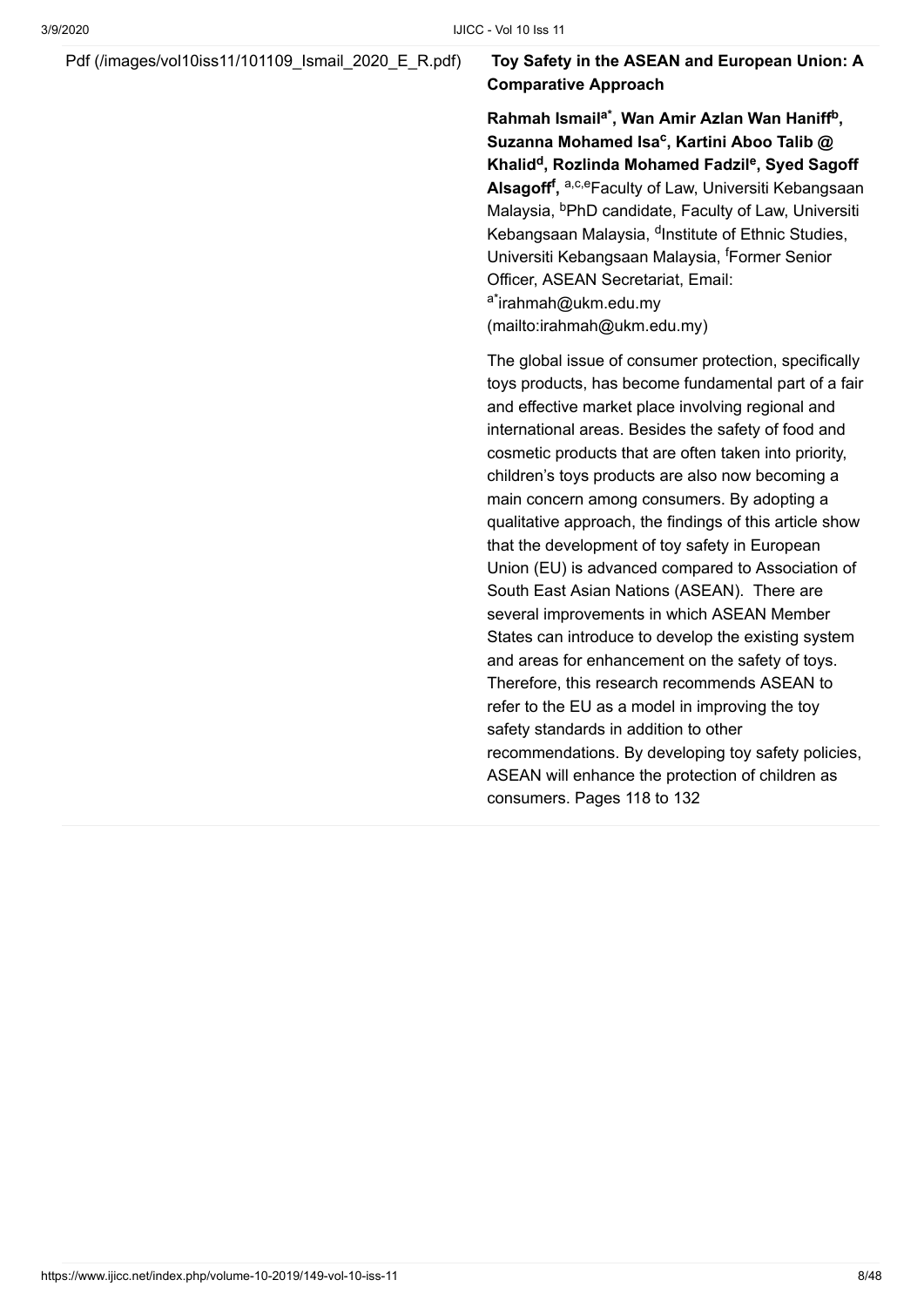[\(/images/vol10iss11/101111\\_Cahyani\\_2020\\_E\\_R.pdf\)](https://www.ijicc.net/images/vol10iss11/101111_Cahyani_2020_E_R.pdf)

#### **Mixing and Switching in Social Media: Denoting the Indonesian "Keminggris" Language**

#### **Hilda Cahyani , Umi Tursini , Nurenzia Yannuar , a b c**

<sup>a</sup>Universitas Negeri Malang/Leiden University, <sup>b</sup>Universitas Kanjuruhan Malang, <sup>c</sup>Politeknik Negeri Malang, Email: <sup>a</sup>Hilda.cahyani@polinema.ac.id (mailto:Hilda.cahyani@polinema.ac.id), <sup>b</sup>tursini\_umi@unikama.ac.id [\(mailto:tursini\\_umi@unikama.ac.id\)](mailto:tursini_umi@unikama.ac.id), <sup>c</sup>nurenzia.yannuar.fs@um.ac.id [\(mailto:nurenzia.yannuar.fs@um.ac.id\)](mailto:nurenzia.yannuar.fs@um.ac.id)

This article aims to uncover the use of mixing and switching of Keminggris language (speaking and acting like British people) in social media. It reveals types of language switching that Indonesian youth have commonly used, also the features and functions of that switching. The main data was taken from written expressions (of statuses and captions) in social media, particularly from Facebook and Instagram of 15 Indonesian university students. The findings indicated that young people used more inter-sentential code-switching taking place between phrases and sentences. They tended to mix some English words/phrases in Indonesian sentences which is also called "Bahasa Gaul", or social language, to show their status as educated people mastering the global language, and partly to impress their followers and gain some attention in the social media. This language practice, though it lacks the intelligibility of standard language, shows the fluidity of English and Bahasa Indonesia when they are used side-by-side. Youth seem to enjoy doing it and this became an interesting field for further research. Pages 133 to 150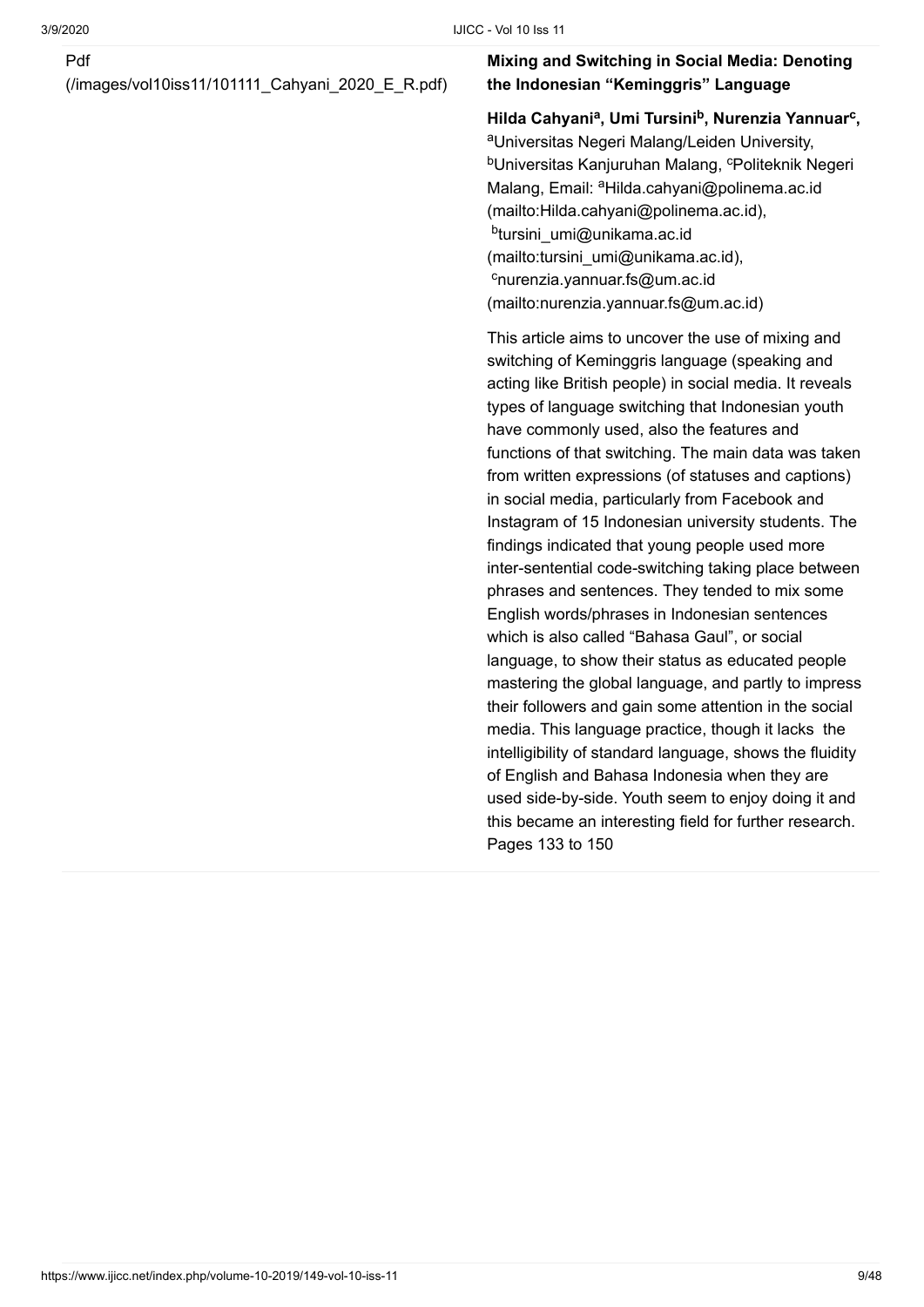#### [Pdf \(/images/vol10iss11/101112\\_Ririn\\_2020\\_E\\_R.pdf\)](https://www.ijicc.net/images/vol10iss11/101112_Ririn_2020_E_R.pdf) **The Role of Non-Financial Performance in the**

### **Relationship between Shari'ah Corporate Social Responsibility and Corporate Value**

**Ririn Irmadariyani , Isti Fadah , Diana Sulianti a\* b K. Tobing<sup>c</sup>, Siti Maria Wardayati<sup>d</sup>, a,b,c,dLecturer** university of Jember, Faculty of Economics and Business, Department of Management, Indonesia, Email: <sup>a\*</sup>ririn.feb@unej.ac.id (mailto:ririn.feb@unej.ac.id)

The purpose of this study is to examine the influence of Shari'ah corporate social responsibility (SCSR) on corporate value and to examine the role of nonfinancial performance of companies in mediating the influence of SCSR and corporate value. This research uses an explanatory research method. This study used a sample of 78 observations from 13 companies for 6 years, namely, in 2011-2016 on companies listed on the Indonesia Stock Exchange that are included in Jakarta Islamic Index. Partial Least Square (PLS) is used to analyze the data. In this study, the SCSR is measured by the Islamic Social Reporting Plus index (ISR plus). The values of the company is measured by PER and Tobin's Q, and the company's non-financial performance is measured by contentment and partners. This study provides the results that SCSR has a positive and significant effect on the company's non-financial performance, SCSR has a positive and significant effect on corporate value, and the company's nonfinancial performance fully mediates the effect of SCSR on corporate value. In further studies, it is expected that researchers use a sample of research on companies that purely run their businesses based on Islamic Shari'ah, so that they can provide better result. Pages 151 to 163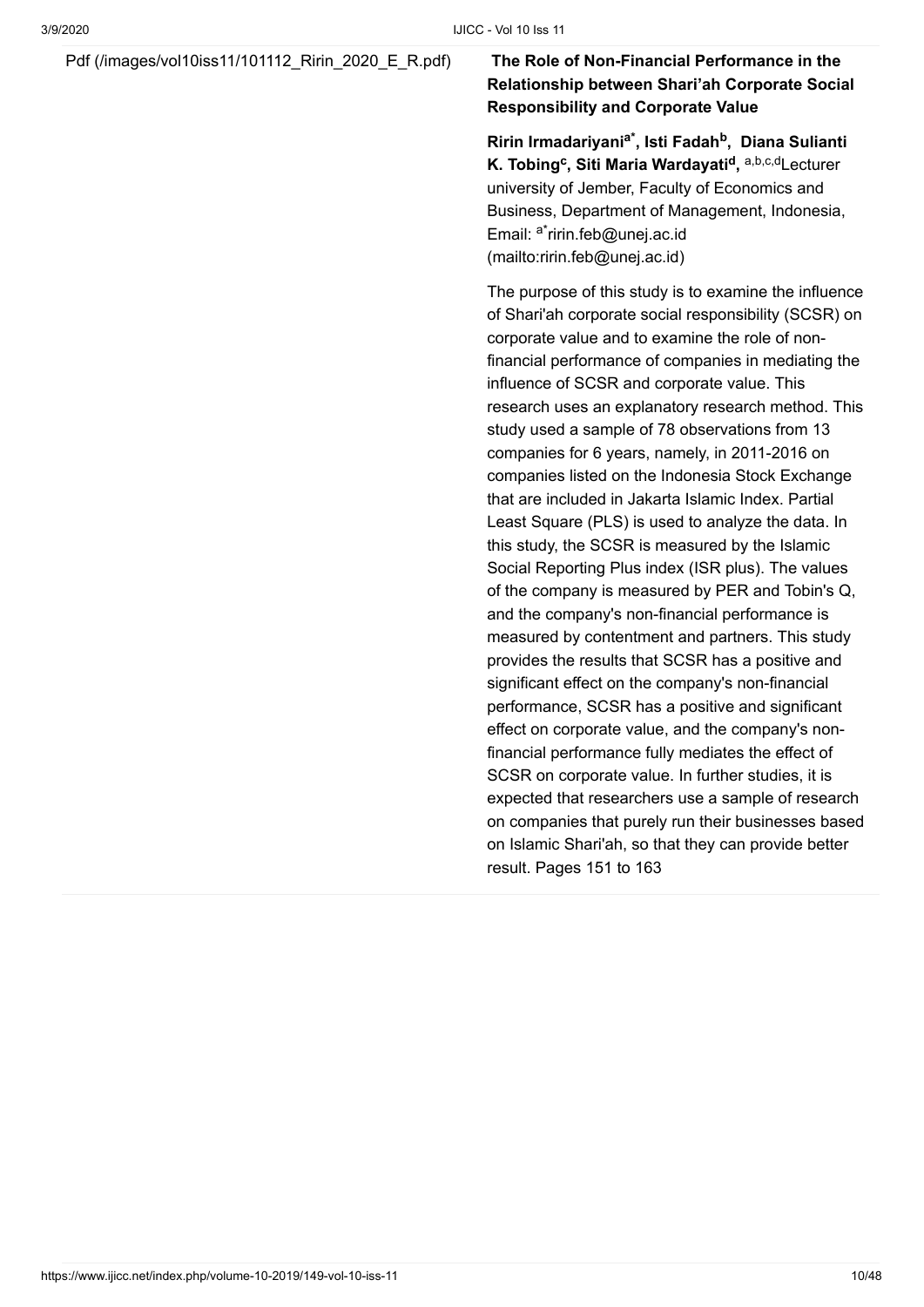#### [Pdf \(/images/vol10iss11/101113\\_Iman\\_2020\\_E\\_R.pdf\)](https://www.ijicc.net/images/vol10iss11/101113_Iman_2020_E_R.pdf) **Online Based Waqf Management System in**

### **Indonesia: A New Model in Management of Waqf Administration**

#### **Nurul Iman<sup>a</sup>, Adi Santoso<sup>b</sup>, Edi Kurniawan<sup>c</sup>,**

a,b,cMuhammadiyah University of Ponorogo, Email: <sup>a</sup>cahayaiman66@gmail.com [\(mailto:cahayaiman66@gmail.com\),](mailto:cahayaiman66@gmail.com) <sup>b</sup>adisantoso@umpo.ac.id [\(mailto:adisantoso@umpo.ac.id](mailto:adisantoso@umpo.ac.id)), cedy@umpo.ac.id (mailto:edy@umpo.ac.id)

This article examines the management of waqf in Indonesia where most of the management in is done with a manual system or a computerized system. This system is limited to inputting data on Microsoft Excel, while the waqf and the government sometimes cannot access information about assets that are represented and managed by nadzir. In fact, the management of waqf by the legal entity or company management is minimal in neglecting the waqf assets assigned to them. However, if the management of the waqf is done by individuals, it is sometimes found that management is not transparent, and it is not uncommon for waqf assets surrendered by the endowment to be claimed as private property by the private heirs of the individual nadzir. Therefore, based on the cases of waqf management, a waqf management system is needed that can provide transparency in its management so that Nadzir, waqif, and the government easily access information about the development of waqf management and for nadzir itself, it will be easier to record and account for all waqf assets that he manages. Pages 164 to 180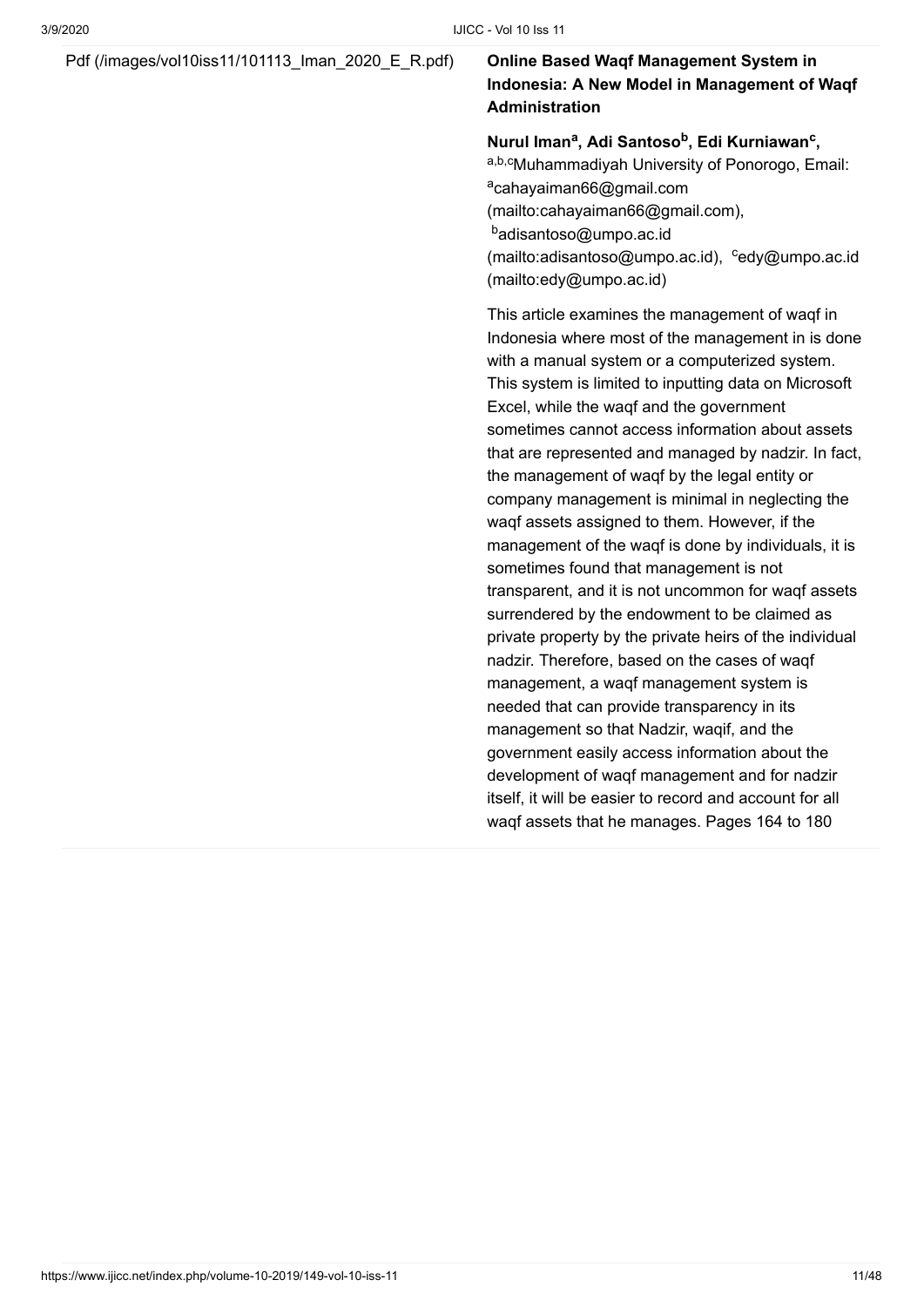[\(/images/vol10iss11/101114\\_Harahap\\_2020\\_E\\_R.pdf\)](https://www.ijicc.net/images/vol10iss11/101114_Harahap_2020_E_R.pdf)

**The Relationship between Personal Responsibility, Environmental Sensitivity and Perceived Behaviour Control with Green Consumers Intention in North Sumatera, Indonesia**

Alprida Harahap<sup>a\*</sup>, Amos Neolaka<sup>b</sup>, Diana **Vivanti<sup>c</sup>, a,b,cPopulation and Environmental** Education Department of Universitas Negeri Jakarta, Indonesia, Email: <sup>a\*</sup>liaalprida12@gmail.com (mailto:liaalprida12@gmail.com)

'Green consumers' are people who use a product to minimize environmental damage. However, behaviour will not occur before the intention. Intention is the main predictor in realizing behaviour. This study aims to find out information about the relationship between personal responsibility, environmental sensitivity, and perceived behavioural control with green consumers intention. There were 200 students as samples taken by convenience sampling. This research is a quantitative and observational type research project with a cross sectional approach conducted on students. The results of the study are personal responsibility, environmental sensitivity, and perceived behavioural control correlation with green consumers intention. However, many factors act as a proxy for the green consumers intention because the sample comes from different backgrounds as well as knowledge about environmental issues. Researchers recommend for further research to examine internal, external, and social factors on North Sumatera using the SEM method. Pages 181 to 190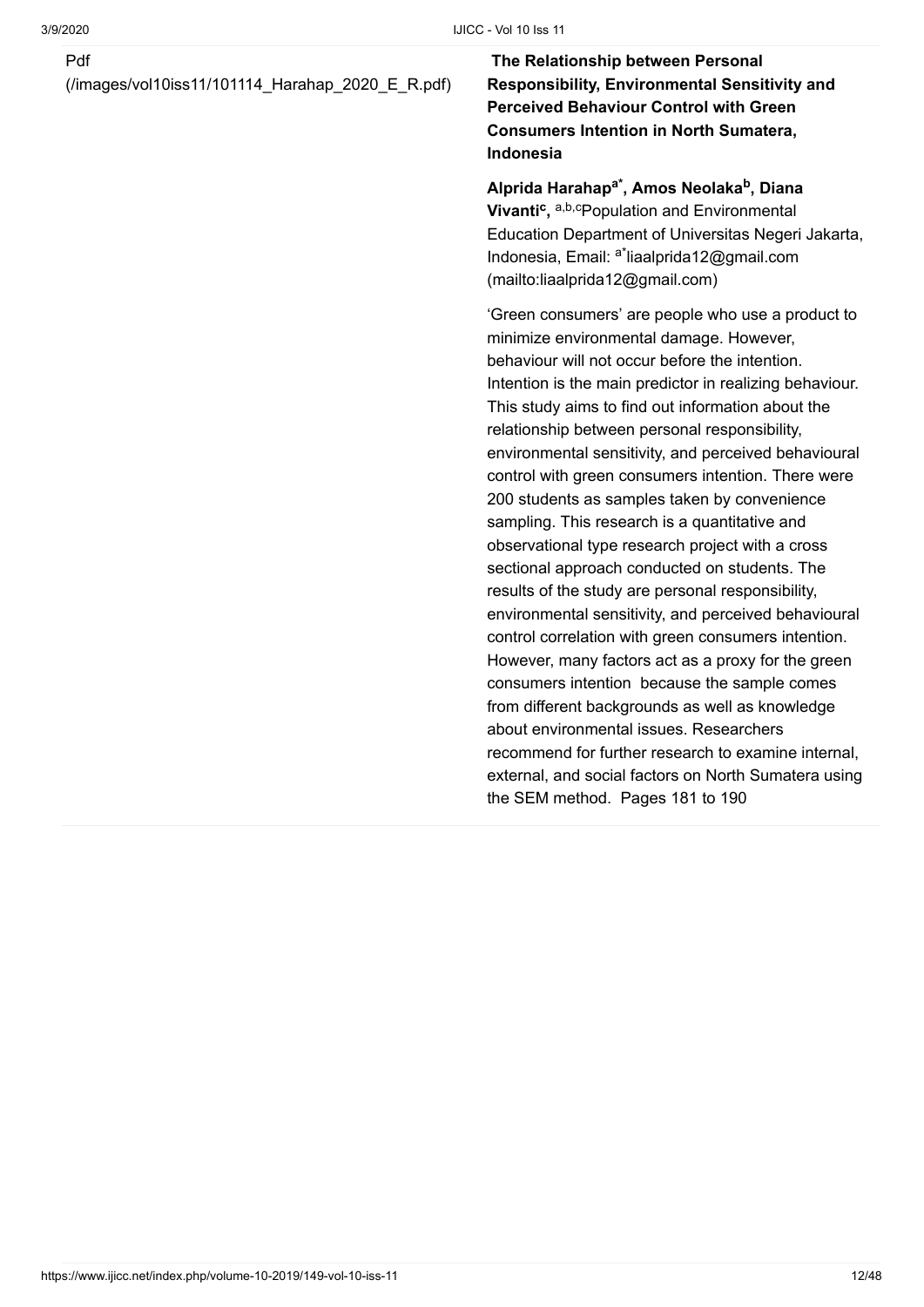[\(/images/vol10iss11/101115\\_Darong\\_2020\\_E\\_R.pdf\)](https://www.ijicc.net/images/vol10iss11/101115_Darong_2020_E_R.pdf)

#### **What Aspects of Questions Do Teachers Give Attention To?**

### Hieronimus Canggung Darong<sup>a</sup>, A.Effendi **Kadarisman<sup>b</sup>, Yazid Basthomi<sup>c</sup>, Nunung Suryati<sup>d</sup>, Maria Hidayati<sup>e</sup>, Erna Mena Niman<sup>f</sup>,** <sup>a,b,c,d,e,f</sup>Universitas Negeri Malang, Indonesia, Email: <sup>a</sup>hieronimusdarong@gmail.com [\(mailto:hieronimusdarong@gmail.com\),](mailto:hieronimusdarong@gmail.com) <sup>b</sup>effendi.kadarisman@gmail.com [\(mailto:effendi.kadarisman@gmail.com\),](mailto:effendi.kadarisman@gmail.com) cybasthomi@um.ac.id [\(mailto:ybasthomi@um.ac.id\)](mailto:ybasthomi@um.ac.id), <sup>d</sup>nsuryati02@gmail.com [\(mailto:nsuryati02@gmail.com\)](mailto:nsuryati02@gmail.com), <sup>e</sup>maria.hidayati.fs@um.ac.id [\(mailto:maria.hidayati.fs@um.ac.id\),](mailto:maria.hidayati.fs@um.ac.id) <sup>f</sup>ernaniman79@gmail.com [\(mailto:ernaniman79@gmail.com\)](mailto:ernaniman79@gmail.com)

The purpose of this study was to examine question types, forms, functions and strategies employed by Indonesian English teachers in classroom interactions. Four Indonesian teachers were observed, audio-recorded and analysed following the principle of Conservation Analysis (CA). The analysis revealed a correspondence between the forms and functions of questions. Meanwhile, the use of a particular pragmatic strategy was beneficial to invite students' responses which subsequently managed the flow of conservation. As one of the defining characteristics of an effective English teacher is his or her ability to use language both pedagogically and pragmatically, this study can provide practical insights into how questioning can be developed as a communicative act. Pages 191 to 208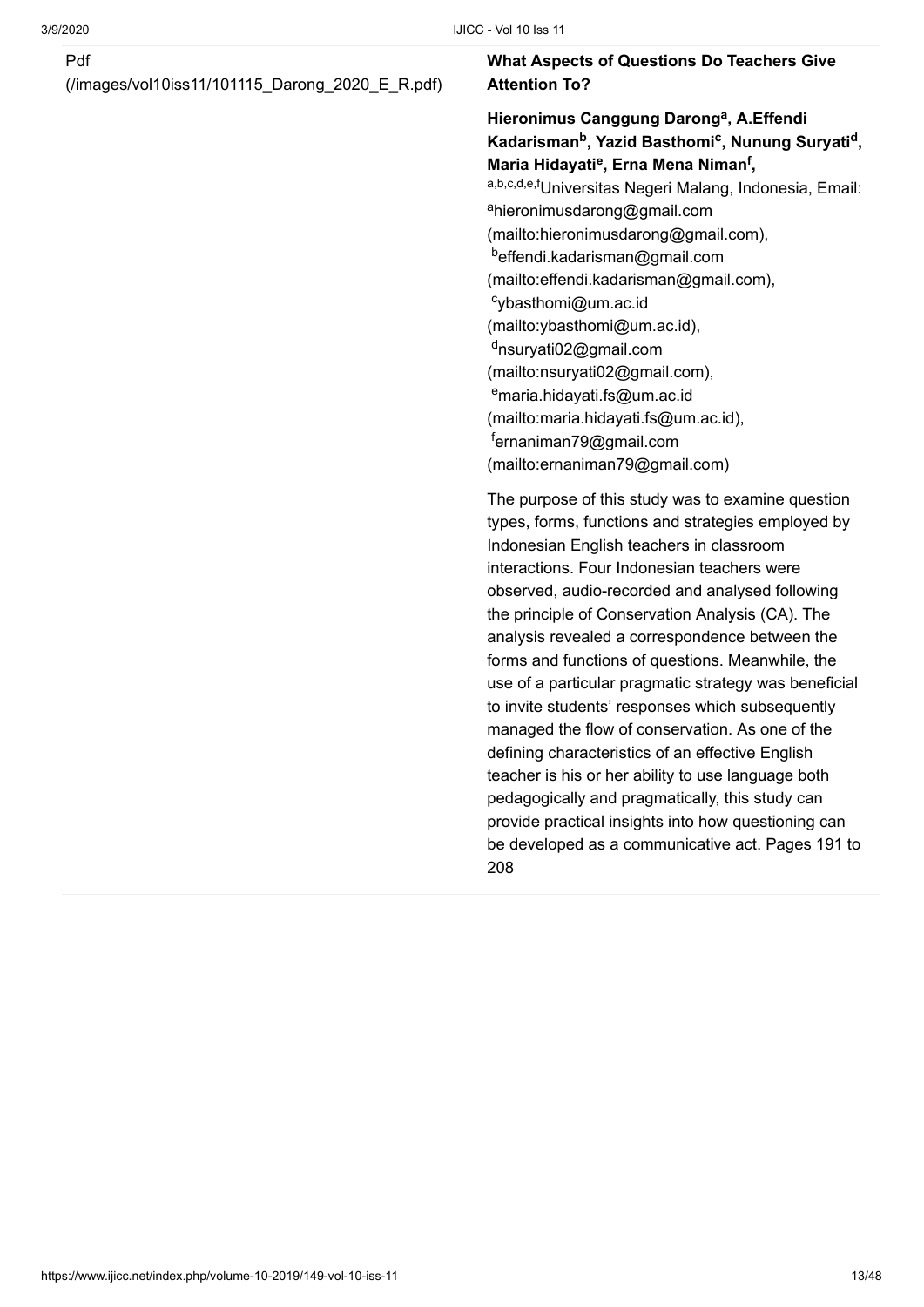#### [Pdf \(/images/vol10iss11/101116\\_Nur\\_2020\\_E\\_R.pdf\)](https://www.ijicc.net/images/vol10iss11/101116_Nur_2020_E_R.pdf) **Political Behaviour and Participation of Beginner Voters in Regional Heads Elections**

**Muliadi Nur , Nurhamdah , Muhammad Aswad , a b c Abd. Rauf Ibrahim<sup>d</sup>, Abd. Rahman F<sup>e</sup>, <sup>a</sup>CICG n** RCP Center IAIN Manado, <sup>b,d,e</sup>IAIN Parepare, <sup>c</sup>Universitas Sulawesi Barat, Email: <sup>a</sup>nurhamdah@iainpare.ac.id [\(mailto:nurhamdah@iainpare.ac.id\)](mailto:nurhamdah@iainpare.ac.id), <sup>b</sup>abd.rauf.ibrahim@iainpare.ac.id [\(mailto:abd.rauf.ibrahim@iainpare.ac.id\),](mailto:abd.rauf.ibrahim@iainpare.ac.id) <sup>c</sup>muliadi.nur@iain-manado.ac.id [\(mailto:muliadi.nur@iain-manado.ac.id\)](mailto:muliadi.nur@iain-manado.ac.id)

The fundamental aspect of increasing voter participation is the voter's knowledge and attitude towards the general election itself. This study examines the mapping of knowledge and the factors forming the knowledge, behaviour and participation of beginner voters in regional elections. The problem under study focuses on how the political behaviour of beginner voters in the Ajattappareng region during the 2018 elections was simultaneously based on psychological, sociological and rational factors. The study employed a qualitative research design with a descriptive approach. Sources of research data include primary and secondary data collected through survey techniques and document studies, which was then analysed using an interactive model from Mattew B. Miles and A. Michael Haberman. The results showed that the behaviour of beginner voters was in the high category for both psychological and rational approaches, and in the low category for the sociological approach. These results have implications for the high political participation of beginner voters, with most voters in the Ajattappareng region found to use their voting rights in 2018 elections. Pages 209 to 224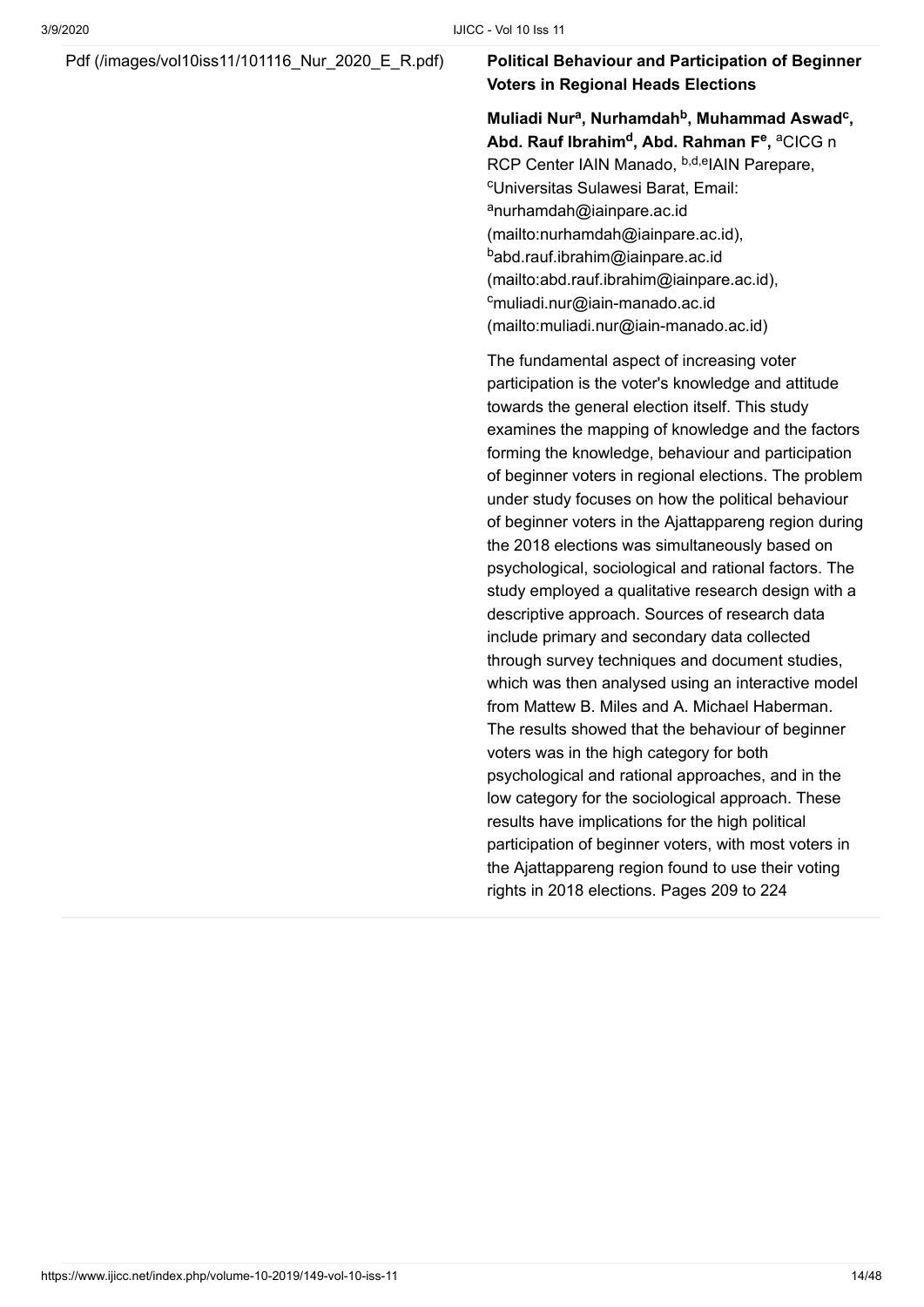[\(/images/vol10iss11/101117\\_Pandang\\_2020\\_E\\_R.pdf\)](https://www.ijicc.net/images/vol10iss11/101117_Pandang_2020_E_R.pdf)

#### **Entrepreneurial Self-Efficacy of Vocational High School Students in Makassar City**

**Abdullah Pandang , Farida Aryani , Siti Sapiah , a\* b c** <sup>a,b</sup>Universitas Negeri Makassar, <sup>c</sup>Universitas Sulawesi Barat, Email: <sup>a\*</sup>pandang\_unm@yahoo.com (mailto:pandang\_unm@yahoo.com)

This study aims to examine the entrepreneurial selfefficacy of vocational high school students in Makassar City and its correlation with the backgrounds of the school and parents. The study used a quantitative expose-facto approach with a population of vocational students in Makassar. The number of research samples was 880 students. The sampling procedure used proportional random sampling techniques by considering proportional representation of sub-population categories, such as areas of expertise, proficiency in vocational study programs and gender. The measurement of entrepreneurial self-efficacy variable used a scale developed and adapted from the Entrepreneur Self-Efficacy Scale from De Nobel, AF, Jung, D. & Ehrlich, SB (2000). Data analysis was conducted through descriptive and inferential methods with Anova statistical techniques and the IBM SPSS Statistics 24 program. The results of the study showed that the value of entrepreneurial self-efficacy of students at the Makassar vocational high school was in a fairly high category. A significant difference existed in the values of entrepreneurial self-efficacy viewed from the areas of expertise and study programs, while no significant difference was found in values viewed from education level or occupation type of students' parents of students. Pages 225 to 243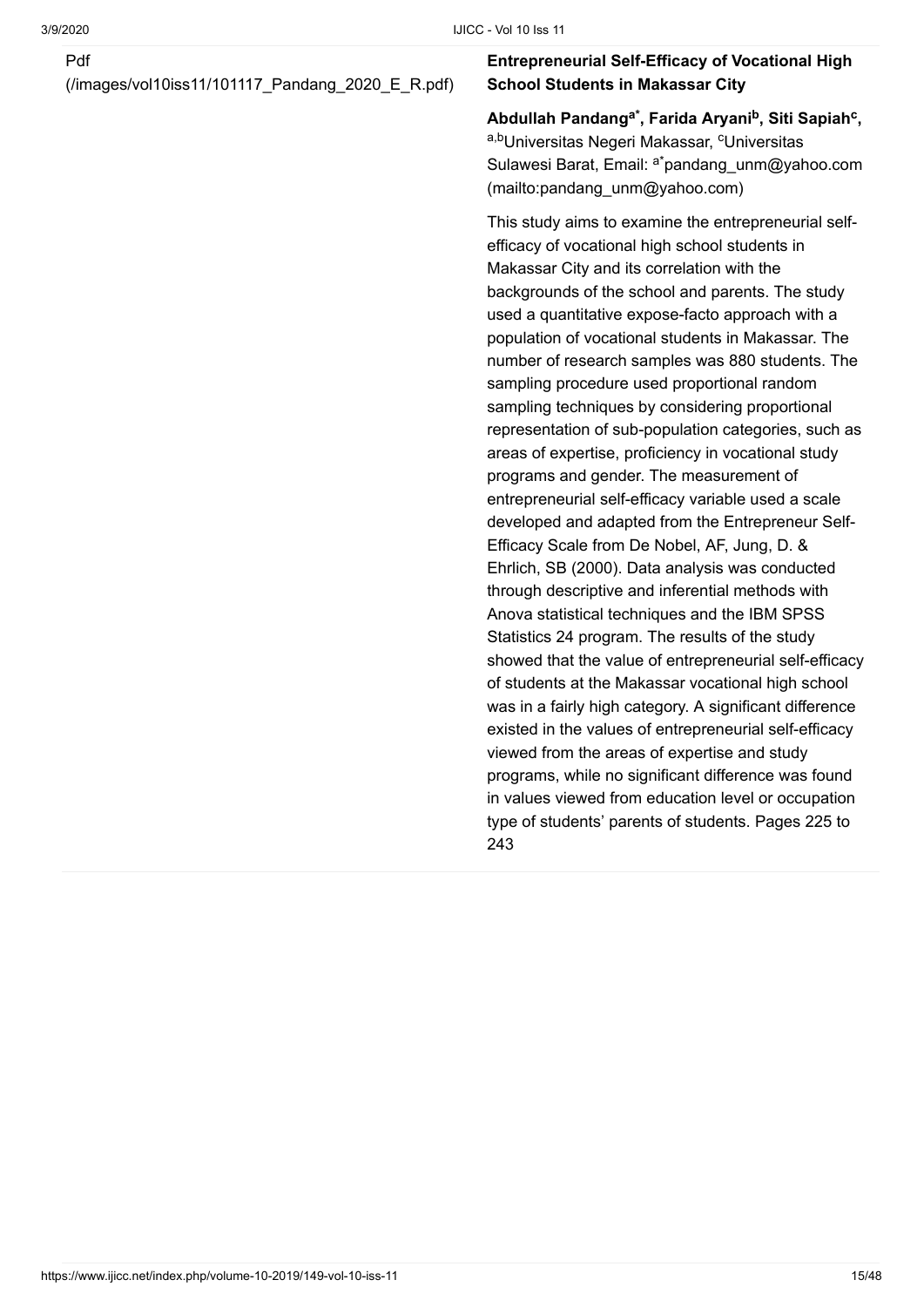[\(/images/vol10iss11/101118\\_Aminah\\_2020\\_E\\_R.pdf\)](https://www.ijicc.net/images/vol10iss11/101118_Aminah_2020_E_R.pdf)

#### **The Existence and Islamic Orientation of Jam'iyah Khalwatiyahsyekh Yusuf Al-Makassariy**

 $\mathsf{St.}\n$  Aminah<sup>a</sup>, Firman<sup>b</sup>, Hamdanah Said<sup>c</sup>, Muliadi<sup>d</sup>, **Andi Nurkidam<sup>e</sup>, a,b,c,d,e|AIN Parepare, Indonesia,** Email: <sup>a</sup>st.aminah@stainparepare.ac.id [\(mailto:st.aminah@stainparepare.ac.id\),](mailto:st.aminah@stainparepare.ac.id) <sup>b</sup>firmanmakmur65@gmail.com [\(mailto:firmanmakmur65@gmail.com\),](mailto:firmanmakmur65@gmail.com) <sup>c</sup>hamdanahsaid@gmail.com [\(mailto:hamdanahsaid@gmail.com\)](mailto:hamdanahsaid@gmail.com), <sup>d</sup>muliadi.muliadi@umi.ac.id [\(mailto:muliadi.muliadi@umi.ac.id\)](mailto:muliadi.muliadi@umi.ac.id), <sup>e</sup>anurkidam@iainpare.ac.id [\(mailto:anurkidam@iainpare.ac.id\)](mailto:anurkidam@iainpare.ac.id)

The purpose of this research was to depict the profile, to reveal the practice of dhikr and the prayer of the tarekat, and to describe various religious and social activities of Jam'iyah Khalwatiyah Syekh Yusuf al-Makassariy. The study's method employed field research which was conducted in Makassar City, Pangkep Regency, Maros Regency and Gowa Regency, and was historical and theological in approach. The data source was the murshid and tarekat Khalwatiyah Syekh Yusuf al-Makassariy. The profile of Khalwatiyah Syekh Yusuf al-Makassarycan can be seen from two points of view: as jam'iyah and as a tarekat school. Jam'iyah is an association or forum, an organisation gathering followers of the tarekat Khalwatiyah Syekh Yusuf al-Makassariy. Within the practices of dhikrfor, tarekat worshippers are always reciting لاَاَلَٰهَ اِلاَّ اش*اڤا* ٰ Additionally, the dhikris prayer and the prayer before and after waking up are most often practiced. Worship practices in fard and sunnah prayer are also given priority, particularly the Lail and Tahajjud prayer in the middle of the night and the Dhuha prayer in the morning. For social practice, especially in Eid Al-Fitr, the Jam'iyah distributed zakat fitrah and in Eid al-Adha, in which sacrificial meat and basic necessities are distributed to the poor. Pages 244 to 258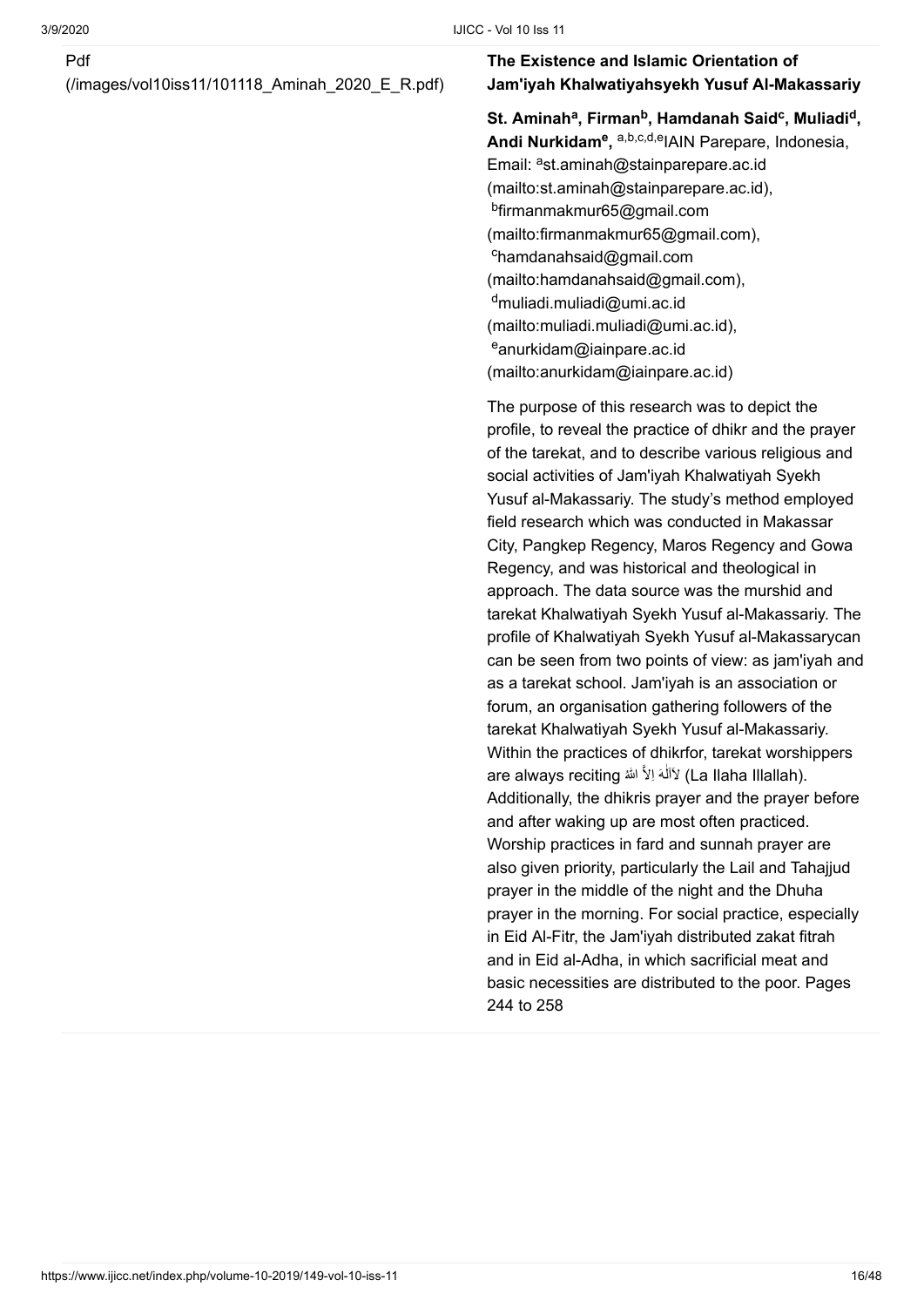[Pdf \(/images/vol10iss11/101119\\_Sridadi\\_2020\\_E\\_R.pdf\)](https://www.ijicc.net/images/vol10iss11/101119_Sridadi_2020_E_R.pdf) **Settlement of Foreign Labour Market Policy in**

### **ASEAN + 3 Free Trade Perspectives in Indonesia**

Ahmad Rizki Sridadi<sup>a,</sup>, Bagus Oktafian Abrianto<sup>b</sup>,  $l$  Iman Prihandono<sup>c</sup>, Faizal Kurniawan<sup>d</sup>, Gigih Prihantono<sup>e</sup>, <sup>a</sup>Faculty of Economic and Business Universitas Airlangga, Indonesia, <sup>b</sup>Administrative Law Department Faculty of Law, Universitas Airlangga, Indonesia, <sup>c</sup>International Law Department Faculty of Law, Universitas Airlangga, Indonesia, <sup>d</sup>Civil Law Department Faculty of Law Universitas Airlangga, Indonesia,

Indonesia's relationship with the ASEAN  $+$  3 initially began in 1997 with the ASEAN Plus Three (APT) Summit. The summit resulted in an agreement of cooperation in the fields of trade, investment and finance. The agreement itself provides three broad implications for Indonesia (Verico, 2013). First, Indonesia must reduce import duty on imported goods, thereby encouraging increased imports for Indonesia. Second, Indonesia will face a large number of foreign direct investment (FDI) from ASEAN + 3 countries. Third, Indonesia will face an influx of foreign labours entering ASEAN + 3 countries. Based on its national origin, foreign labour from China dominates the Indonesia foreign labour industry. Referring to the list of permits for hiring foreign labour issued by the Ministry of Manpower and Transmigration, 21,271 labours (28.7%) of the total 74,183 foreign labours in Indonesia were from China. The exquisite numbers of trade transactions between Indonesia and China and the large amount of aid and cooperation between the two countries have led to this dominating increase in Chinese labours in Indonesia. In the January-November 2016 period, the number of foreign labours from China increased by 21.44% from the end of 2015. In addition to legal foreign labours, Indonesia also experienced issues in monitoring those than entered illegally. Besides information released in media news, no official statistics are available to estimate the amount of illegal foreign labours entering Indonesia. Pages 259 to 274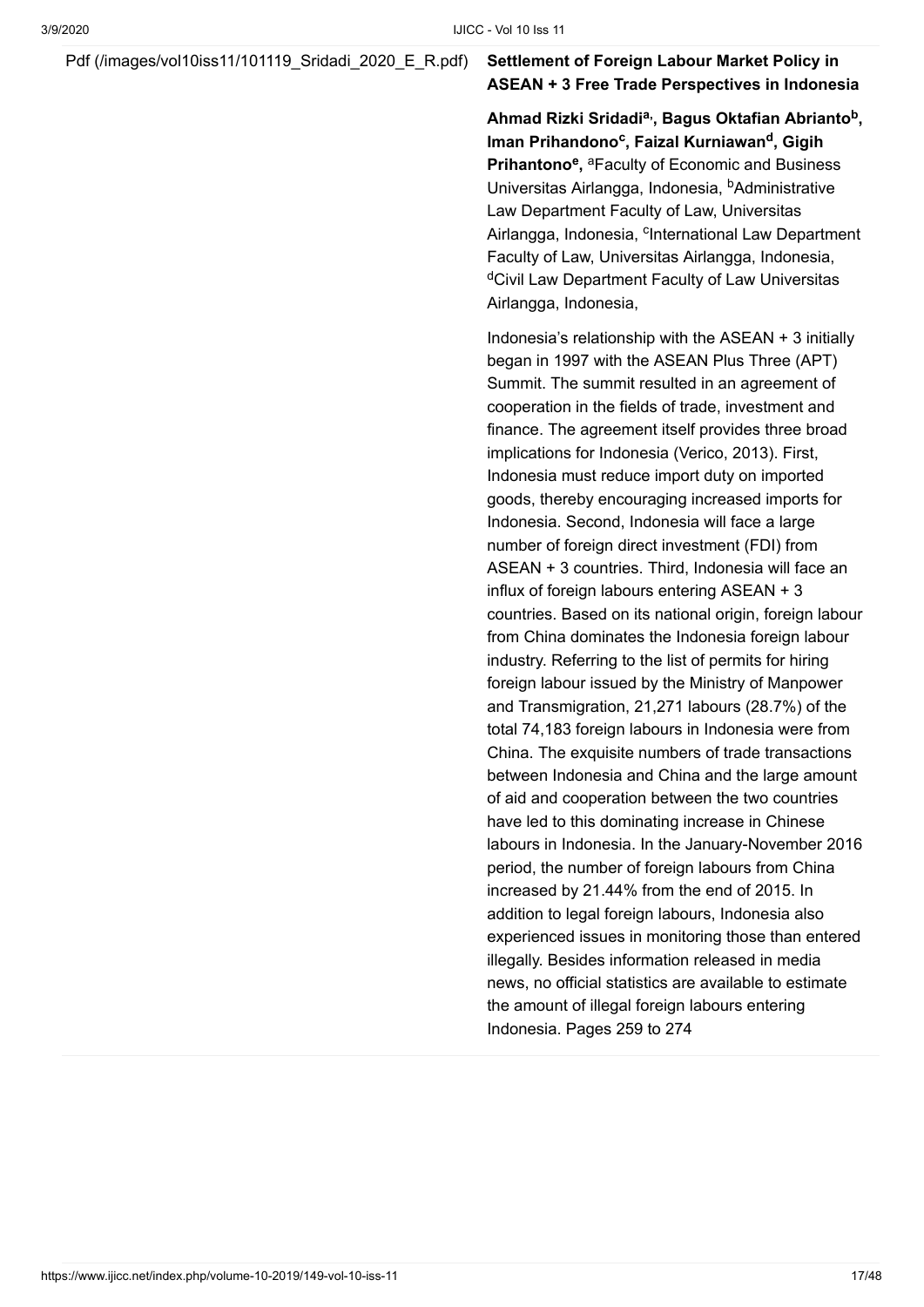[\(/images/vol10iss11/101120\\_Nurmila\\_2020\\_E\\_R.pdf\)](https://www.ijicc.net/images/vol10iss11/101120_Nurmila_2020_E_R.pdf)

#### **Developing Professional Lecturers in Higher Education: Case Study in Private Colleges**

**Rifa Nurmilah<sup>a</sup>, Ibrahim Bafadal<sup>b</sup>, Ery Tri** Djatmika, R.W.W<sup>c</sup>, Ali Imron<sup>d</sup>, Abd. Qadir **Muslim<sup>e</sup>**, aStudent Doctoral of Universitas Negeri Malang, <sup>b,c,d</sup>Lecturer Doctoral of Universitas Negeri Malang, <sup>e</sup>Lecturer of Universitas Brawijaya, Email: <sup>a</sup>nurmilah2504@gmail.com [\(mailto:nurmilah2504@gmail.com\)](mailto:nurmilah2504@gmail.com), <sup>b</sup>ibrahim.bafadal.fip@um.ac.id [\(mailto:ibrahim.bafadal.fip@um.ac.id\)](mailto:ibrahim.bafadal.fip@um.ac.id), <sup>c</sup>[ery.tri.fe@um.ac.id \(mailto:ery.tri.fe@um.ac.id\)](mailto:ery.tri.fe@um.ac.id), <sup>d</sup>ali.imron.fip@um.ac.id [\(mailto:ali.imron.fip@um.ac.id\)](mailto:ali.imron.fip@um.ac.id), <sup>e</sup>qadirmuslim@ub.ac.id [\(mailto:qadirmuslim@ub.ac.id\)](mailto:qadirmuslim@ub.ac.id)

Resulting from the competition between private colleges in attracting student interest, many attempts have been made to improve the quality of universities by building professional competencies of lecturers. Highly competent lecturers will be able to produce reliable and capable student graduates. The purpose of this study is to determine a strategy for the professional development of lecturers, including policies and methods for implementing the professional conduct of lecturers' duties following the tri dharma of higher education. This case study was conducted at private colleges. Research findings indicate that planning of the lecturer's professional development programs is in accordance with the college's strategic plan and with government policies. Pedagogical, professional, personal and social skills can be improved by implementing the program with further study at a higher level in the country or abroad, as well as through participating in activities, conducting research and engaging in community service. Collaboration with other agencies and organisations will also encourage lecturers to be more innovative and creative in developing competencies individually and organically through advancing shelter institutions. Pages 275 to 283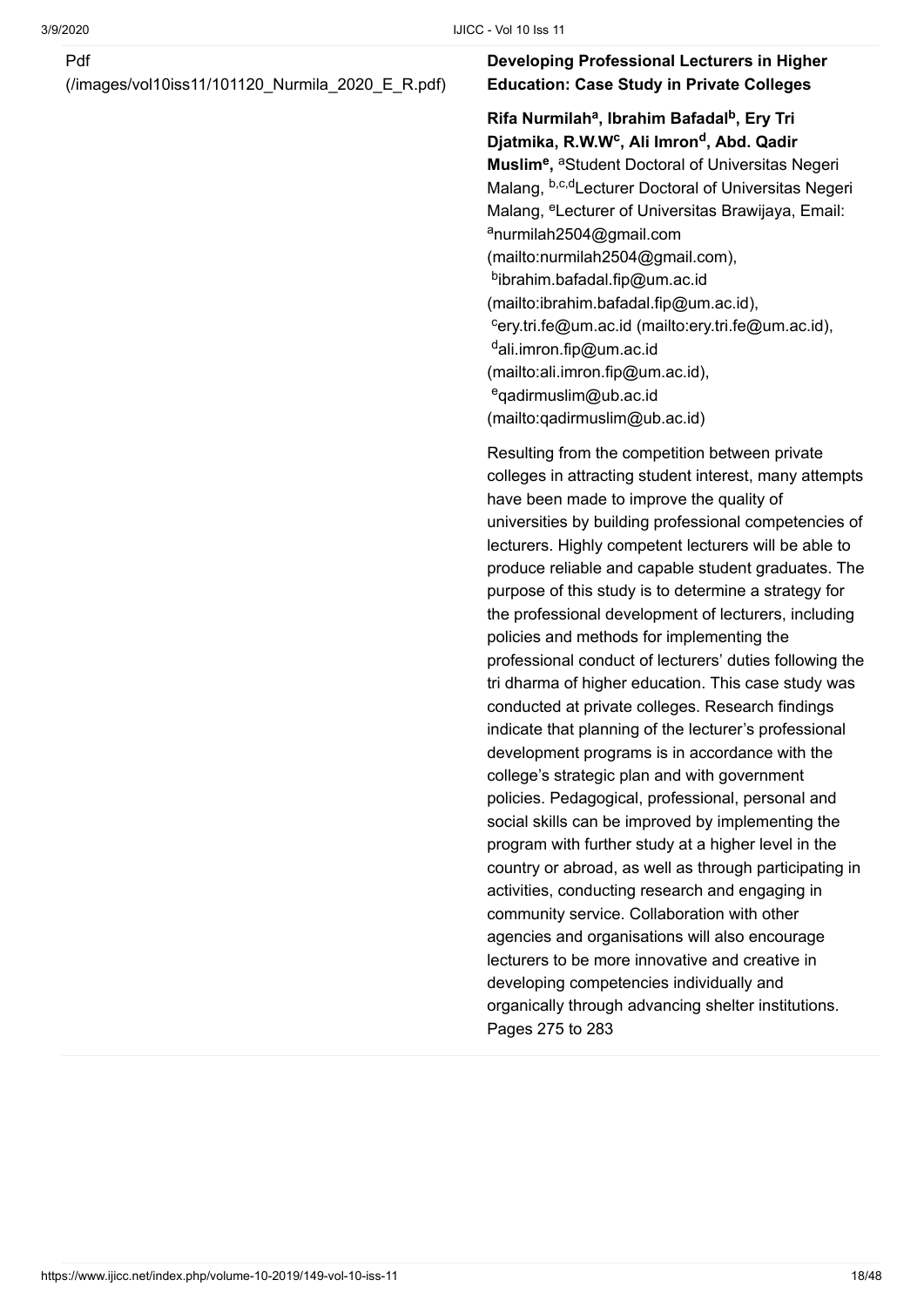[\(/images/vol10iss11/101121\\_Hermawan\\_2020\\_E\\_R.pdf\)](https://www.ijicc.net/images/vol10iss11/101121_Hermawan_2020_E_R.pdf)

#### **Online Single Submission (OSS) System: a Licensing Services Breakthrough in Local Government?**

**Hermawan<sup>a</sup>, <sup>a</sup>Universitas Brawijaya, Email:** <sup>a</sup>hermawanfia@ub.ac.id [\(mailto:hermawanfia@ub.ac.id\)](mailto:hermawanfia@ub.ac.id)

Technological developments have become integral to government bodies to improve service quality. Electronic-based government, or e-government, is concerned with providing electronic services (electronic services). Problems with licensing are complicated, and the completion of the old license has resulted in an online permit system, namely Online Single Submission (OSS). The Online Single Submission (OSS) system is a business permit issued by OSS institutions to businesses through an integrated electronic system. This study aims to determine the potential challenges and opportunities involved in the application of OSS systems in licensing services. Through use of a qualitative descriptive research approach, the results of this study indicate that the implementation of the OSS system was successful. The OSS system increases regional investment, effectiveness and efficiency and improves service quality. Challenges also arose in its implementation, however, including lack of community understanding of the system and its absence of regional regulations. Pages 284 to 296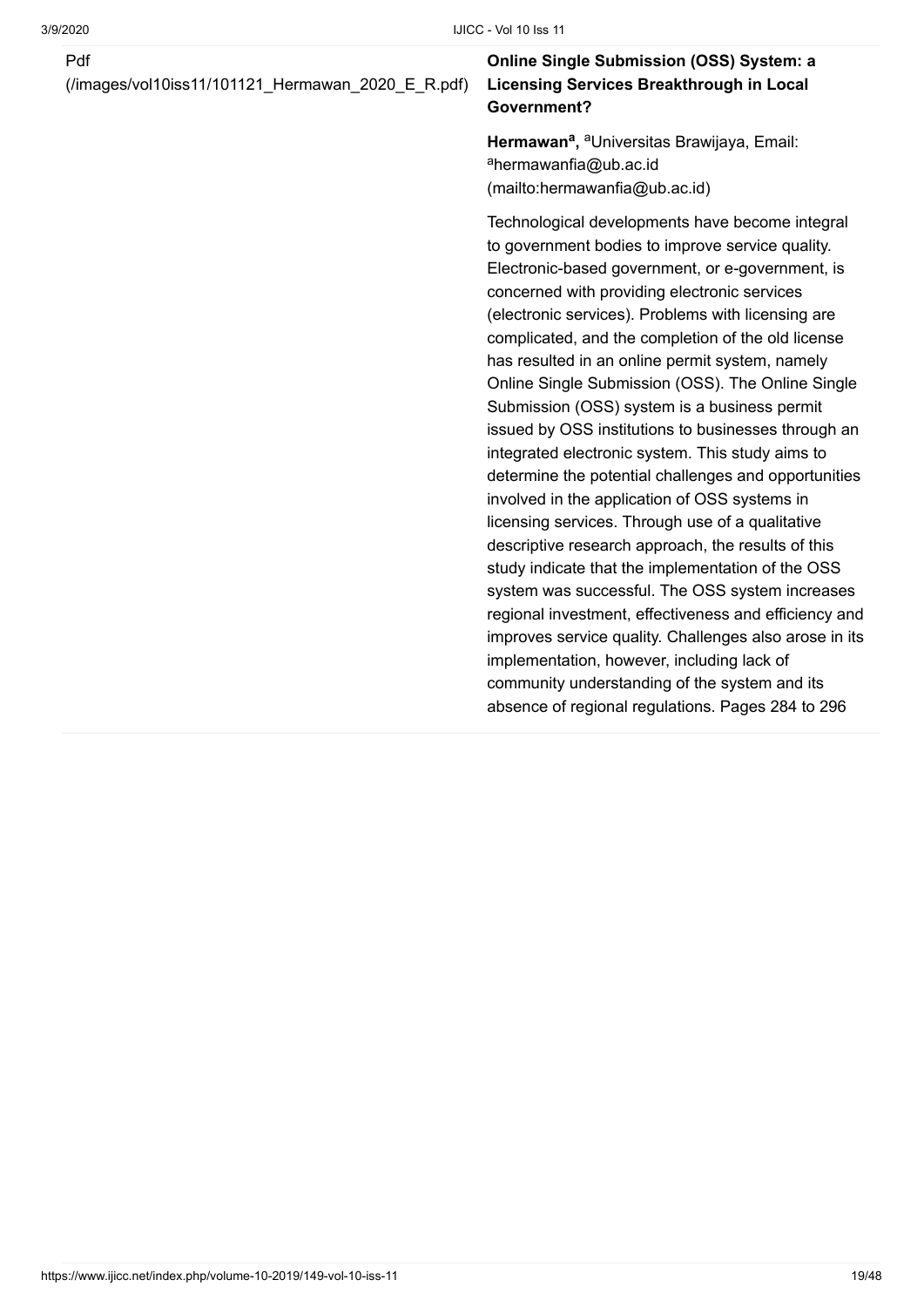[\(/images/vol10iss11/101122\\_Rianawati\\_2020\\_E\\_R.pdf\)](https://www.ijicc.net/images/vol10iss11/101122_Rianawati_2020_E_R.pdf)

#### **Internalisation of Student Learning: Transformation Process, Transaction and Transinternalisation of Value in Islamic Education Subject**

**Rianawati<sup>a</sup>, <sup>a</sup>lnstitut Agama Islam Negeri (IAIN)** Pontianak, Kalimantan Barat, Indonesia, Email: <sup>a</sup>[irin\\_ptk@ymail.com \(mailto:irin\\_ptk@ymail.com\)](mailto:irin_ptk@ymail.com)

Many factors may cause a student's personality or character to deteriorate. This decline can be seen in a student's learning behaviours, in which bad results can cause hopelessness and dishonesty. Further, students may be disrespectful to the opinions of friends, may lack discipline and independence in learning, and may be less creative. This paper aims to explain how to internalise students' characters in the Islamic Education Subject (PAI) learning in senior high school (SMA). The study uses a descriptive method with a qualitative approach as the research is intended to reveal the condition of the subject based on data collection. Based on results of the data analysis and discussion, it can be concluded that the internalisation of students' learning independence in Islamic religious learning is conducted through the initial, core and final activities. Pages 297 to 313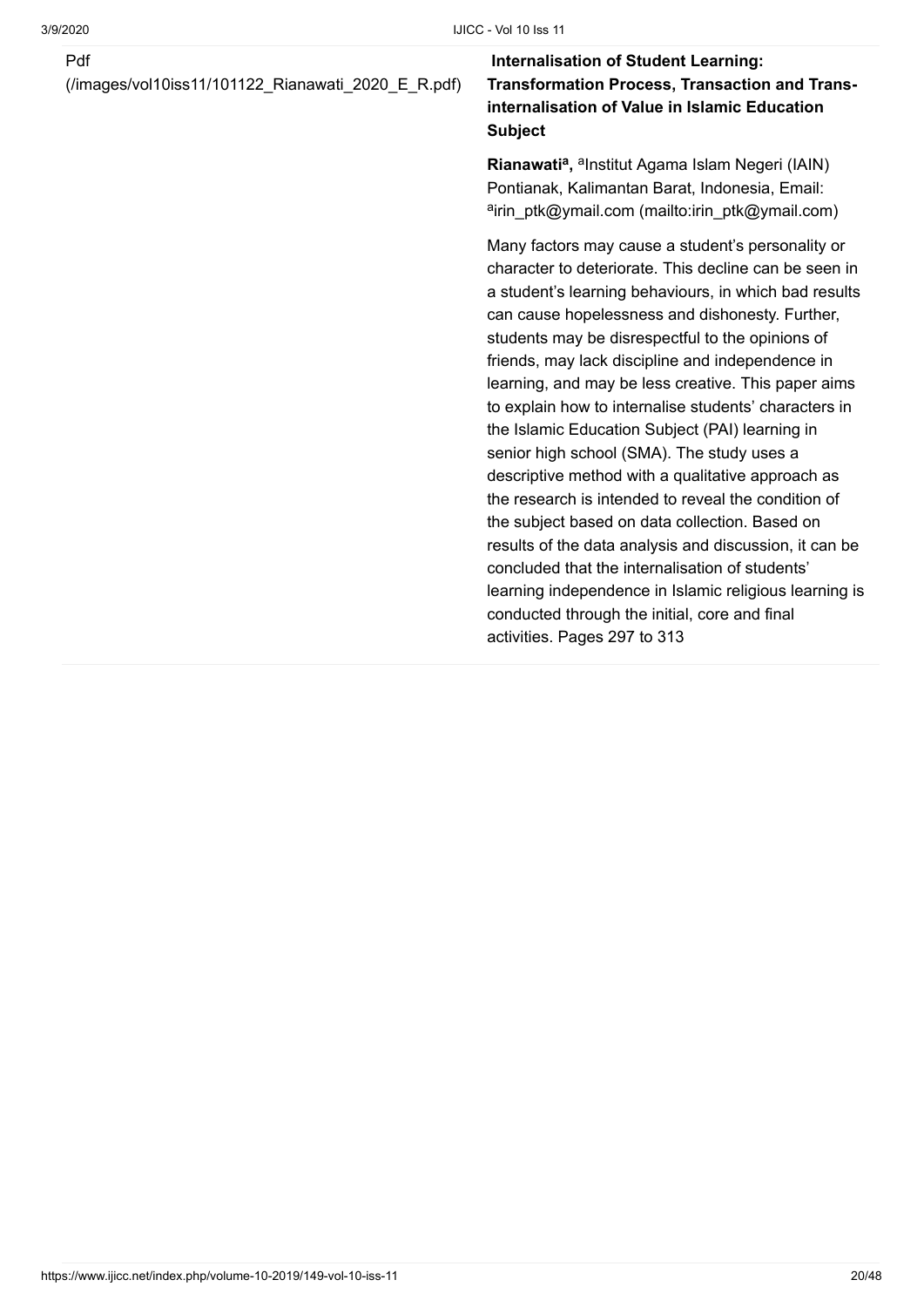[\(/images/vol10iss11/101123\\_Pramono\\_2020\\_E\\_R.pdf\)](https://www.ijicc.net/images/vol10iss11/101123_Pramono_2020_E_R.pdf)

#### **Teaching Management in the Industrial Revolution 4.0: The New Teacher's Worldview**

 $\boldsymbol{\mathsf{S}}$ uwito Eko Pramono<sup>a\*</sup>, Fathur Rokhman<sup>b</sup>, Putut **Marwoto<sup>c</sup>, Syaiful Amin<sup>d</sup>, a,b,c,dlnstitute for** Research and Community Service, Universitas Negeri Semarang Taman Siswa Street, Semarang City, Central Java, Indonesia, Email: <sup>a\*</sup>suwitoekop@mail.unnes.ac.id [\(mailto:suwitoekop@mail.unnes.ac.id\)](mailto:suwitoekop@mail.unnes.ac.id)

The objective of this article is to analyse the perspective of teachers' worldview about teaching management in the Industrial Revolution 4.0 era. The research questions include 1) how do teachers carry out learning management in the Industrial Revolution 4.0 era? 2) how is the paradigm shift in learning management the result of the Industrial Revolution 4.0? This research was conducted within a qualitative framework with a case study design. The research data was collected from high school teachers within two provinces in Indonesia. According to the research results : 1) In the process of planning learning, teachers have integrated technology in the media and learning resources. The success of learning is determined by the extent to which the teacher can improvise technology in the process of delivering material and thematic discussion; 2) The Industrial revolution 4.0 era has created a paradigm shift in learning management, from teacher centred towards collaboration between student and teacher. This shift allow the learning atmosphere to become more active and dynamic. Through this approach, teachers believe that students are able to learn tolerance, democracy, and social solidarity. Pages 314 to 326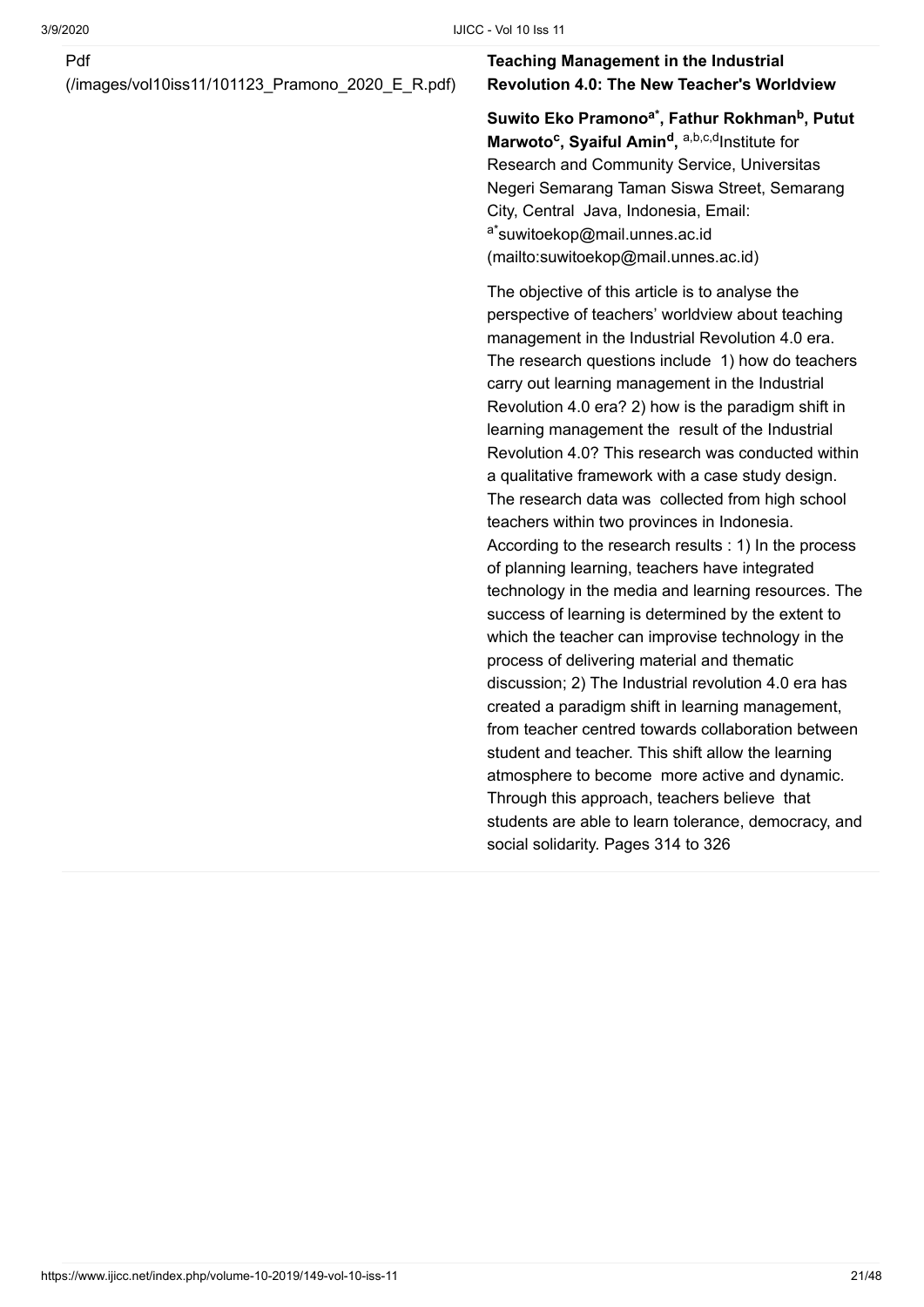[\(/images/vol10iss11/101124\\_Jubaedah\\_2020\\_E\\_R.pdf\)](https://www.ijicc.net/images/vol10iss11/101124_Jubaedah_2020_E_R.pdf)

#### **Analysis of Company Performances through Competitive Strategies of SMES Managers**

Jubaedah<sup>a</sup>, Ivan Yulivan<sup>b</sup>, Ajeng Septiana **Wulansari<sup>c</sup>, <sup>a,c</sup>Universitas Pembangunan Nasional** "Veteran", Jakarta, Indonesia, <sup>b</sup>Universitas Pertahanan, Jakarta, Indonesia, Email: <sup>a</sup>jubaedah@upnvj.ac.id [\(mailto:jubaedah@upnvj.ac.id\)](mailto:jubaedah@upnvj.ac.id), <sup>b</sup>ivan.yulivan@yahoo.com [\(mailto:ivan.yulivan@yahoo.com\)](mailto:ivan.yulivan@yahoo.com), <sup>c</sup>ajengseptiana@upnvj.ac.id [\(mailto:ajengseptiana@upnvj.ac.id\)](mailto:ajengseptiana@upnvj.ac.id)

This study aims to determine the influence of a Company's revenue and resources regarding competitive strategies and their implications for company performance in SMEs in Depok, West Java. This study uses descriptive and explanatory survey methods. The unit of analysis is 170 SMEs in Depok using a probability sampling method. Data analysis uses descriptive and quantitative research methods. Hypothesis testing is conducted by using PLS. The research findings indicate that SME managers do not have sufficient resources, and have not managed revenue well, so competitive strategy is not suitable to be implemented to improve company performance. The results of the study show that the company's revenue and resources simultaneously affected the company's performance both directly and indirectly through competitive strategies. However, in part , revenue has no influence on a Company's performance either directly or indirectly through a competitive strategy. Competitive strategy has a significant effect on company performance with a greater value of influence when compared to the direct effect of revenue and company resources on company performance. Pages 327 to 356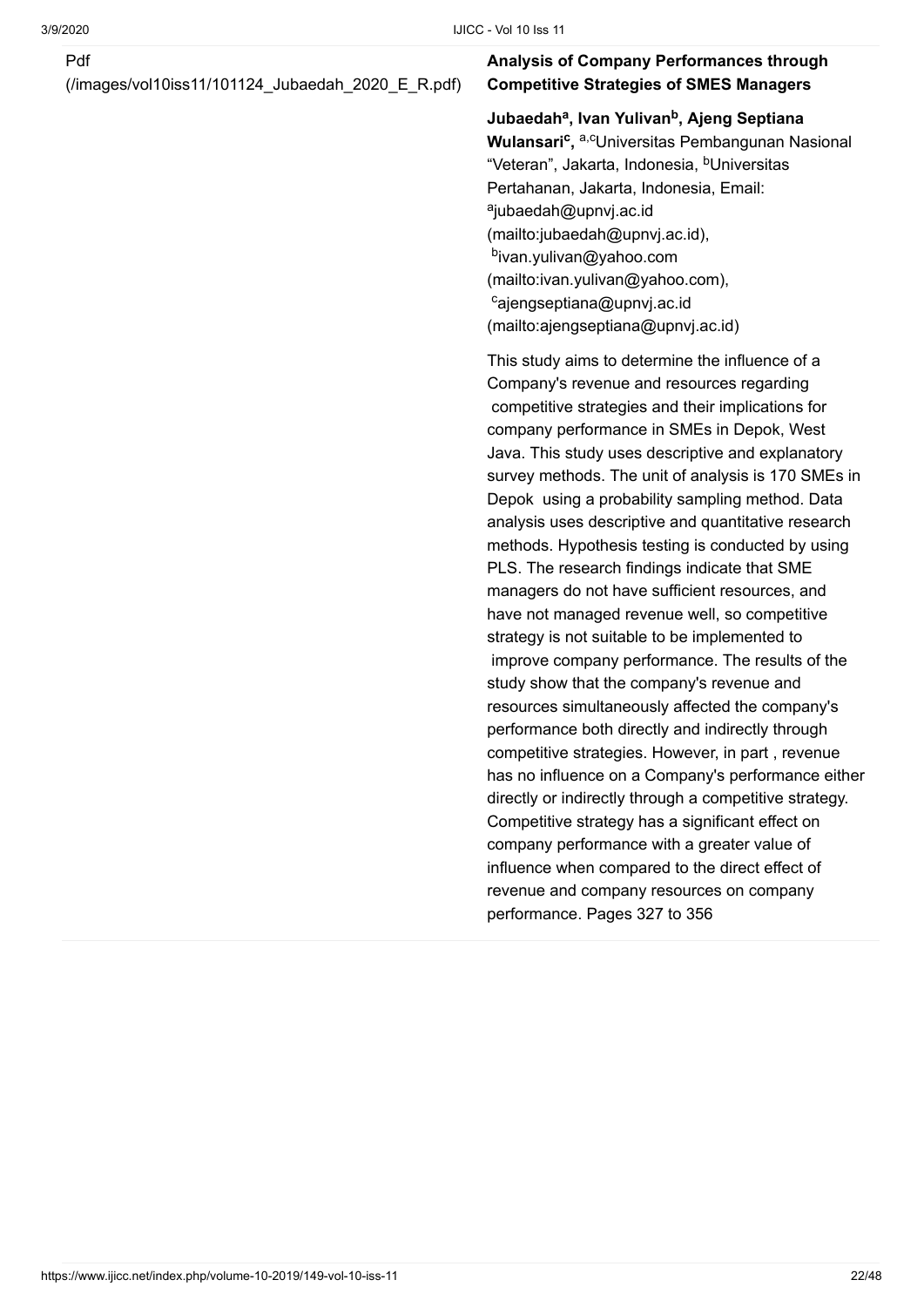#### [Pdf \(/images/vol10iss11/101126\\_Hasim\\_2020\\_E\\_R.pdf\)](https://www.ijicc.net/images/vol10iss11/101126_Hasim_2020_E_R.pdf) **Influences of Media Richness on Instagram**

### **towards Consumer Purchase Intention: The Mediating Effect of Brand Equity**

#### **Muhammad Asyraf Hasim<sup>a</sup>, Muhammad**

**Shahrin<sup>b</sup>, Rosni Ab. Wahid<sup>c</sup>, <sup>a,b,c</sup>Universiti Kuala** Lumpur Business School, Email: <sup>a</sup>asyrafhasim@unikl.edu.my [\(mailto:asyrafhasim@unikl.edu.my\)](mailto:asyrafhasim@unikl.edu.my), <sup>b</sup>mshahrin@unikl.edu.my [\(mailto:mshahrin@unikl.edu.my\)](mailto:mshahrin@unikl.edu.my), c[rosni@unikl.edu.my \(mailto:rosni@unikl.edu.my\)](mailto:rosni@unikl.edu.my)

Social media has become a widely-adopted technology since it was introduced to the world, affecting businesses in myriad ways. In the present time, the majority of companies have started to invest in social media marketing regarding the ability to initiate new contacts leading to better profitability. However, only a few studies have looked at the empirical link between media richness originating from social media e.g. Instagram and purchase intention among consumers. This paper discusses the influence of media richness on Instagram towards consumers' intention to purchase, mediated by brand equity. This study was conducted utilising a survey research method, aiming to create a better understanding of consumer intention to purchase as influenced by social media richness. A total of 217 undergraduate students in Kuala Lumpur, Malaysia age 19 to 24 years took part in this study . The respondents were exposed to Instagram postings on similar products for sale. Partial least square structural equation modelling (PLS-SEM) was applied to fit data in the hypothesised model. The outcome of this study is useful to both researchers and business practitioners in order to understand the importance of social media richness specifically utilising Instagram as a business platform. Future studies should consider discovering different perspectives of media richness involving other types of social media. Pages 357 to 367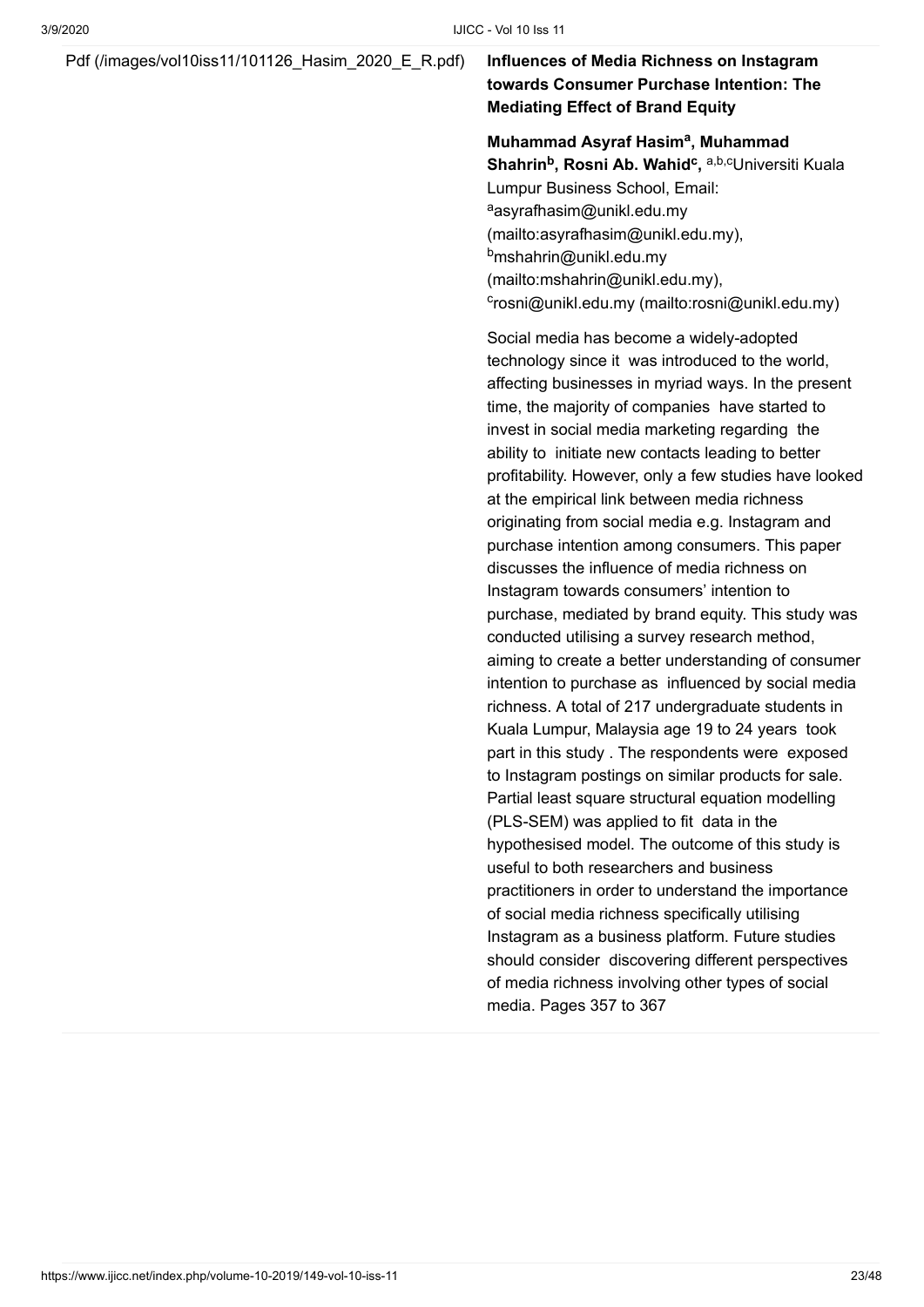#### [Pdf \(/images/vol10iss11/101127\\_Dewi\\_2020\\_E\\_R.pdf\)](https://www.ijicc.net/images/vol10iss11/101127_Dewi_2020_E_R.pdf) **ERM Sophistication, Asymmetric Information**

## **and Audit Quality**

**Dewi Darmastuti , Rita Sugiarti , Agus Maulana , a b c** a,cFaculty of Economics and Business Universitas Pembangunan Nasional Veteran Jakarta, <sup>b</sup>Faculty of Educational and Social Science Universitas Indraprasta PGRI, Email: <sup>a</sup>dewidarmastuti@upnvj.ac.id [\(mailto:dewidarmastuti@upnvj.ac.id\),](mailto:dewidarmastuti@upnvj.ac.id) <sup>b</sup>ritasugiarti1201@gmail.com [\(mailto:ritasugiarti1201@gmail.com\)](mailto:ritasugiarti1201@gmail.com), <sup>c</sup>agmaulana.skl@gmail.com [\(mailto:agmaulana.skl@gmail.com\)](mailto:agmaulana.skl@gmail.com)

This study aims to examine the negative effects of ERM sophistication on asymmetric information and the role of internal audit function and auditor specialisation in strengthening the negative effect of ERM sophistication on asymmetric information. This study used 281 listed companies in the Indonesian Stock Exchange in 2016. The method of Moderated Regression Analysis (MRA) is used in this study. The results show that ERM sophistication has a negative and significant effect on asymmetric information, while the internal audit function and auditor specialisation cannot improve the negative effect of ERM sophistication on asymmetric information. The fact that there are still many sample companies audited by non-specialist public accounting firms and the lack of information presented by company related to their internal audit functions becomes an obstacle in assessing the effectiveness of supervision by internal audit of management activities. Pages 368 to 391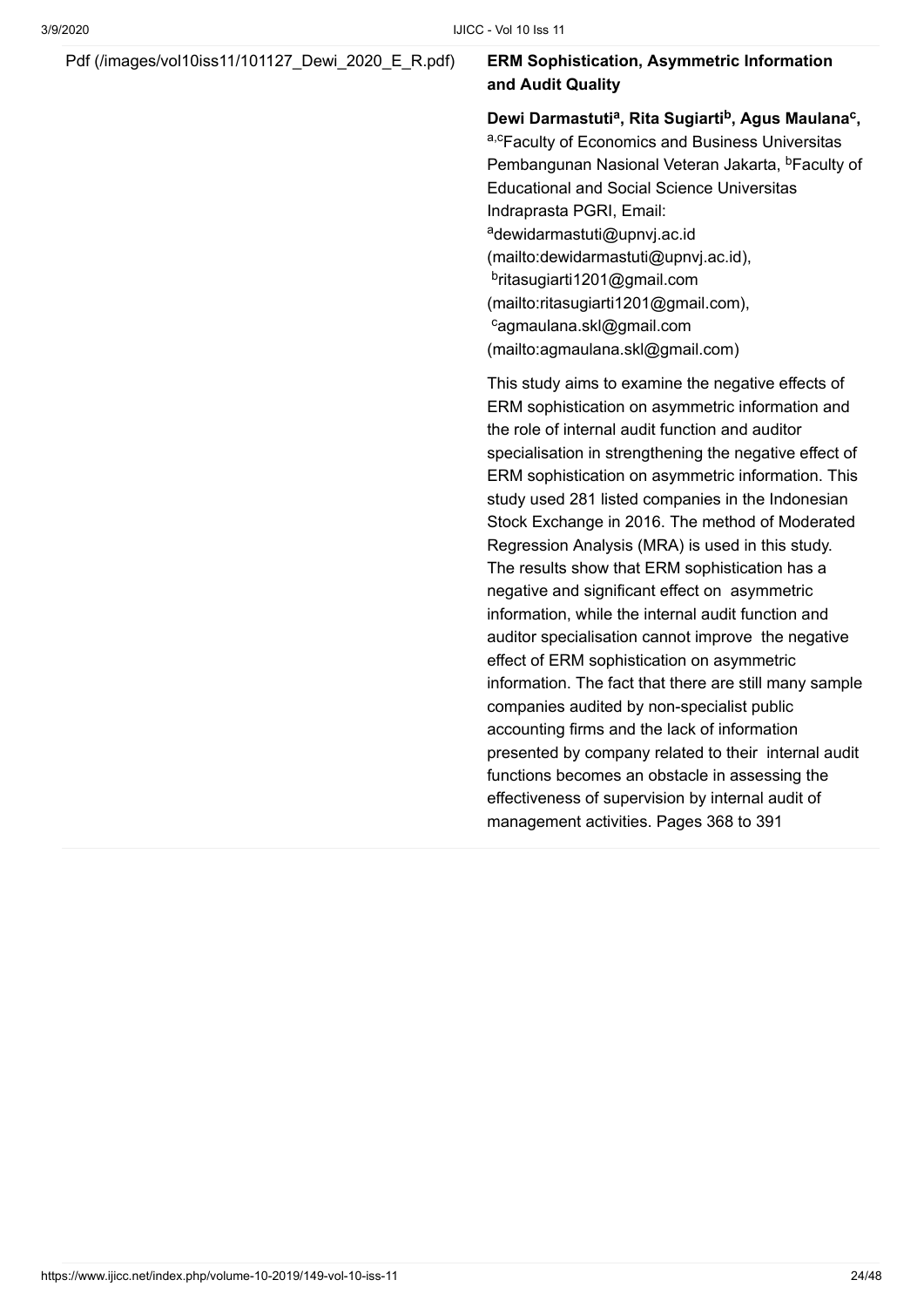[\(/images/vol10iss11/101128\\_Rahman\\_2020\\_E\\_R.pdf\)](https://www.ijicc.net/images/vol10iss11/101128_Rahman_2020_E_R.pdf)

#### **Using Partial Least Squares Structural Equation Modeling (PLS-SEM): Mediation between Strategic Management & Performance**

#### Ibrahim Kamal Abdul Rahman<sup>a</sup>, Md. Mamun **Mia<sup>b\*</sup>,** a,bUniversiti Kuala Lumpur Business School,

50250 Kuala Lumpur, Email: <sup>b\*</sup>mamun.contact@yahoo.com [\(mailto:mamun.contact@yahoo.com\)](mailto:mamun.contact@yahoo.com) 

This study explores the uses of partial least squares in structural equation modelling as a strategic management method on business performance. The aim is to explore whether strategic management helps to improve business performance indirectly. The study uses a quantitative approach. The source of data collection is questionnaires surveyed from ready-made-garment manufacturers in Bangladesh by a cluster sampling technique. Development of a hypothesis-testing conceptual framework of strategic management model shows the mediating role of leadership style suggesting significance the business performance. The output shows that strategic management helps to improve the sustainability of company performance by strategic management traits of leadership style in the form of a partial mediation. It reveals that the mediating role of leadership style which helps to improve business performance through an understanding of leadership style attention harmonised towards business performance statistically significant. Pages 392 to 404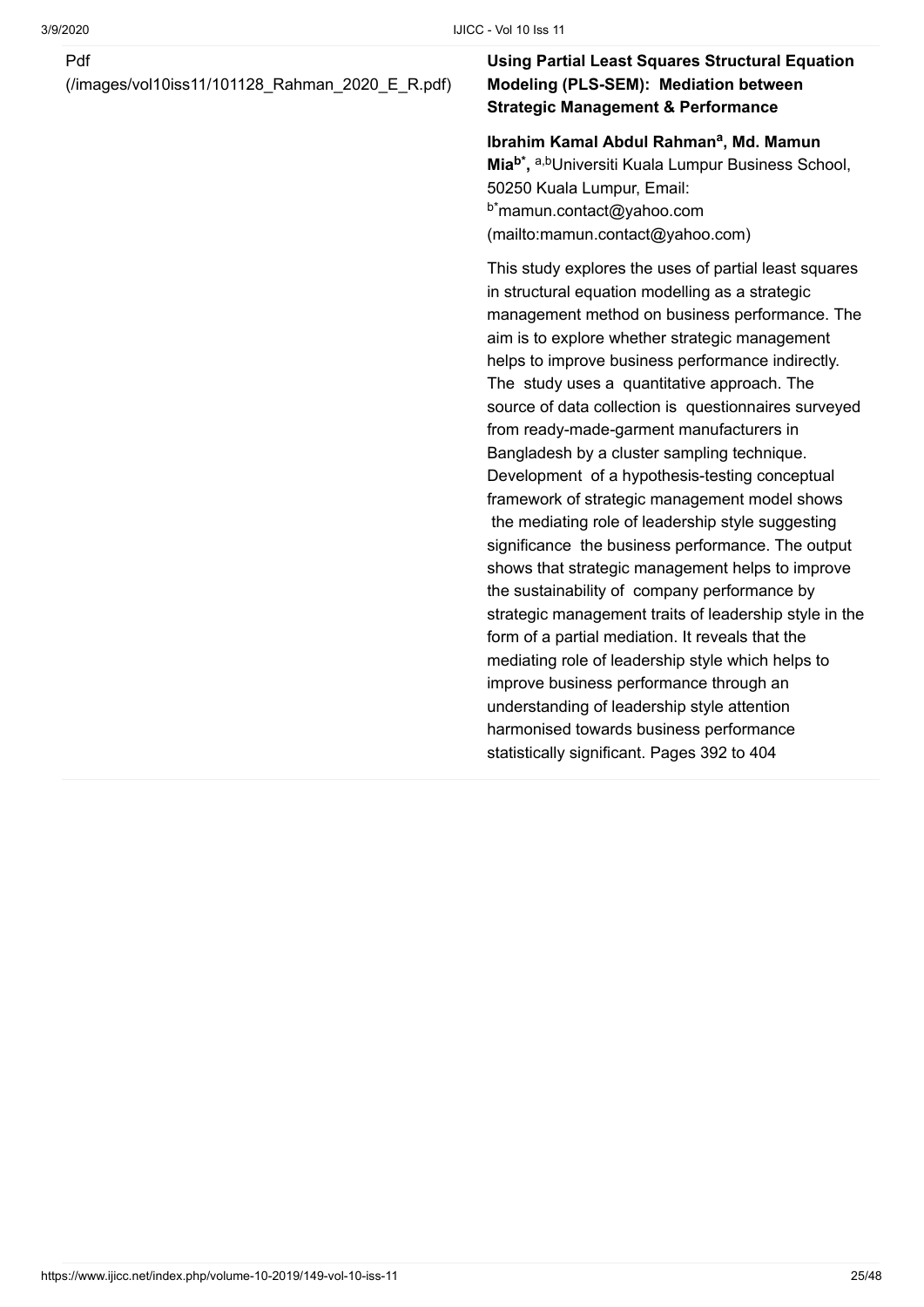[\(/images/vol10iss11/101129\\_Abdullah\\_2020\\_E\\_R.pdf\)](https://www.ijicc.net/images/vol10iss11/101129_Abdullah_2020_E_R.pdf)

#### **Strategic Management Accounting Practice as a Mediating Role between Strategy Formation Capability and Value Creation**

**Nik Herda Nik Abdullah , Jamaliah Said , a\* b** Ibrahim Kamal Abdul Rahman<sup>c</sup>, Tuan Zainun **Tuan Mat<sup>d</sup>, <sup>a</sup>Taylor's Business School, Taylor's** University, 47500 Subang Jaya, Malaysia, <sup>b</sup>Accounting Research Institute, Universiti Teknologi MARA, Shah Alam 40450, Malaysia, <sup>c</sup>Business School, Universiti Kuala Lumpur, 50250 Kuala Lumpur, Malaysia, <sup>d</sup>Faculty of Accountancy, Universiti Teknologi MARA, Puncak Alam Campus, 43200 Bandar Puncak Alam Malaysia, Email: <sup>a\*</sup>nikherda.nikabdullah@taylors.edu.my [\(mailto:nikherda.nikabdullah@taylors.edu.my\)](mailto:nikherda.nikabdullah@taylors.edu.my)

The purpose of this paper is to investigate the effectiveness of strategic management accounting practices (SMA) in enhancing the relationship between strategy formation capability and value creation in Malaysian Government Linked Companies (GLCs). At present, studies that emphasise the role of SMA practices in stimulating value creation is not widely obtainable. By using structural equation modelling and data collected from a sample of 215 questionnaires, the findings revealed that strategic management accounting practices play a significant role in mediating the relationship between strategy formation capability and value creation. This research extends the growing body of literature about SMA practices, value creation and strategy formation capability. The results will pave the way towards enhancing the understanding of successful SMA practices in Malaysian GLCs, which provides evidence on how to significantly improve value creation through the adoption of SMA techniques that improve competitiveness in the industry, business sustainability, and secure long-term performance. Pages 405 to 429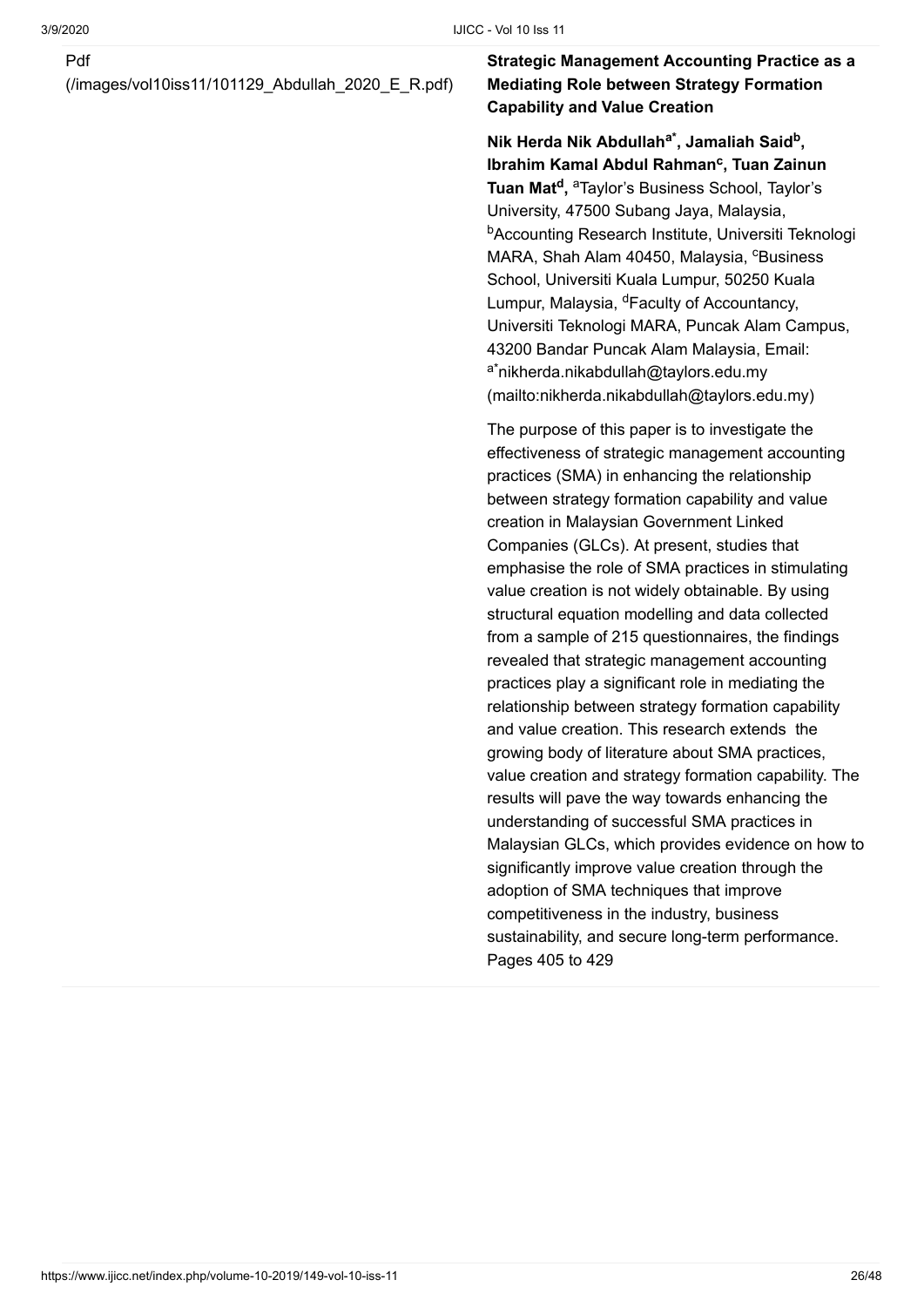[\(/images/vol10iss11/101130\\_Ustadi\\_2020\\_E\\_R.pdf\)](https://www.ijicc.net/images/vol10iss11/101130_Ustadi_2020_E_R.pdf)

#### **Perception of Non-Muslim Manufacturers towards Halal Food Supply Chain in Malaysia**

**Muna Norkhairunnisak Ustadi , Sharina a\* Osman<sup>b</sup>, Raja Zuraidah Rasi<sup>c</sup>, <sup>a,b</sup>Universiti Kuala** Lumpur Business School, 50250 Kuala Lumpur, Malaysia, <sup>c</sup>Faculty of Business and Technology Management, Universiti Tun Hussien Onn, 86400 Parit Raja, Johor, Malaysia, Email: <sup>a\*</sup>norkhairunnisak@unikl.edu.my [\(mailto:norkhairunnisak@unikl.edu.my\)](mailto:norkhairunnisak@unikl.edu.my)

The concept of a halal food supply chain commonly concerns Muslim consumers in Malaysia. However, as a result of the increasing concern on health, the halal food business has huge potential in capturing non-Muslims as a target market. The concept of halal regarding food today is beyond the understanding of religious values . This study aims to highlight the perception of halal food among non-Muslim manufacturers as one of the target markets in the halal food industry. The findings may also provide a better understanding of factors influencing non-Muslims in producing halal food as their preference. Data was collected using a qualitative method through semi-structured interviews among non-Muslim consumers in Klang Valley. Data will be analysed using thematic content analysis for our qualitative research. Pages 430 to 440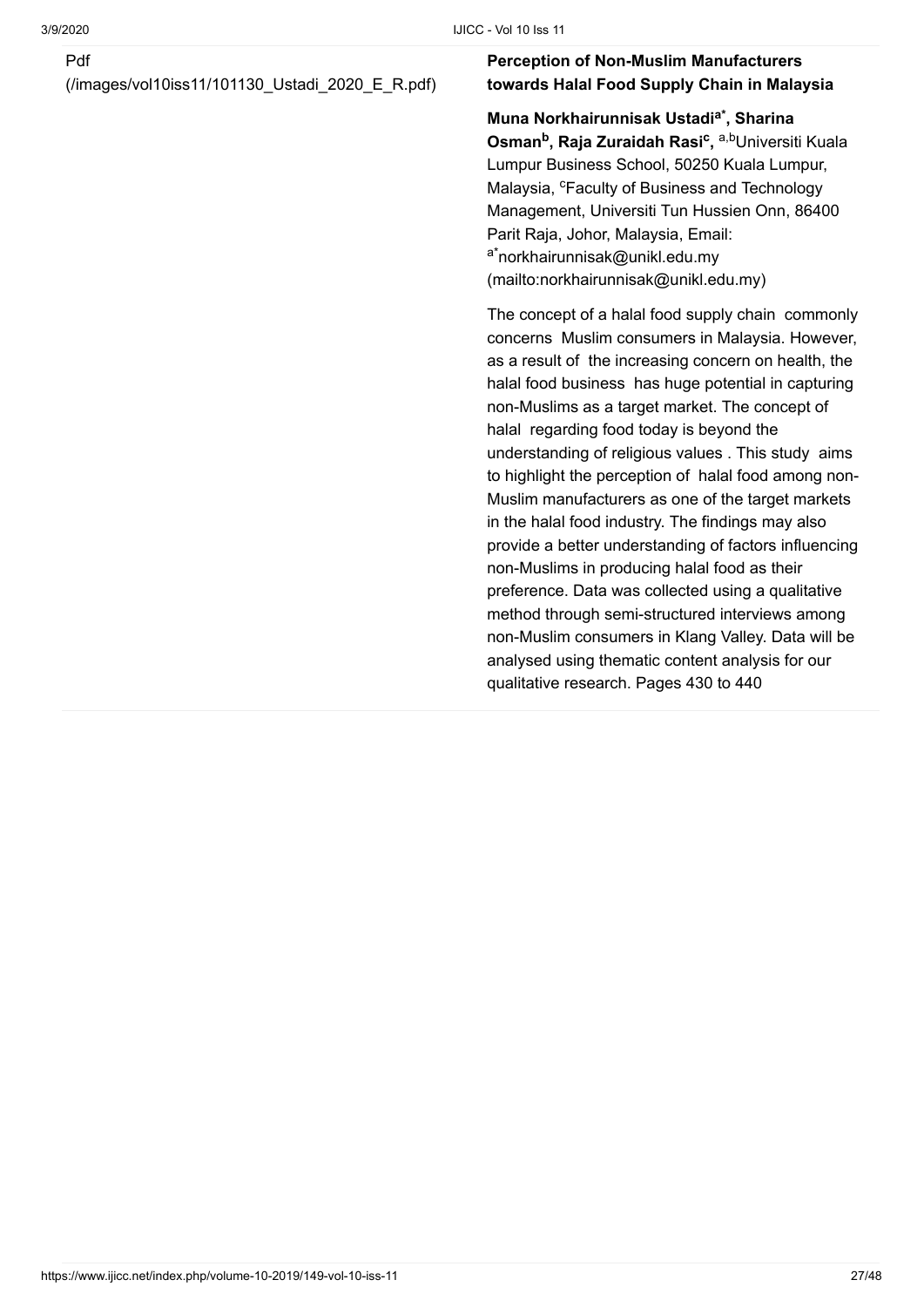[\(/images/vol10iss11/101131\\_Ratnasari\\_2020\\_E\\_R.pdf\)](https://www.ijicc.net/images/vol10iss11/101131_Ratnasari_2020_E_R.pdf)

**Workplace bullying causing negative employee behaviours: A case from the Indonesian banking sector**

Sri Langgeng Ratnasari<sup>a</sup>, Rahmawati<sup>b</sup>, Dwi Septi **Haryani<sup>c</sup>, Rona Tanjung<sup>d</sup>, Basuki<sup>e</sup>, <sup>a,d</sup>Universitas** Riau Kepulauan, <sup>b</sup>Universitas Mulawarman Kalimantan Timur, <sup>c</sup>STIE Pembangunan Tanjungpinang, <sup>e</sup>Universitas islam Kalimantan MAB Banjarmasin, Email: <sup>a</sup>sarisucahyo@yahoo.com (mailto:sarisucahyo@yahoo.com), <sup>b</sup>rahma.thaha@gmail.com [\(mailto:rahma.thaha@gmail.com\)](mailto:rahma.thaha@gmail.com), cdwiseptih@stiepembangunan.ac.id (mailto:dwiseptih@stiepembangunan.ac.id), <sup>d</sup>rona@fekon.unrika.ac.id (mailto:rona@fekon.unrika.ac.id), ebasuki@uniskabjm.ac.id (mailto:basuki@uniska-bjm.ac.id)

Workplace bullying has emerged as a significant concern for those organisations which have suffered loss both financial and in human capital as a result. Victims of workplace bullying have been found to be involved in negative behaviours which are also costly for organisations. Therefore, this study examined the influence of workplace bullying on employee behaviour, more specifically job satisfaction, absenteeism, performance and employee morale. Data was collected from employees working in Indonesian banks. Data was analysed following collection, by using Smart-PLS. The data analysis revealed that workplace bullying is associated with employee morale. The association is valued at -0.636. Workplace bullying was also found to be associated with job satisfaction valued at -0.432. This means that when employees are over exposed to negativity in the workplace, it tends to lower their work satisfaction . The outcome of workplace bullying is dissatisfaction. When employees are continuously abused and threatened with loss of the resources they are entitled to they will ultimately develop a tendency towards negative thinking. In addition, workplace bullying was also found to be associated with employee performance . All hypotheses of the study have been accepted. Finally, the study also offers directions for future research. Pages 441 to 458

**How Interactional Justice within Organisations Impacts Counterproductive Work Behaviours and Self-Efficacy in the Presence of Performance Appraisal Satisfaction**

#### Pdf

[\(/images/vol10iss11/101132\\_Miharja\\_2020\\_E\\_R.pdf\)](https://www.ijicc.net/images/vol10iss11/101132_Miharja_2020_E_R.pdf)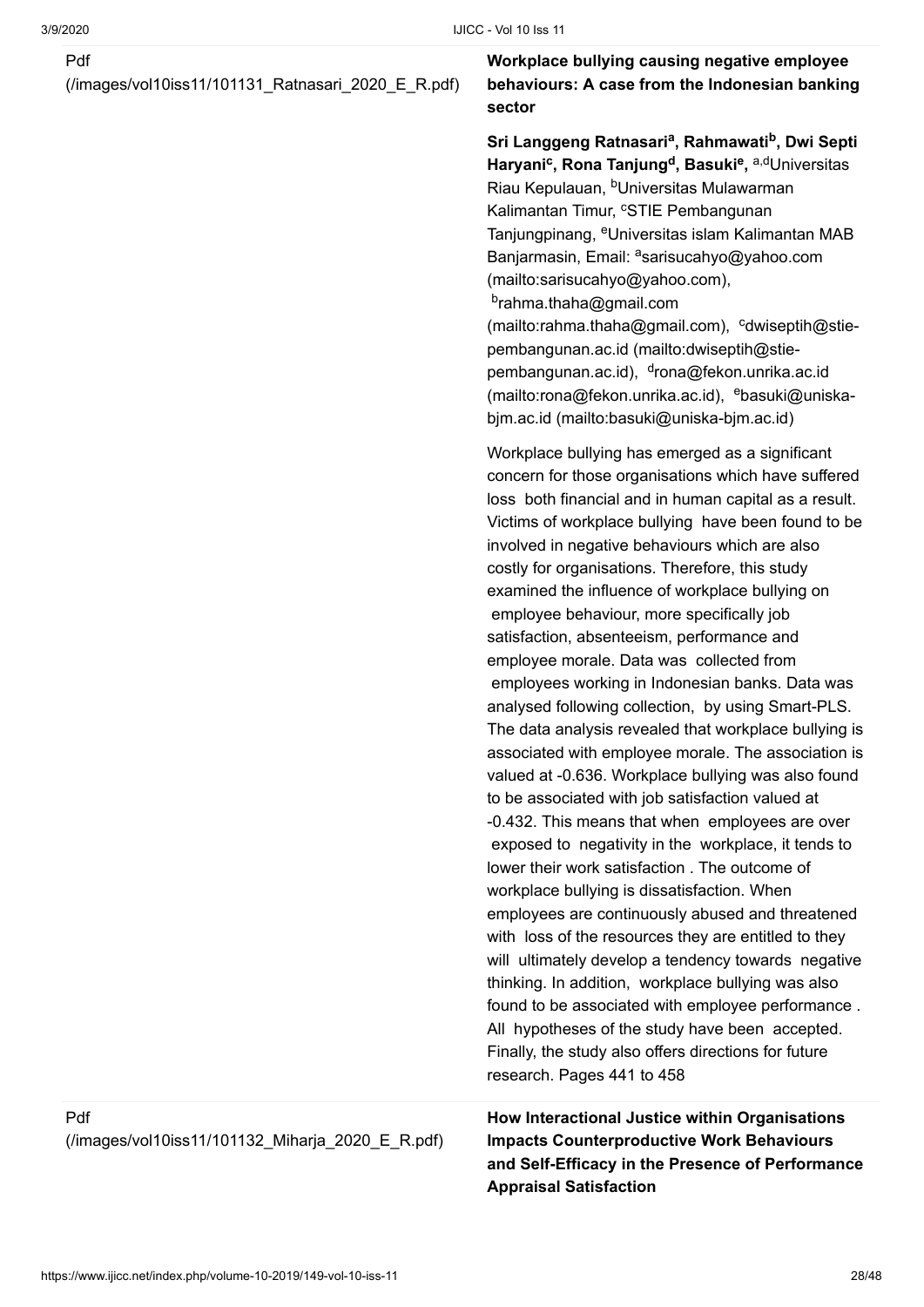**Marjan Miharja<sup>a</sup>, Rian Sacipto<sup>b</sup>, Quyen Le Hoang Thuy To Nguyen , Phong Thanh Nguyen , c\* d Trisadini Prasastinah Usanti<sup>e</sup>, <sup>a</sup>Sekolah Tinggi** Ilmu Hukum IBLAM, <sup>b</sup>Program Doktor Ilmu Hukum Unissula, <sup>c</sup>Office of Cooperation and Research Management, Ho Chi Minh City Open University, Vietnam, <sup>d</sup>Department of Project Management, Ho Chi Minh City Open University, Vietnam, eUniversitas Airlangga, Email: <sup>a</sup>marjan83miharja@gmail.com [\(mailto:marjan83miharja@gmail.com\),](mailto:marjan83miharja@gmail.com) <sup>b</sup>rian.sacipto@gmail.com [\(mailto:rian.sacipto@gmail.com\)](mailto:rian.sacipto@gmail.com), <sup>c\*</sup>quyen.nlhtt@ou.edu.vn [\(mailto:quyen.nlhtt@ou.edu.vn\),](mailto:quyen.nlhtt@ou.edu.vn) [phong.nt@ou.edu.vn \(mailto:phong.nt@ou.edu.vn\),](mailto:phong.nt@ou.edu.vn) <sup>d</sup>trisadini@fh.unair.ac.id [\(mailto:trisadini@fh.unair.ac.id\)](mailto:trisadini@fh.unair.ac.id)

The aim of the current study is to examine how interactional justice impacts on counter productive work behaviour and self-efficacy and how performance appraisal satisfaction mediates the relationship between interactional justice, selfefficacy and counterproductive work behaviour. In the present economy, the data collected is from the telecommunication industry which creates higher market share within the industry. Moreover, fast mobile networks are now the most efficient way for Indonesians to catch up with more developed countries and provide coverage in even less populated regions. The deductive approach is used under for this study. The research is quantitative in nature as it provides factual data on numerical figure bases that can be easily evaluated and free from any type of the ambiguities. Similarly, the study is cross sectional . The self-administered questionnaire is used for collecting data from respondents. A simple random sampling technique is used under in study for data collection from 300 telecommunication employees. A total of 300 questionnaires are distributed out of which 270 questionnaires were collected from employees. The smart PLS is used in this study for analysing the relationship among variables. The study correlates among variables. The study's primary concern is to identify the relationship between variables such as interactional justice, counterproductive work behaviour, self-efficacy and performance appraisal satisfaction. The study finding reveals that all hypotheses which show that interactional justice has a significant relationship between interactional justice, counterproductive work behaviour, self-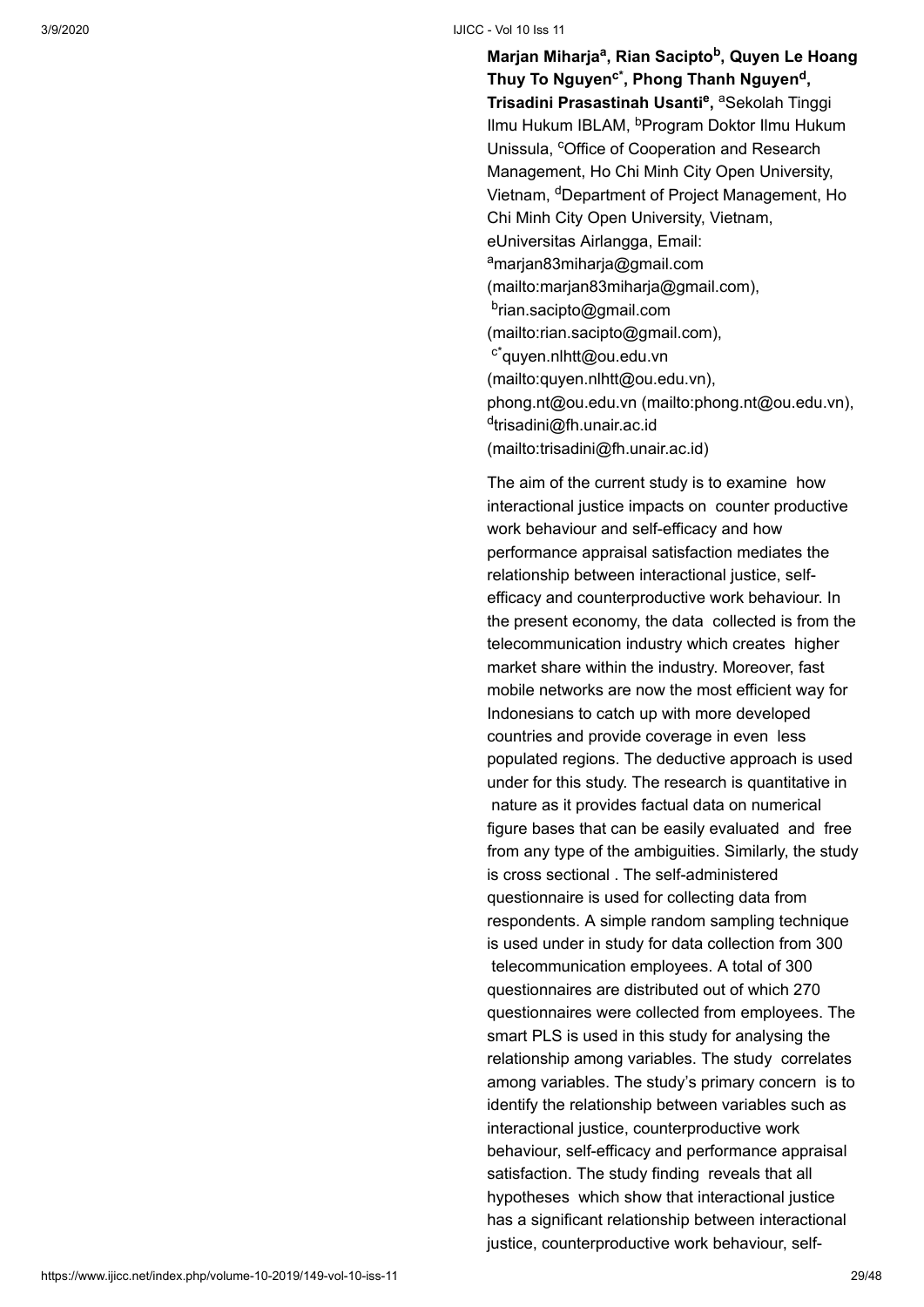efficacy and performance appraisal satisfaction have been accepted. Moreover, there are limited studies available regarding telecommunication in the human resource management department of Asian economies. Regardless, human resource management practices are not properly followed in developing countries. Pages 459 to 477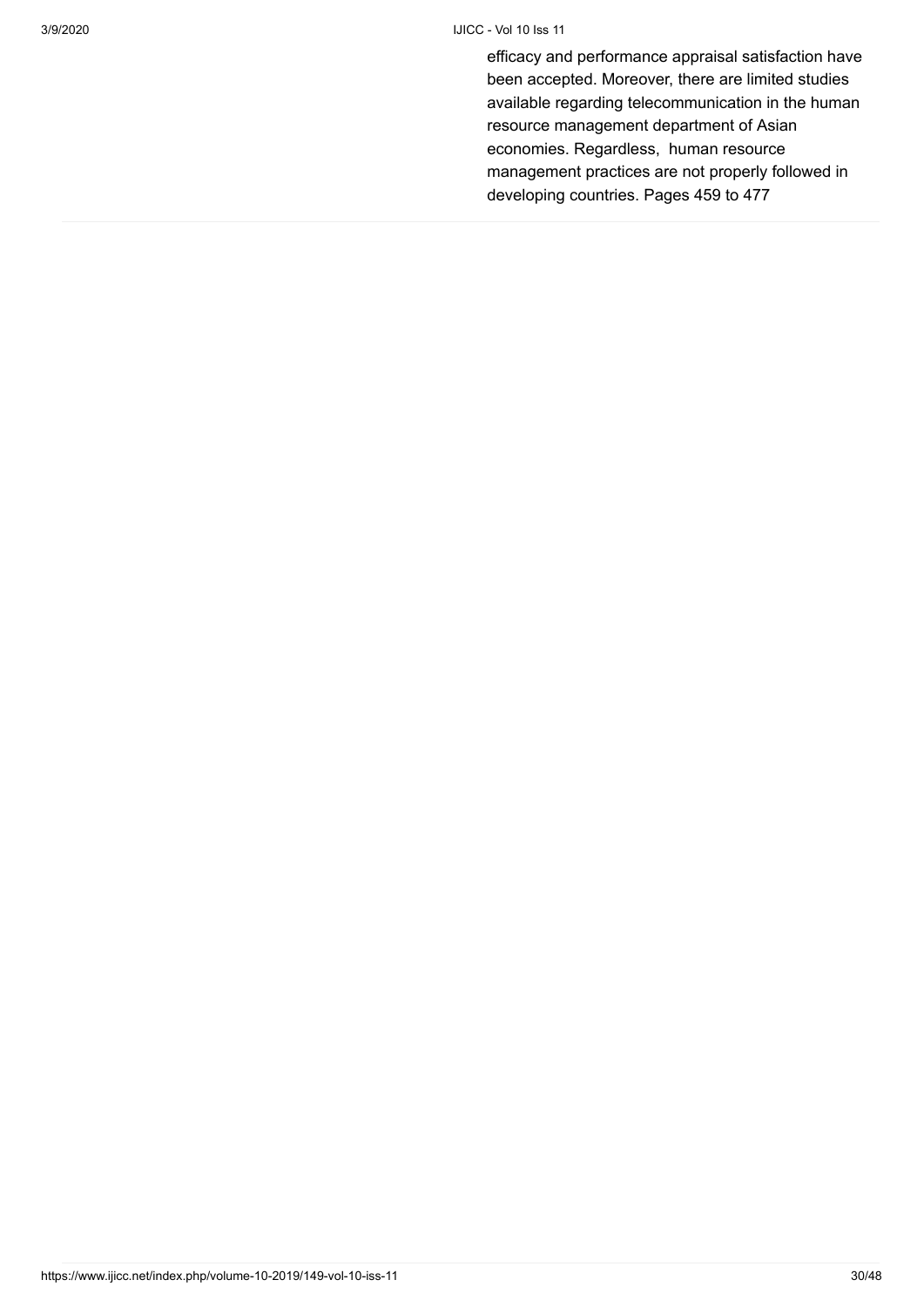[\(/images/vol10iss11/101134\\_Budiasih\\_2020\\_E\\_R.pdf\)](https://www.ijicc.net/images/vol10iss11/101134_Budiasih_2020_E_R.pdf)

#### **The Mediating Impact of Perceived Organisational Politics on the Relationship between Leadership Styles and Job Satisfaction**

Yanti Budiasih<sup>a</sup>, Cahya Fajar Budi Hartanto<sup>b</sup>, Tri **Minh Ha<sup>c</sup>\*, Phong Thanh Nguyen<sup>d</sup>, Trisadini Prasastinah Usanti<sup>e</sup>, <sup>a</sup>lnstitut Teknologi dan Bisnis** Ahmad Dahlan Jakarta, <sup>b</sup>Politeknik Bumi Akpelni, <sup>c</sup>The School of Business, International University-Vietnam National University, Ho Chi Minh City, Vietnam, <sup>d</sup>Department of Project Management, Ho Chi Minh City Open University, Vietnam, <sup>e</sup> Fakultas Hukum Universitas Airlangga, Email: <sup>a</sup>yantibudiasih@yahoo.com [\(mailto:yantibudiasih@yahoo.com\)](mailto:yantibudiasih@yahoo.com), <sup>b</sup>[fajar@akpelni.ac.id \(mailto:fajar@akpelni.ac.id\),](mailto:fajar@akpelni.ac.id) c[hmtri@hcmiu.edu.vn \(mailto:hmtri@hcmiu.edu.vn\),](mailto:hmtri@hcmiu.edu.vn) <sup>s</sup>[phong.nt@ou.edu.vn \(mailto:phong.nt@ou.edu.vn\)](mailto:phong.nt@ou.edu.vn), <sup>e</sup>trisadini@fh.unair.ac.id [\(mailto:trisadini@fh.unair.ac.id\)](mailto:trisadini@fh.unair.ac.id)

The present study examines the relationship among the leadership style (transformational leadership (TFL), transactional leadership (TSL), laissez-faire leadership (LFL)) and job satisfaction (JS) of the private sector within organisations in the capital city of Indonesia. The purpose of the current study is also to examine the mediating impact of perceived organisational politics (POP) between the relationship of leadership style and JS. The managers and their subordinates of private organisations in the capital city of Thailand constitute the study respondents . The data was gathered through survey questionnaires, and PLS-SEM was used to test the hypotheses. The results revealed that there is a positive relationship between TFL, laissez-faire leadership, and JS while a negative relationship exists between transactional leadership and JS. The results also revealed that perceived organisational politics mediates the relationship between all leadership styles and JS. The findings recommend to regulators that they should emphasise leadership style that positively affects job satisfaction and also POP that enhances the relationship between leadership style and job satisfaction. Pages 478 to 495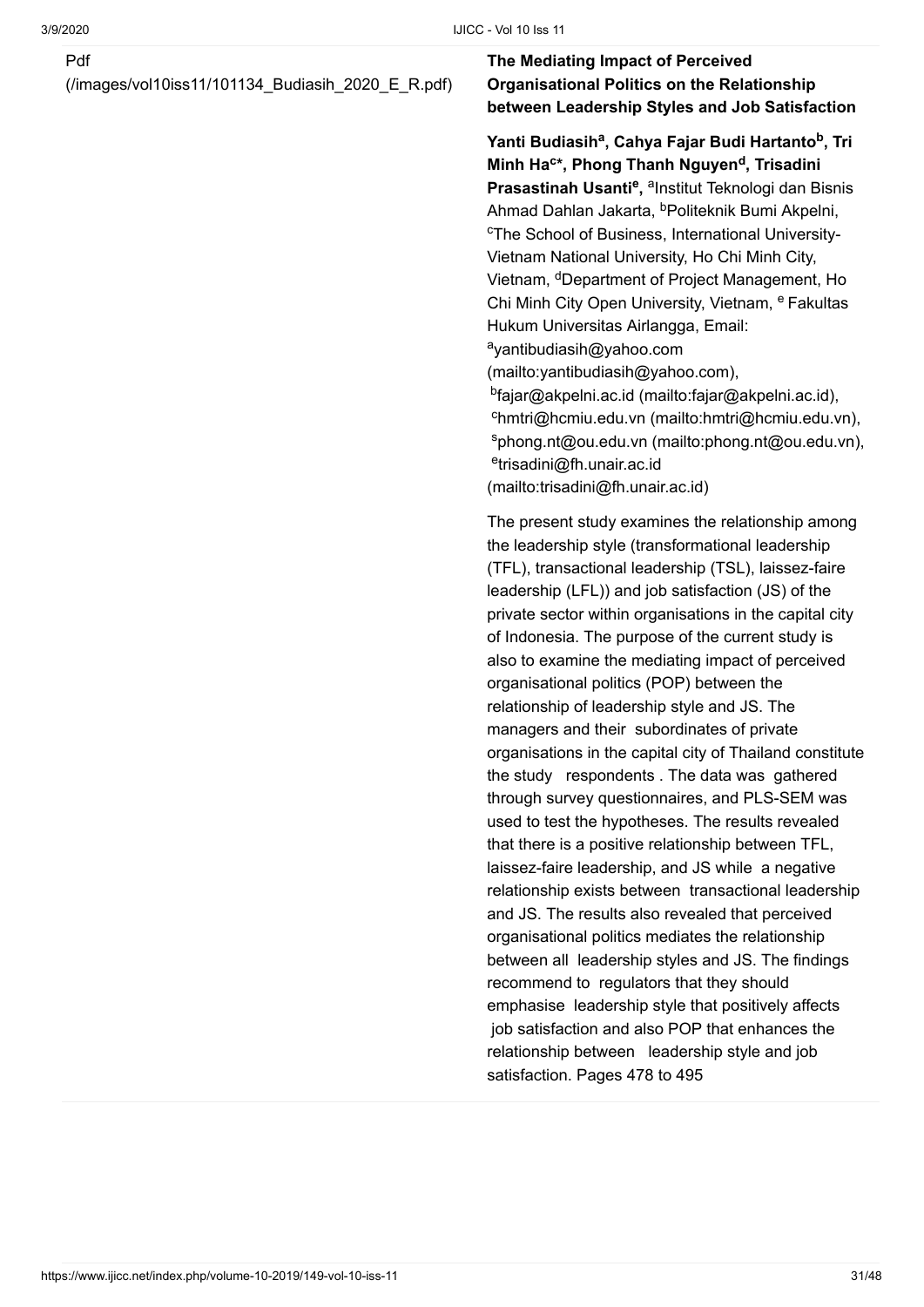#### [Pdf \(/images/vol10iss11/101135\\_Alhatti\\_2020\\_E\\_R.pdf\)](https://www.ijicc.net/images/vol10iss11/101135_Alhatti_2020_E_R.pdf) **Empirical Examination of SERVQUAL regarding**

### **patient satisfaction and loyalty within the UAE Healthcare Industry**

#### Ahmed Abdulkareem Mosa Alhatti<sup>a</sup>,

<sup>a</sup>Management and Science University, Malaysia,

The healthcare industry has been booming around the world. The aim of this research is to measure the effect of SERVQUAL dimensions on patients' satisfaction and examine the mediating role of satisfaction on patients' loyalty. SERVQUAL model was used to develop the conceptual basis for this study. The model includes five independent, one mediating and one dependent variable. A quantitative approach was used as a research design. In order to collect primary data, this study developed a well-structured questionnaire based on prior SERVQUAL items. During one month, this study managed to obtained 412 respondents based on non-probability sampling. Multiple regression and Sobel test were applied to test the hypotheses. The results indicated all the four dimensions of the SERVQUAL model significantly affect both patients' satisfaction and loyalty except for tangibility. Moreover, the Sobel test confirmed the mediating effect of satisfaction on patients' loyalty. This study can be considered as further empirical evidence about the effectiveness of the SERVIQUAL model in the UAE healthcare industry. Based on the results, this study provides several practical implications for the above mentioned industry. Pages 496 to 514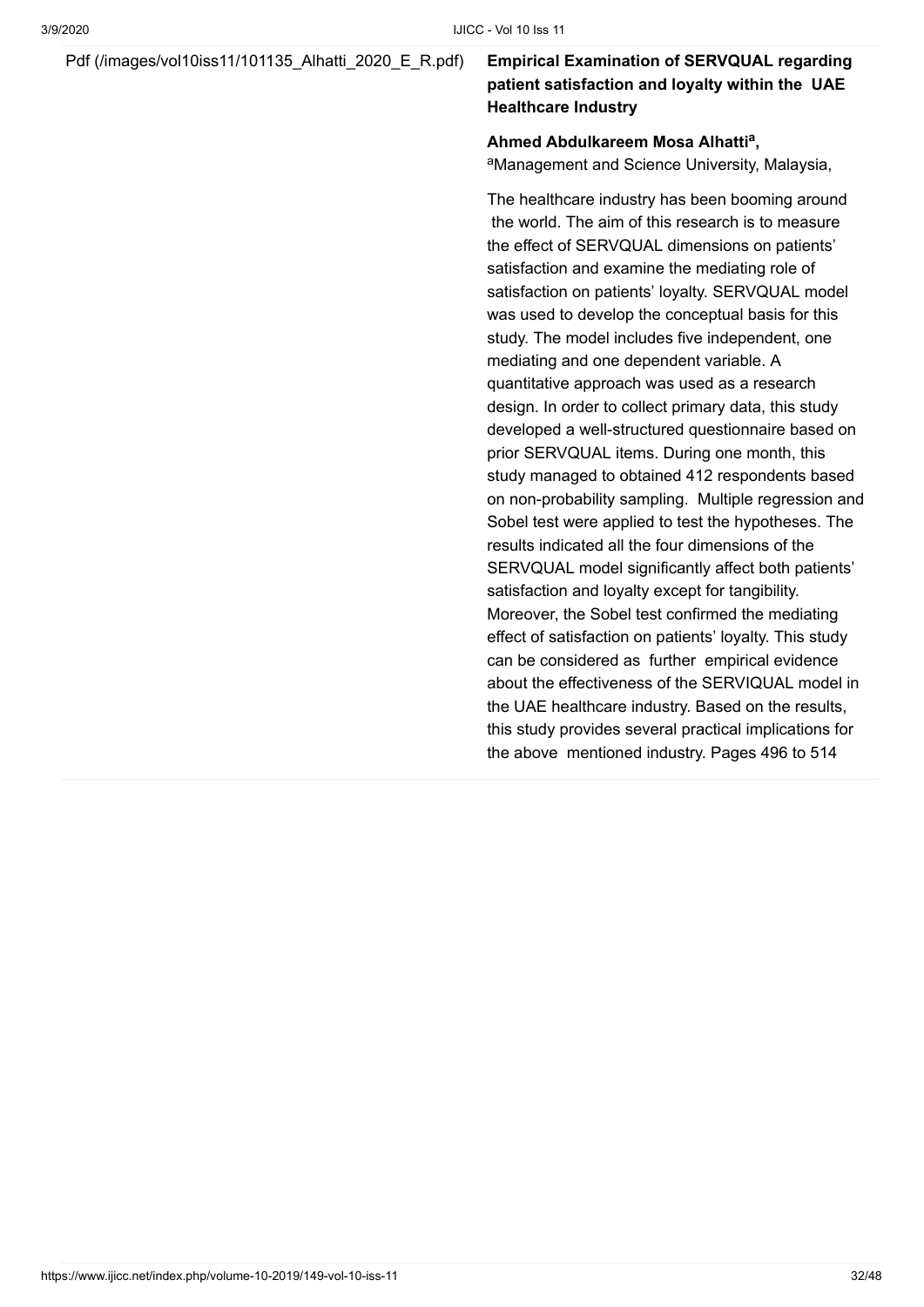[\(/images/vol10iss11/101136\\_Suprapto\\_2020\\_E\\_R.pdf\)](https://www.ijicc.net/images/vol10iss11/101136_Suprapto_2020_E_R.pdf)

**Integration of STEM Approach in Teaching Science to Indonesian Islamic Boarding School Students (Malaysian Pre-service Teachers' Experience)**

Purwati Kuswarini Suprapto<sup>a</sup>, Mohammad **Norawi , Diana Hernawati , Vita Meylani , b c d** a,c,dBiology Education Department, Universitas Siliwangi, Indonesia, bPhysic Department, University Sains Malaysia, Malaysia,

The research objective is to look at the effectiveness of STEM integration in science learning in Islamic boarding schools based on the experience of PSTs in teaching practice. It's based on qualitative research, with an explanatory approach. The participants of this study were 65 Islamic boarding school students in Tasikmalaya, West Java, Indonesia. The focus of the school local curriculum is based on religion rather than formal learning, especially science. Learning is carried out using the STEM approach, for 2 months including A non-test research instrument in the form of a questionnaire. In addition, semi-structured interviews were conducted as the main source of data incorporating various documents, notes, and diaries. Data processing was completed through data collection and data reduction . The results of the study in the form of response analysis showed that the STEM approach could be integrated into science learning at the Islamic boarding schoolbased high school . The STEM approach used by PSTs received a good response, namely 71%, while student using this approach were higher at 83%. The STEM approach has been able to inspire half the student population to become scientists and work in the field of technology. Pages 515 to 530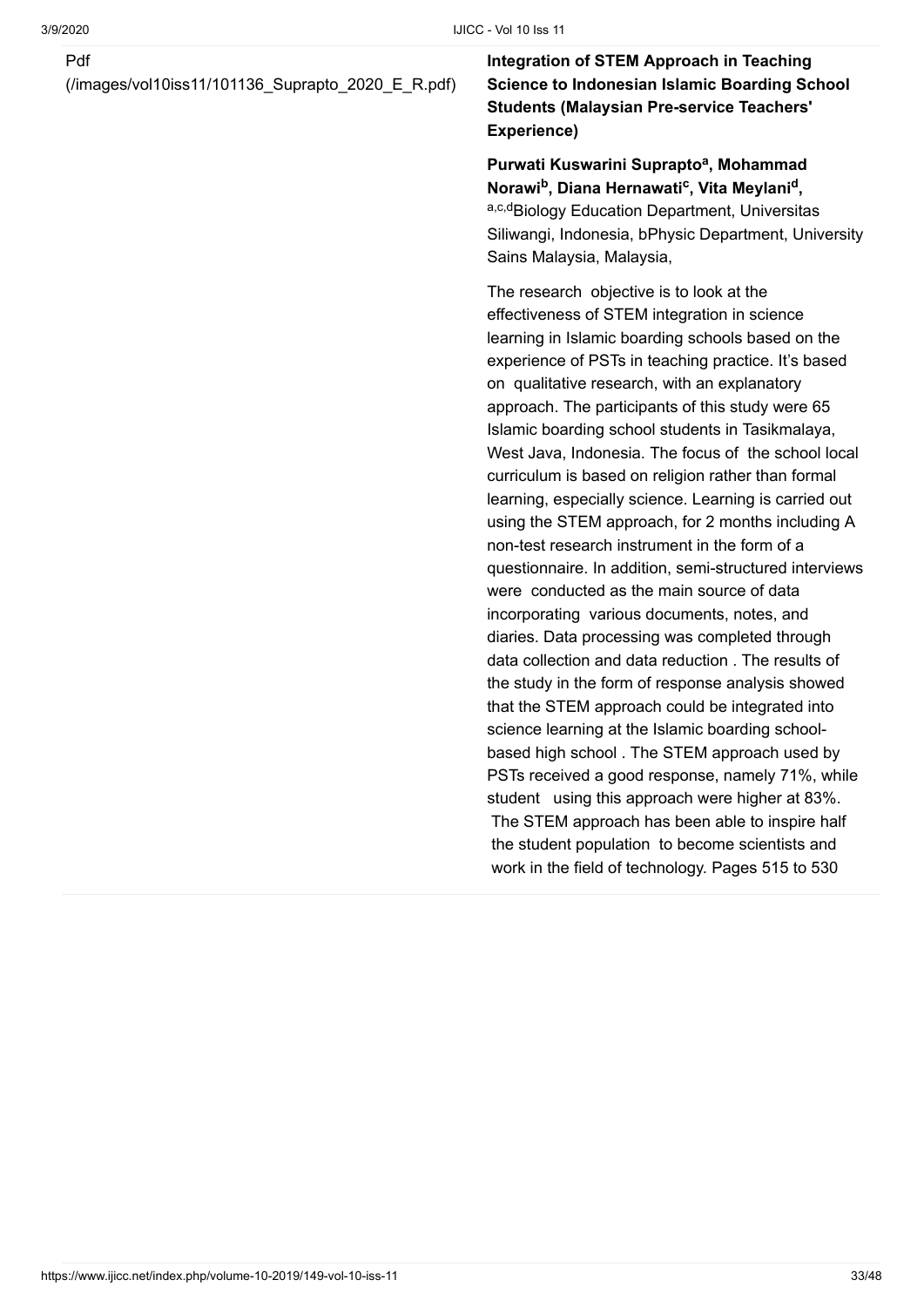[\(/images/vol10iss11/101137\\_Sharea\\_2020\\_E\\_R.pdf\)](https://www.ijicc.net/images/vol10iss11/101137_Sharea_2020_E_R.pdf)

#### **Tax Culture and its Impact on Tax Activity (Applied Research Regarding the General Authority for Taxation)**

#### Iman Hussein Dawood Al-Sharea<sup>a</sup>, Raad Zaid Alwan Al-Azzawi<sup>b</sup>, Ali Hussein KHhudhair<sup>c</sup>,

<sup>a</sup>Higher Institute for Accounting and Financial Studies, <sup>b</sup>College of Management and Economics, University of Baghdad, <sup>c</sup>Ministry of Higher Education and Scientific Research, Email: <sup>a</sup>eman@pgiafs.uobaghdad.edu.iq [\(mailto:eman@pgiafs.uobaghdad.edu.iq\),](mailto:eman@pgiafs.uobaghdad.edu.iq) <sup>b</sup>raad\_z\_alazawi@coadec.uobaghdad.edu.iq [\(mailto:raad\\_z\\_alazawi@coadec.uobaghdad.edu.iq\),](mailto:raad_z_alazawi@coadec.uobaghdad.edu.iq) calialtaye79@gmail.com [\(mailto:alialtaye79@gmail.com\)](mailto:alialtaye79@gmail.com)

The research aims to shed light on the impact of tax culture on the performance of tax activity regarding the General Authority for Taxation as a service provider for taxpayers and companies. The Authority can adopt new concepts to increase understanding and to know how to pay attention to taxpayers. They can increase the speed of achievement and learning, which reflects on their tax performance in attracting new taxpayers and building long-term relationships with them. In analysing its variables, the research was based on questionnaires as the main tools for collecting information by surveying the opinions of the individual supervisors. Their answers were analysed using computational circles, standard deviations and the method of analysis. The results showed that tax culture had a significant effect on tax activity. This is evident by its contribution to the interpretation of the total variance, which is a good indicator of the effect of tax culture on the performance of the research sample. Pages 531 to 551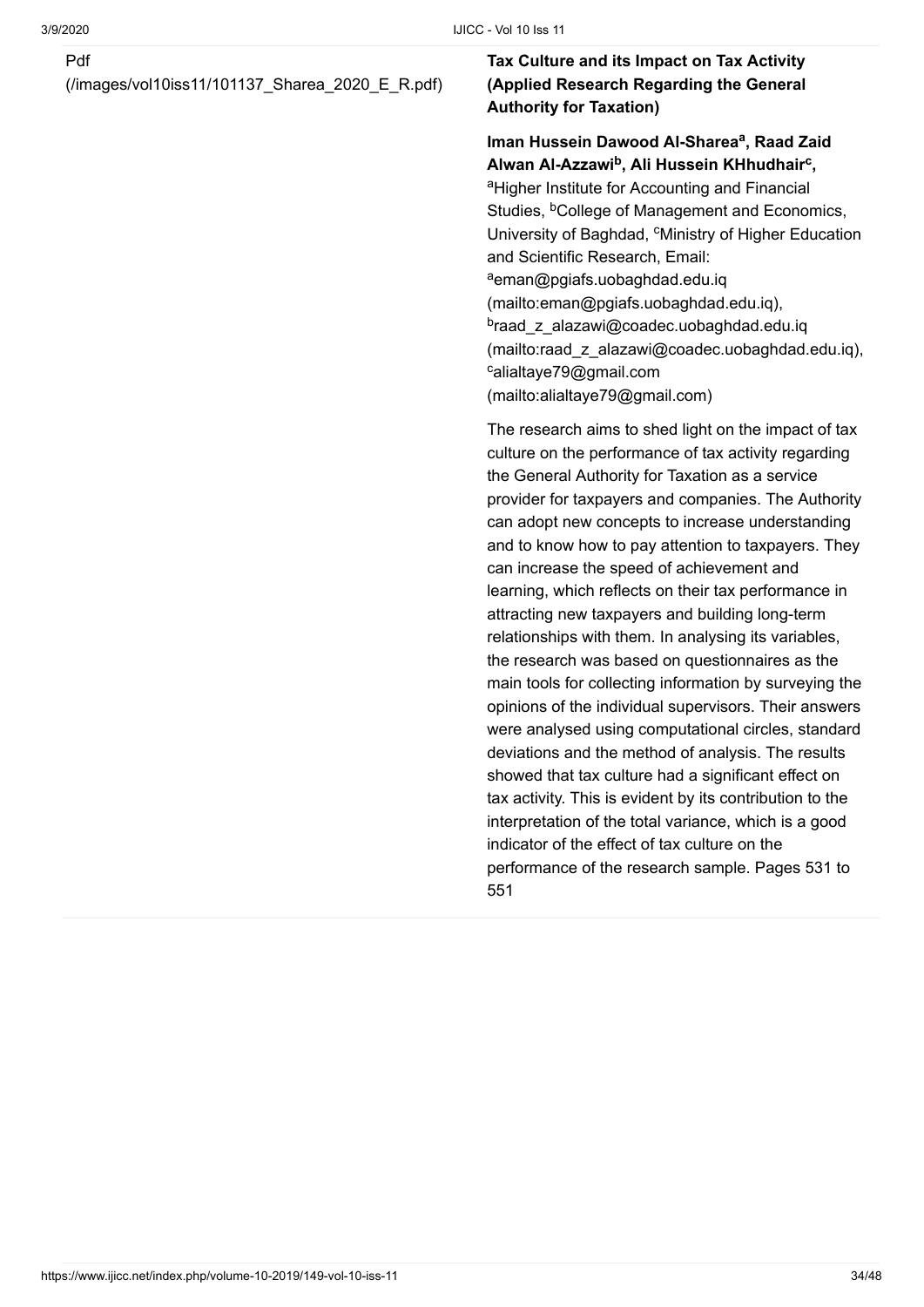[\(/images/vol10iss11/101138\\_Ibrahim\\_2020\\_E\\_R.pdf\)](https://www.ijicc.net/images/vol10iss11/101138_Ibrahim_2020_E_R.pdf)

#### **The Effect of Entrepreneurial Dimensions on the Continuous Improvement of Tax: An Empirical Analysis of the General Authority for Taxation**

#### **Maha Sabah Ibrahim<sup>a</sup>, Iman Hussein Dawood<sup>b</sup>,**

a,bUniversity of Baghdad\ Higher Institute of Accounting and Financial Studies, Email: aMaha.sb@pgiafs.uobaghdad.edu.iq [\(mailto:Maha.sb@pgiafs.uobaghdad.edu.iq\),](mailto:Maha.sb@pgiafs.uobaghdad.edu.iq) <sup>b</sup>eman@pgiafs.uobaghdad.edu.iq [\(mailto:eman@pgiafs.uobaghdad.edu.iq\)](mailto:eman@pgiafs.uobaghdad.edu.iq)

This study aimed to expatiate on research on the roles played by entrepreneurship and knowledge in the continuous improvement of the taxes of General Authority for Taxation as a provider of services. Thus, the study examined to what extent existing research understands the importance of entrepreneurship. Moreover, the study employed analysis of its variables as a main tool for collecting data and information. This study raised many questions including the following: What are the benefits of entrepreneurship and what is the readiness of the General Authority for Taxation? What is the impact of the dimensions of entrepreneurship (job creation, leadership and enterprise culture) on the continuous development of the selected population? The findings from this study clearly conclude that in the development of performance, the organisation adopted several techniques of continuous improvement. This is so whether the performance is of individuals or processes that constantly aim to eliminate all shortcomings in the organisation. Similarly, the results showed a positive impact of entrepreneurship on the continuous improvement of tax. This is an indication of a positive impact of the entrepreneurship's performance in the selected population of the study. Pages 552 to 576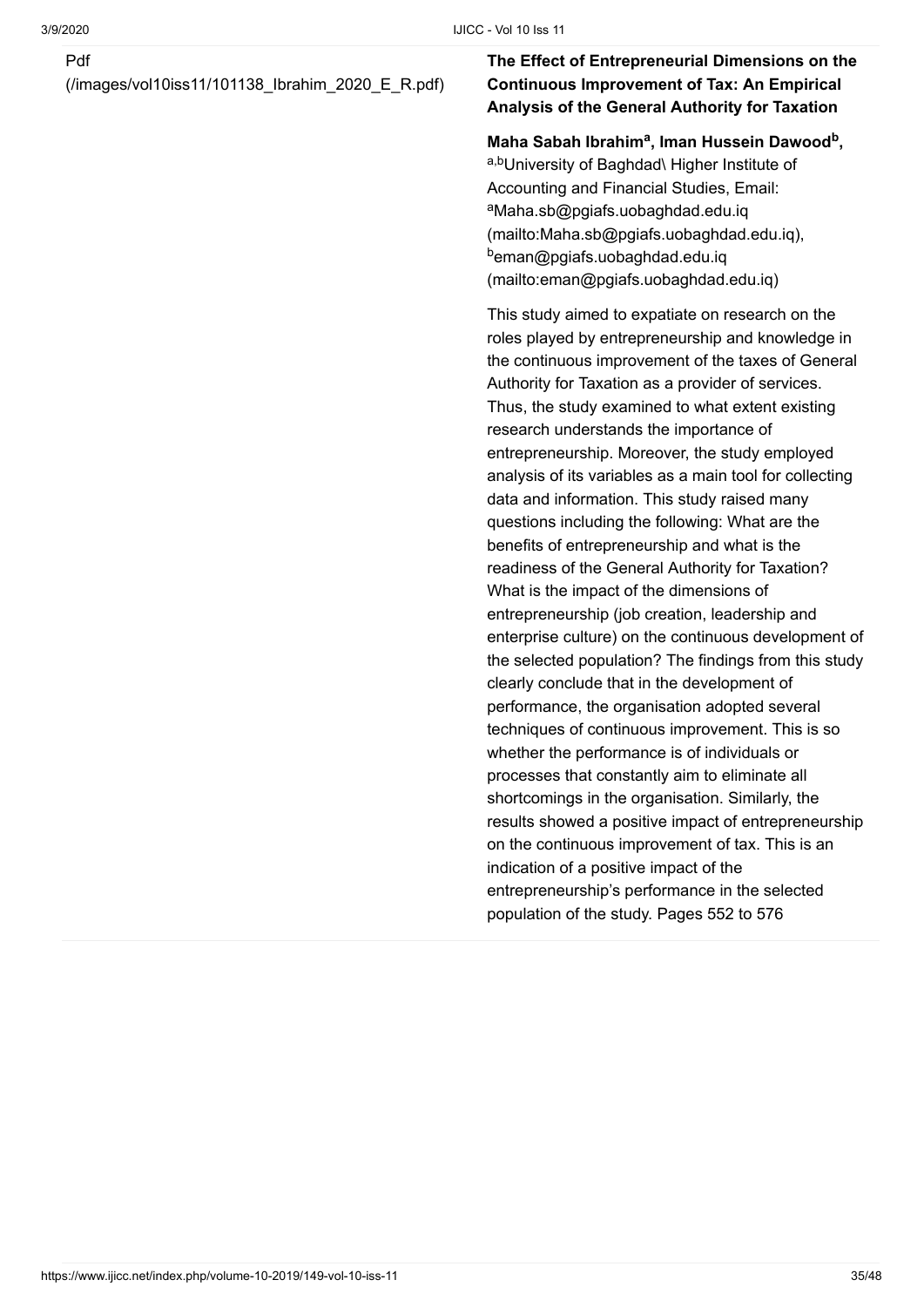[\(/images/vol10iss11/101139\\_Aljanabi\\_2020\\_E\\_R.pdf\)](https://www.ijicc.net/images/vol10iss11/101139_Aljanabi_2020_E_R.pdf)

#### **Responsible Accounting and Its Role in Achieving Competitive Advantage**

#### Abid Kalaf Aljanabi<sup>a</sup>, Muqdad Ahmed Nouri<sup>b</sup>,

a,bDoctor Instructor Department Of Accounting, College of Administrating and Economic University of Baghdad, Email: <sup>a</sup>abedaljanaby@yahoo.com (mailto:abedaljanaby@yahoo.com), b<sub>muqdad@codoc.uobaghdad.edu.iq</sub> [\(mailto:muqdad@codoc.uobaghdad.edu.iq\)](mailto:muqdad@codoc.uobaghdad.edu.iq)

One of the management accounting tools is responsible accounting. In this system, the organisation is divided into responsibility centres that help to connect an individual performance responsible to perform through a combined system of reports according to the implementation of the mechanism of exception tools which gives assistance in planning. The exploitation of the organisation's available resources is achieved through the application of responsible accounting. Also, the best exploitation will lead to the provision of low-cost products through the disposal of all types of waste or loss during the cost centres. By providing products at a lower cost and satisfying the wishes of the needs of customers, the result reflects the competitive advantage of those organisations and leads to an increase of market share and long-term products. Therefore, the implementation of responsible accounting in organisations will lead to the competitive advantage of those organisations. Pages 577 to 611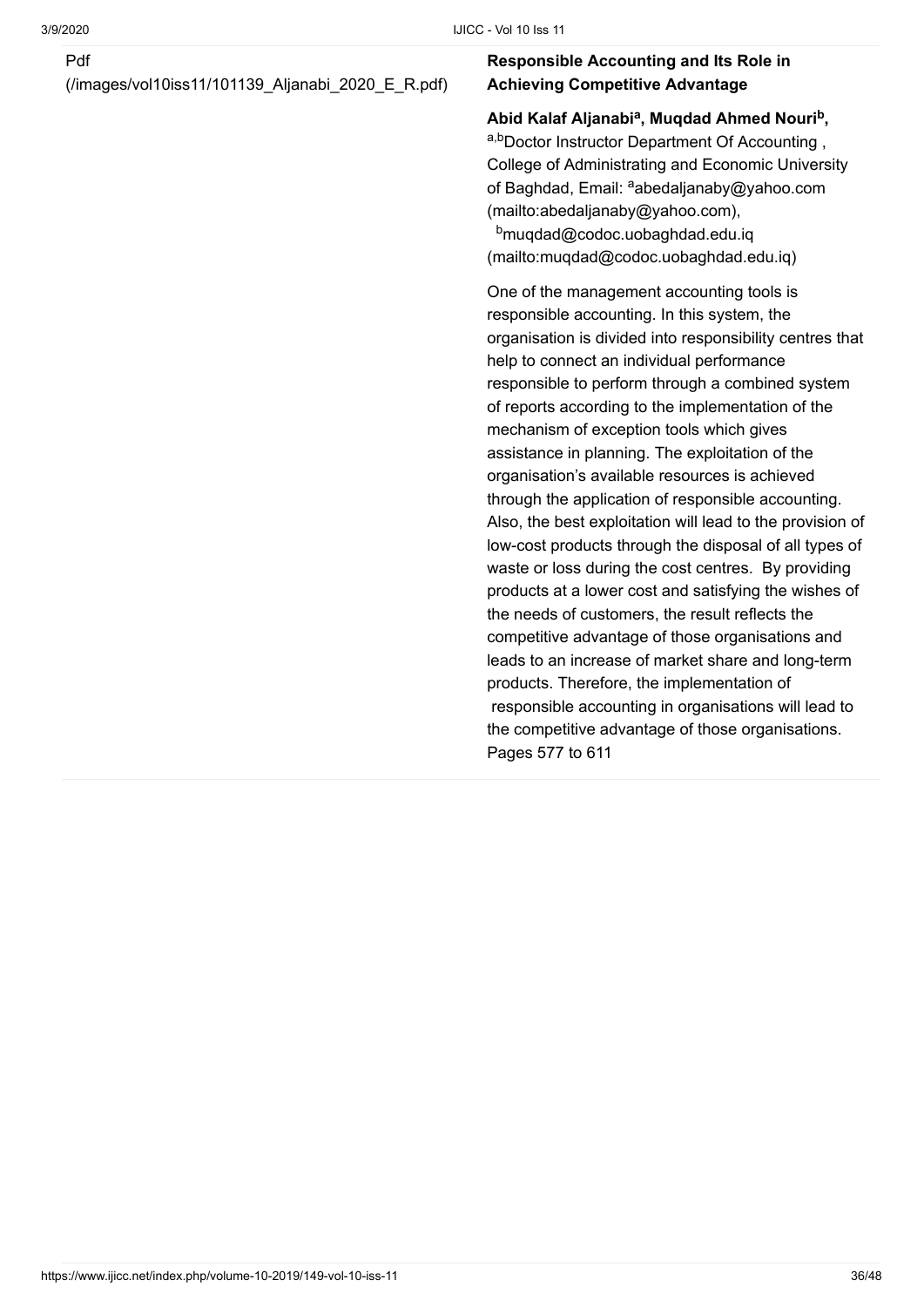#### [Pdf \(/images/vol10iss11/101140\\_Kamil\\_2020\\_E\\_R.pdf\)](https://www.ijicc.net/images/vol10iss11/101140_Kamil_2020_E_R.pdf) **Extent of Adoption of External Auditor on**

### **Internal Control in Bank Auditing**

**Omer Ali Kamil<sup>a</sup>, Esraa Abdulsattar Ahmed<sup>b</sup>,** 

<sup>a</sup>College of Business Economics, Al-Nahrain University, Baghdad, Iraq, <sup>b</sup>Ministry of Higher Education and Scientific Research, Baghdad, Iraq, Email: <sup>a</sup>omeraldoori7@gmail.com [\(mailto:omeraldoori7@gmail.com\),](mailto:omeraldoori7@gmail.com) <sup>b</sup>sarrw84@yahoo.com [\(mailto:sarrw84@yahoo.com\)](mailto:sarrw84@yahoo.com)

This research is an attempt by researchers to prove and identify the extent of adoption of external auditor on internal control in bank auditing. Based on the fact that external audit is a complementary step for the internal audit function and internal control as a system in economic units in general and banks in particular. Therefore, the complementary step must be based on the work of the previous step, in order to achieve the research objective by confirming and diagnosing size and how the external auditor adopted to the internal audit process of banks by attempting to prove the research hypothesis which is embodied in the over reliance of external auditors on the internal control of banks through their audits, scientific results may contribute positively to this area. Pages 612 to 624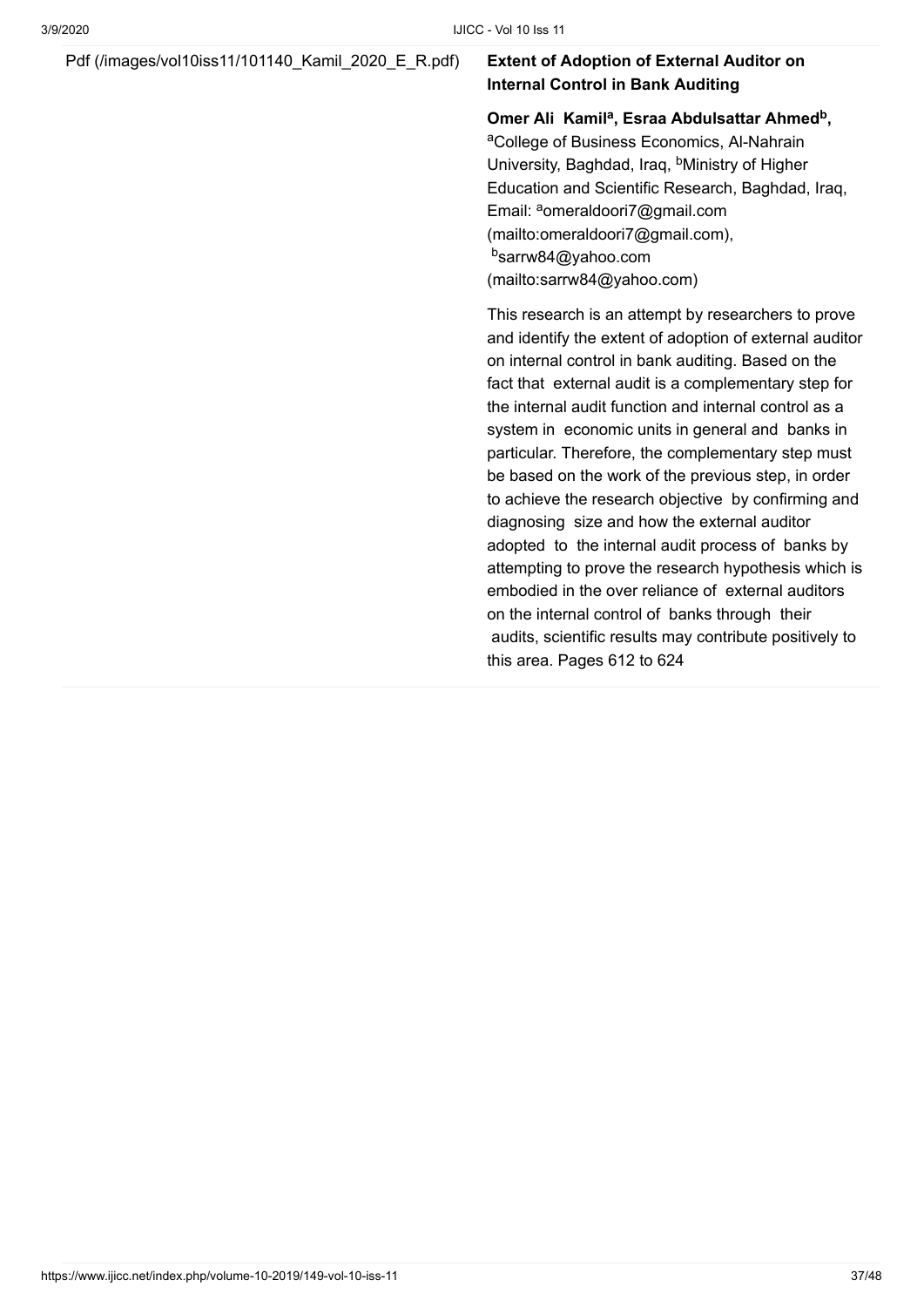#### Pdf

[\(/images/vol10iss11/101142\\_Alnassar\\_2020\\_E\\_R.pdf\)](https://www.ijicc.net/images/vol10iss11/101142_Alnassar_2020_E_R.pdf)

#### **Financial Education, Political Instability and Firm Performance: Evidence from Malaysian SMEs**

#### Walaa Ismael Alnassar<sup>a</sup>, Eatessam AL-

**Shakrchy<sup>b</sup>, <sup>a</sup>The University of Baghdad, College of** Administration & Economic, Iraq, <sup>b</sup>The University of Gothenburg, Department of sociology and work science, Sweden, Email: awalaa@coadec.uobaghdad.edu.iq [\(mailto:walaa@coadec.uobaghdad.edu.iq\)](mailto:walaa@coadec.uobaghdad.edu.iq), <sup>b</sup>[eatessam.al-shakrchy@gu.se \(mailto:eatessam.al](mailto:eatessam.al-shakrchy@gu.se)shakrchy@gu.se)

This study assesses the short-term and long-term interactions between firm performance, financial education and political instability in the case of Malaysia Small to Medium Enterprises (SMEs). The simultaneous insertion of financial education and political instability within the study is done intentionally to inspect the effect of these two elements in one equation for the Malaysian economy. Using the bound testing methodology for cointegration and error correction models, advanced within an autoregressive distributed lag (ARDL) framework, we examine whether a long-run equilibrium connection survives between firm performance and the above mentioned independent variables. Using this method, we uncover evidence of a positive long-term link between firm performance and financial education, as well as a negative long-term relationship between firm performance and political instability. It has been suggested that SME owners enhance financial literacy and to be cautious about political indicators of the country. Pages 625 to 639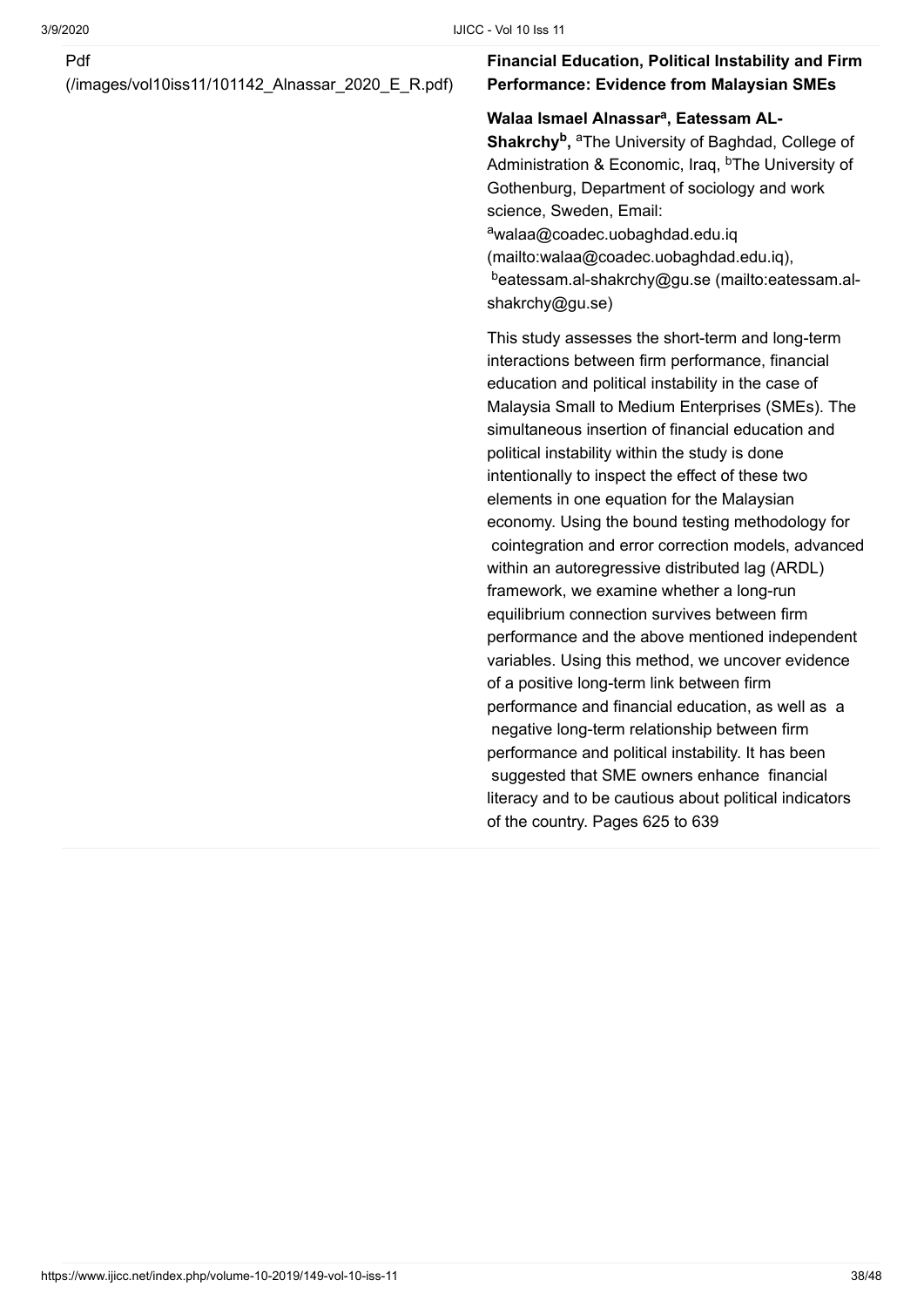[Pdf \(/images/vol10iss11/101143\\_Hamid\\_2020\\_E\\_R.pdf\)](https://www.ijicc.net/images/vol10iss11/101143_Hamid_2020_E_R.pdf) **Determinants of Tax Compliance among Grabcar in Malaysia**

> **Nadiah Abd Hamid<sup>a</sup>, Zarinah Abdul Rasit<sup>b</sup>, Amira** Izzatie Binti Ishak<sup>c</sup>, Rosmawati Binti Abd Hamid<sup>d</sup>, Farquarul Ariffin Bin Abdullah<sup>e</sup> , Soliha Sanusi<sup>f</sup>, a,b,c,d,e,fFaculty of Accountancy Universiti Teknologi MARA (UiTM) Selangor School of Management USM, Pulau Pinang, Email: <sup>a</sup>nadiah201@uitm.edu.my [\(mailto:nadiah201@uitm.edu.my\)](mailto:nadiah201@uitm.edu.my), <sup>e</sup>solihasanusi@usm.my [\(mailto:solihasanusi@usm.my\)](mailto:solihasanusi@usm.my)

> The transportation industry is one of the largest sectors in the global economy, and rapidly changes in tandem with innovation technology. GrabCar is one of the latest technology advancements in the transportation industry. To support the country's growth, it is vital for GrabCar drivers to carry out their responsibilities to pay taxes. However, there is an increasing number of cases of tax noncompliance among these drivers which could affect government revenue. Therefore, the aim of this study to examine factors affecting tax compliance among GrabCar drivers in Malaysia. The quantitative research approach was chosen to obtain relevant data for this study which was conducted among Grab drivers providing services on at least one occasion in Malaysia. The results of this study revealed that tax knowledge and attitude influence tax compliance among drivers. The findings can act as signal to tax authority to conduct tax education program in order to increase awareness among grab drivers in Malaysia. Pages 640 to 651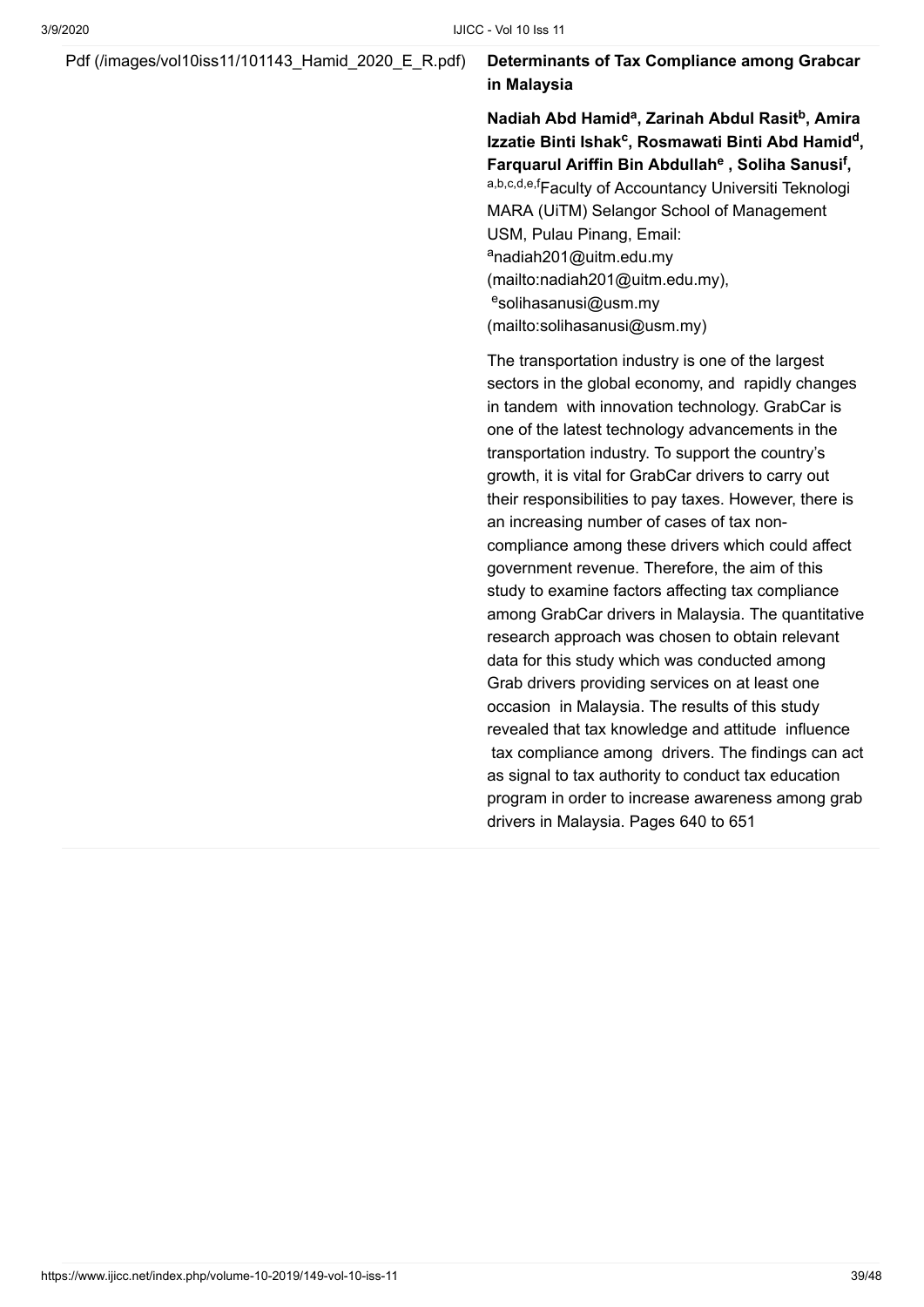#### Pdf

[\(/images/vol10iss11/101144\\_Abdullah\\_2020\\_E\\_R.pdf\)](https://www.ijicc.net/images/vol10iss11/101144_Abdullah_2020_E_R.pdf)

#### **The Role of Strategic Management Accounting on Heterogeneity of Human Capital, Information Technology Capabilities and Value Creation**

#### **Nik Herda Nik Abdullah<sup>a</sup>, D. Agus Harjito<sup>b</sup>,**

**Jamaliah Said<sup>c</sup>, <sup>a</sup>Taylor's Business School, Taylor's** University, Malaysia, <sup>b</sup>Management Department, Universitas Islam Indonesia, Yogyakarta, Indonesia, <sup>c</sup>Accounting Research Institute, Universiti Teknologi MARA, Malaysia, Email: <sup>a</sup>nikherda.nikabdullah@taylors.edu.my [\(mailto:nikherda.nikabdullah@taylors.edu.my\),](mailto:nikherda.nikabdullah@taylors.edu.my) <sup>b</sup>[agus\\_h@uii.ac.id \(mailto:agus\\_h@uii.ac.id\)](mailto:agus_h@uii.ac.id), cjamaliah533@uitm.edu.my [\(mailto:jamaliah533@uitm.edu.my\)](mailto:jamaliah533@uitm.edu.my)

This study investigates the effectiveness of strategic management accounting practices (SMA) in enhancing the relationship between the heterogeneity of human capital, information technology capabilities and value creation in Malaysian Government Linked Companies (GLCs). The lack of value creation and structural capabilities creates a gap in talent, execution skills and capabilities, which are the challenges commonly faced by GLCs. At present, studies that emphasise the role of SMA practices in promoting value creation and internal capabilities are not widely available. Through structural equation modelling and analyses of data collected from 215 questionnaires, the findings appear to support the role of SMA practices in enhancing the relationship between heterogeneity of human capital and information technology capabilities on value creation in GLCs. These results extend to the growing body of knowledge on SMA practices, value creation and dynamic capabilities theory, specifically on the heterogeneity of human capital and information technology capabilities. Pages 652 to 673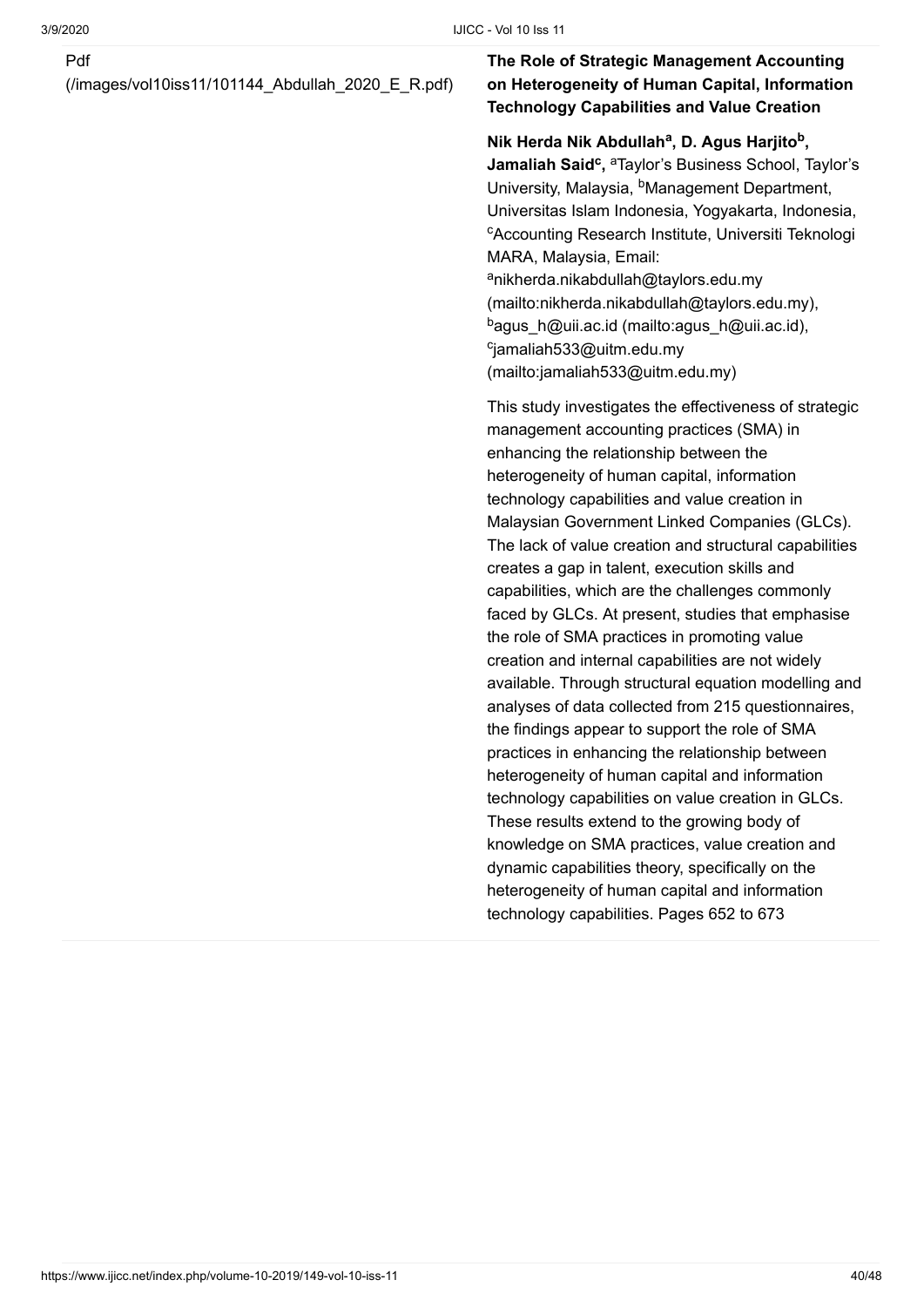#### Pdf

[\(/images/vol10iss11/101145\\_Gusrianti\\_2020\\_E\\_R.pdf\)](https://www.ijicc.net/images/vol10iss11/101145_Gusrianti_2020_E_R.pdf)

#### **Corporate Social Responsibility Disclosure to Firm Value with Family Ownership as the Moderating Variable**

#### Gusrianti<sup>a</sup>, Muthia Prima Nirmala<sup>b</sup>, Hurian **Kamela , Chaerul D. Djakman Desi Adhariani , c d, e**

a,b,c,d,eDepartment of Accounting, Faculty of Economics and Business, Universitas Indonesia, Email: <sup>a</sup>gusrianti@ui.ac.id [\(mailto:gusrianti@ui.ac.id\)](mailto:gusrianti@ui.ac.id), <sup>b</sup>muthia.prima71@ui.ac.id [\(mailto:muthia.prima71@ui.ac.id\),](mailto:muthia.prima71@ui.ac.id) <sup>c</sup>hurian.kamela@ui.ac.id [\(mailto:hurian.kamela@ui.ac.id\)](mailto:hurian.kamela@ui.ac.id), <sup>d</sup>cdjakman@gmail.com [\(mailto:cdjakman@gmail.com\)](mailto:cdjakman@gmail.com), <sup>e</sup>desi.adhariani@ui.ac.id [\(mailto:desi.adhariani@ui.ac.id\)](mailto:desi.adhariani@ui.ac.id)

The growing concern on social and environmental issues from various stakeholders creates the demand for corporate social responsibility (CSR) disclosures. This study aims to obtain empirical evidence on the association of CSR disclosure and firm value with family ownership as the moderating variable. It is argued that family firms will strengthen the association as family owners will try to keep the good reputation of their company and maintain good relationships with stakeholders. The quantitative method is used to investigate this issue by performing a moderated regression on a sample of manufacturing companies in Indonesia. The number of samples is 196 firm-year observations for the research period of 2014–2016, selected using a purposive sampling technique. The results show that CSR disclosure had a positive effect on firm value, but there was no role of moderation of family ownership variables found on the association. The insignificant role is likely due to the effect of weak control from the pyramid-shaped ownership on firms in Indonesia. The contribution of this research is expected to provide an overview of CSR disclosure and its relation to firm value in the context of family companies in Indonesia. Pages 674 to 688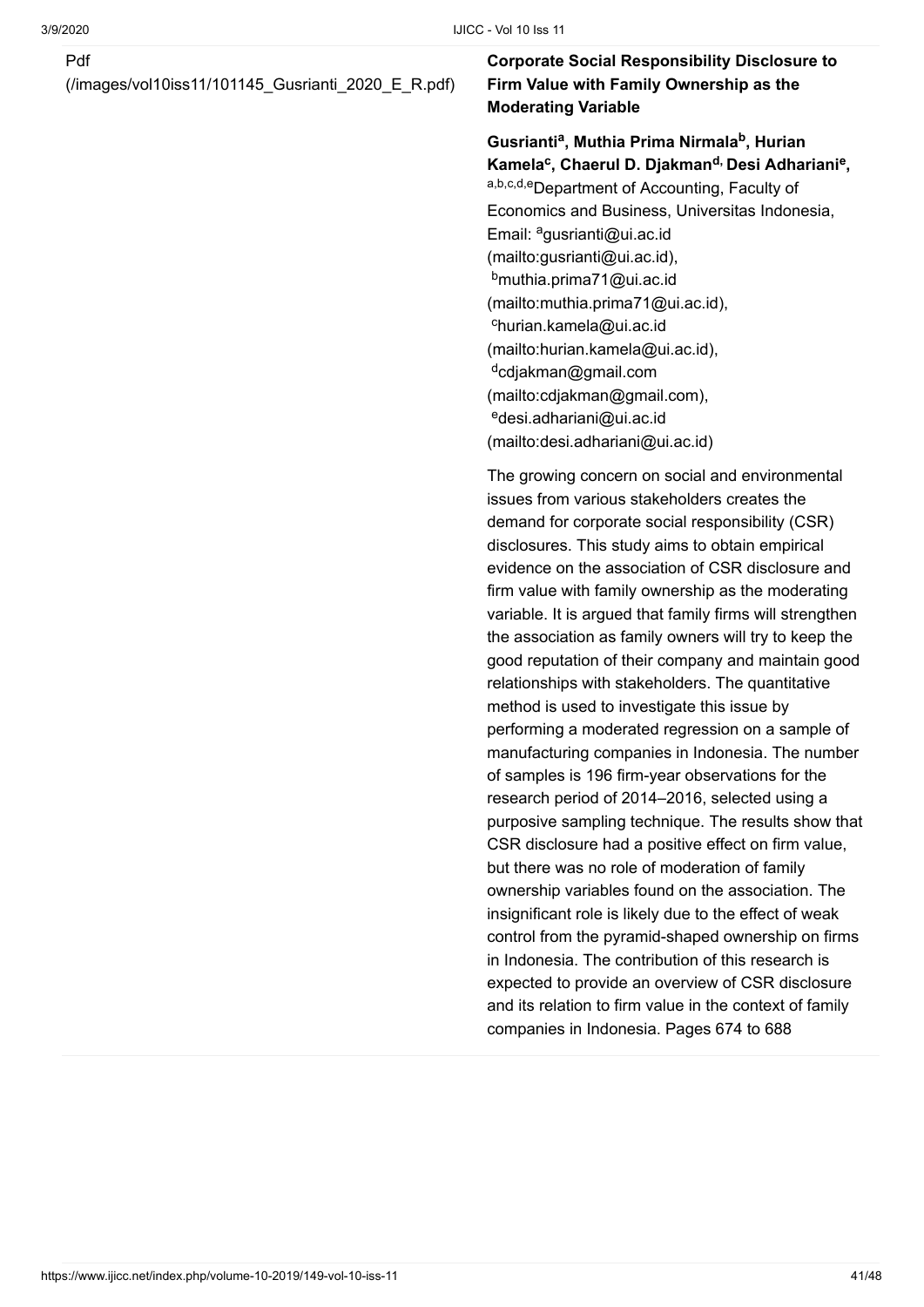#### [Pdf \(/images/vol10iss11/101146\\_Yew\\_2020\\_E\\_R.pdf\)](https://www.ijicc.net/images/vol10iss11/101146_Yew_2020_E_R.pdf) **Board of Trustees' Functions and Accountability**

### **as Drivers of Performance in Charities: Does Reputation Matter?**

**Rebecca Yew<sup>a</sup>, Ummu Kolsome<sup>b</sup>, <sup>a</sup>INTI** International University, <sup>b</sup>Universiti Tunku Abdul Rahman,

The board of trustees is an internal mechanism tasked with managing a charity. Irrespective of how the trustees are chosen or designated, they have a formal duty for their institution and should act to its greatest advantage. As a voluntary organisation, a charity's success is defined by the achievement of its goal and mission. Hence, the purpose of this research is twofold: to study the relationship between both the boards of trustees' functions and boards of trustees' accountability, with the performance of charities; and whether the reputation of charities mediates the said relationships. Using data from a survey of 73 charities, established to care for disabled persons, the aforesaid relationships were empirically studied. The findings provided that the respondents to the survey, who were responsible for managing the charities, perceived there to be significant and positive associations between boards of trustees' accountability with the charities' performance. However, the relationship between the boards of trustees' function and the charities' performance was positive but not significant. It was interesting to note that they also perceived that the charities' reputation mediated the said relationships and thus, led to significant relationships between both the independent variables and the dependent variable. The research was limited by the fact that it was cross-sectional and focussed on charities with a common purpose. Nevertheless, the findings contributed to the body of knowledge in the area of charities' performance, by testing the research model in the context of charities in Malaysia, and by incorporating the reputation of charities, as a mediator, into the said research model. Pages 689 to 704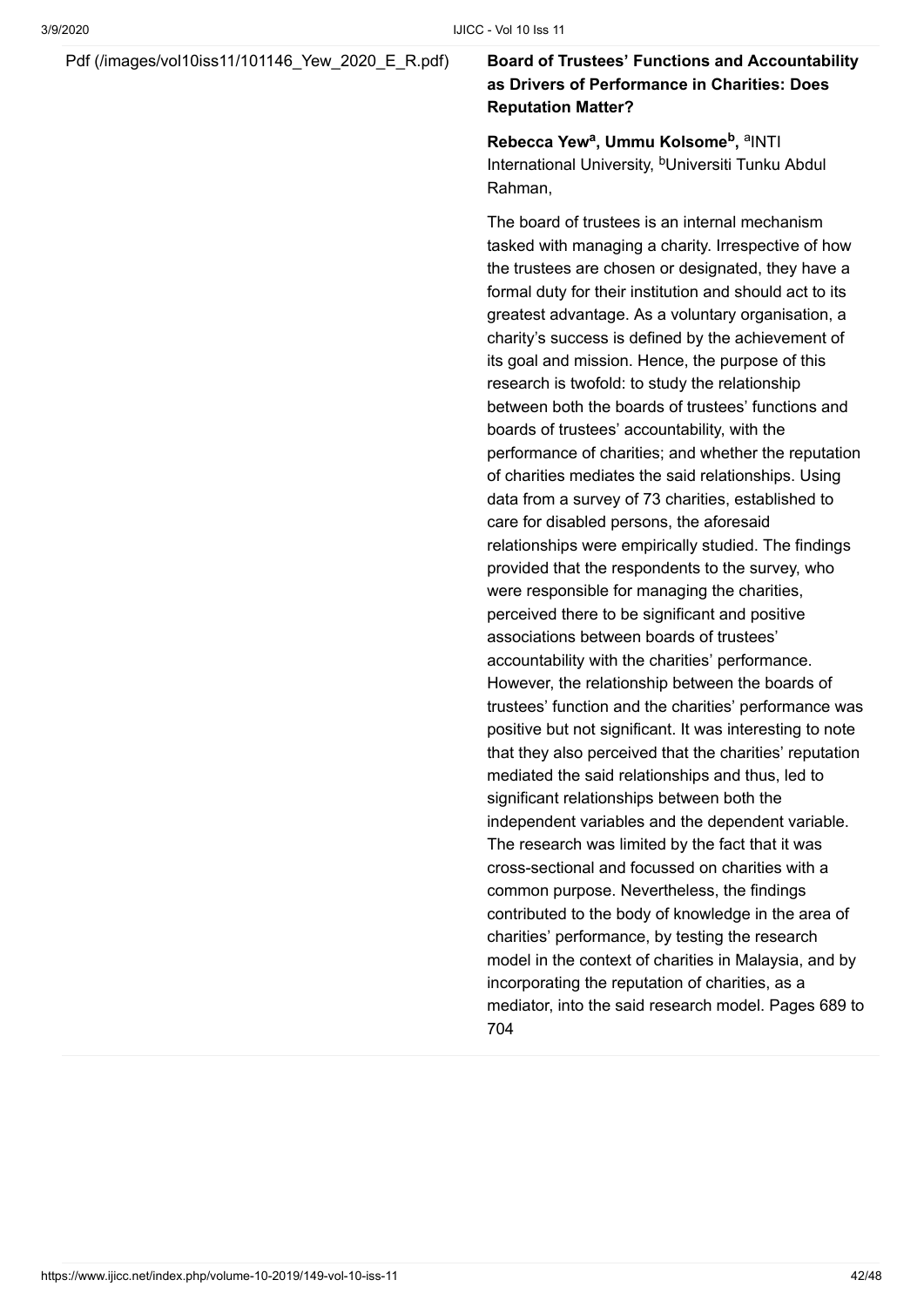#### [Pdf \(/images/vol10iss11/101147\\_Pratiwi\\_2020\\_E\\_R.pdf\)](https://www.ijicc.net/images/vol10iss11/101147_Pratiwi_2020_E_R.pdf) **Influence of Transformational Leadership Style,**

#### **Internal Control System, and Government Internal Auditor (APIP) Capability Level on Fraud Prevention**

Klara Indra Pratiwi<sup>a</sup>, Dini Rosdini<sup>b</sup>, Fury **Khristianty Fitriyah<sup>c</sup>, <sup>a,b,c</sup>Fakultas Ekonomi dan** Bisnis Universitas Padjajaran Jl. Dipatiukur No 35 Bandung, Indonesia, Email: <sup>a</sup>klaraindra@gmail.com (mailto:klaraindra@gmail.com), <sup>b</sup>dini.rosdini@unpad.ac.id [\(mailto:dini.rosdini@unpad.ac.id](mailto:dini.rosdini@unpad.ac.id)), cfury@unpad.ac.id (mailto:fury@unpad.ac.id)

This study examined the effect of transformational leadership, internal control system, and government internal auditor (APIP) capability level on fraud prevention in local government in West Java, either partially or simultaneously. The population in this research are 28 local government bodies located in West Java, namely the West Java Provincial Government, 18 district governments and nine city governments. Variables of Transformational Leadership Style (X1) and Fraud Prevention (Y) were assessed using primary data through questionnaires. The questionnaire for the Transformational Leadership Style variable was the Head of the Office, and for Fraud Prevention was the financial department. The Internal Control System (X2) and the APIP Capability Level (X3) variables use secondary data. Data analysis was performed using a descriptive analysis, and hypothesis testing was performed using a multiple regression analysis through the SPSS program. The results showed that the transformational leadership style positively influences the prevention of fraud, where the better the transformational leadership style, the better the prevention of fraud is being applied. Meanwhile, the internal control system does not affect the prevention of fraud. This is because the level of maturity of SPIP is relatively low, so this device cannot be used to detect fraud prevention adequately. In relation to the APIP capability level, it partially has a positive effect on fraud prevention, where the higher the level of APIP capability, the better the prevention of fraud is being applied. Pages 705 to 726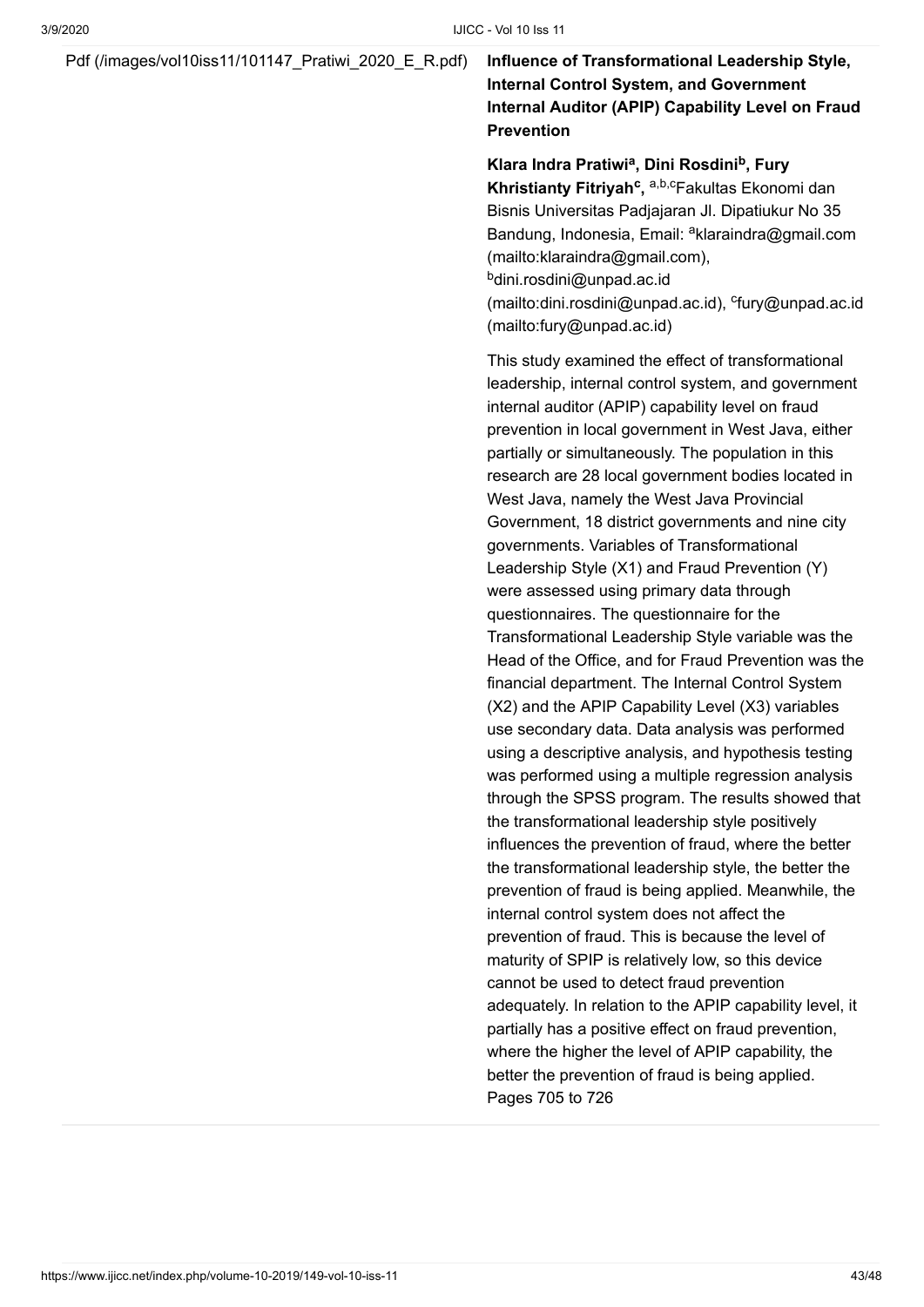#### Pdf

[\(/images/vol10iss11/101148\\_Ahmad\\_2020\\_E\\_R.pdf\)](https://www.ijicc.net/images/vol10iss11/101148_Ahmad_2020_E_R.pdf)

#### **Motivations for Shared Services to Employ Green Management Practices**

**Emmarelda Maswesi Ahmad , Nur Adura Ahmad a\***  $\mathsf{N}\text{-}\mathsf{orddim}^\mathsf{b}, \mathsf{R}$ ina Fadhilah Ismail<sup>c</sup>, Nur Ashikin **Ishak<sup>d</sup>, Erlane K Ghani<sup>e</sup>, <sup>a,b,c,d,e</sup>Faculty of** Accountancy Universiti Teknologi MARA Selangor 42300 Bandar Puncak Alam, Selangor, Malaysia, Email: <sup>a\*</sup>emmarelda@uitm.edu.my (mailto:emmarelda@uitm.edu.my)

There has been a persistent demand by numerous stakeholders for green business practices due to the increasing awareness of environmental issues in the last few years. Many conferences, seminars, and campaigns have been held in order to educate business operators on the green concept, as well as the need to comprehend the prospects of going green. It is undeniable that green management practices may entail additional costs, however, industry players should acknowledge that green, or also known as environmental management, is able to provide useful information needed to improve performance that leads to sustainable development. This study examines the level of implementation of green management practices and motivations for shared services centres (SSCs) to go green, as well as to discover the relationships between the motivations and green management practices among SSCs. These motivations refer to environmental regulations, environmental voluntary reporting, environmental training, managerial perception and the economic benefits of green management practices. Built on the stakeholder theory, data was collected by means of a questionnaire survey. The findings exposed that SSCs' green management practices are at a low level. Furthermore, environmental training and environmental voluntary reporting are found to be strong motivations for SSCs to employ green management practices. Pages 727 to 745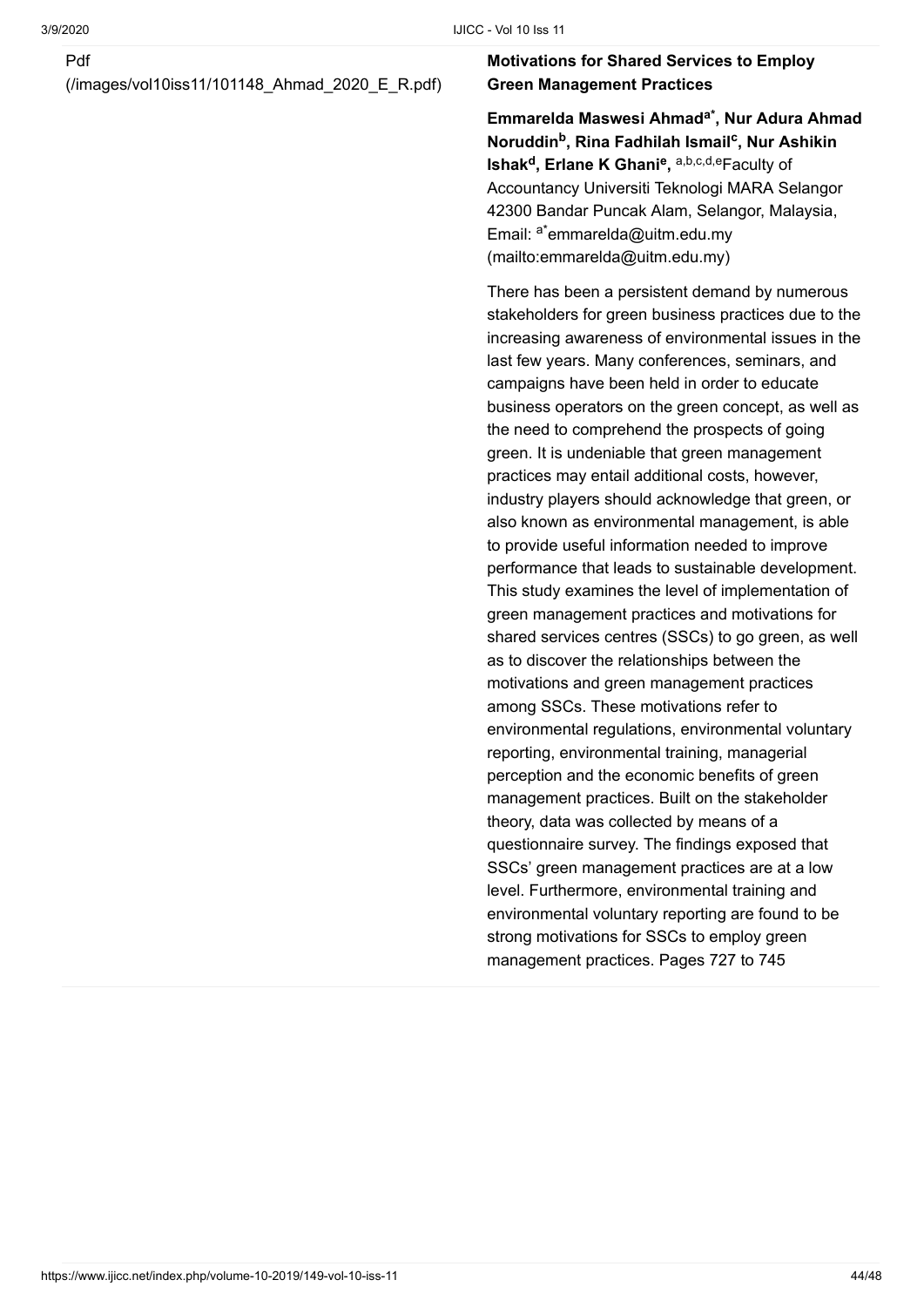#### [Pdf \(/images/vol10iss11/101149\\_Hamid\\_2020\\_E\\_R.pdf\)](https://www.ijicc.net/images/vol10iss11/101149_Hamid_2020_E_R.pdf) **The Effectiveness of the eRezeki Digital Platform in Kuala Selangor, Malaysia**

**Nurhaiyyu Abdull Hamid<sup>a</sup>, Noor Hasniza Haron<sup>b</sup>,** Nik Anis Idayu Nik Abdullah<sup>c</sup>, Mazurina Mohd  $\mathsf{Ali}^\mathsf{d}, \mathsf{N}$ adiah <code>Abd Hamid</code><sup>e, <code>a,b,c,d,e</sup>Faculty of</code></sup> Accountancy Universiti Teknologi MARA (UiTM) Selangor Selangor, Malaysia, Email: <sup>a</sup>nurhaiyyu1854@uitm.edu.my [\(mailto:nurhaiyyu1854@uitm.edu.my\),](mailto:nurhaiyyu1854@uitm.edu.my) <sup>b</sup>hasniza330@uitm.edu.my [\(mailto:hasniza330@uitm.edu.my\),](mailto:hasniza330@uitm.edu.my) <sup>c</sup>nikanis0209@uitm.edu.my [\(mailto:nikanis0209@uitm.edu.my\)](mailto:nikanis0209@uitm.edu.my), <sup>d</sup>mazurina@uitm.edu.my [\(mailto:mazurina@uitm.edu.my\),](mailto:mazurina@uitm.edu.my) <sup>e</sup>nadiah201@uitm.edu.my [\(mailto:nadiah201@uitm.edu.my\)](mailto:nadiah201@uitm.edu.my)

This paper is conducted to measure the effectiveness of the National eRezeki Program that was launched for the benefit of the B40 group by the Malaysian Government in 2015. High living costs, high inflation, unexpected currency fluctuation, and reduced subsidies are some of the common problems that the B40 group is facing. It is expected that the launch of the national eRezeki digital platform will support the B40 group by increasing the quality of life through the leveraging of the digital economies. Together with the registered B40 group in Kuala Selangor, Malaysia, trainers from the established eRezeki Centre were randomly selected for an interview session. The result revealed that the eRezeki Program is effective, but only applicable to some B40 communities. The main challenges that affect the efficacy of the National eRezeki Program are digital readiness, ease of use, information risk management, private sector support, distinctive features and program sustainability. Additional and distinctive features, such as distributions of food coupons and movie tickets by vendors to the users who complete the applications through the eRezeki digital platform, have been found to make the platform attractive to the users. Pages 746 to 758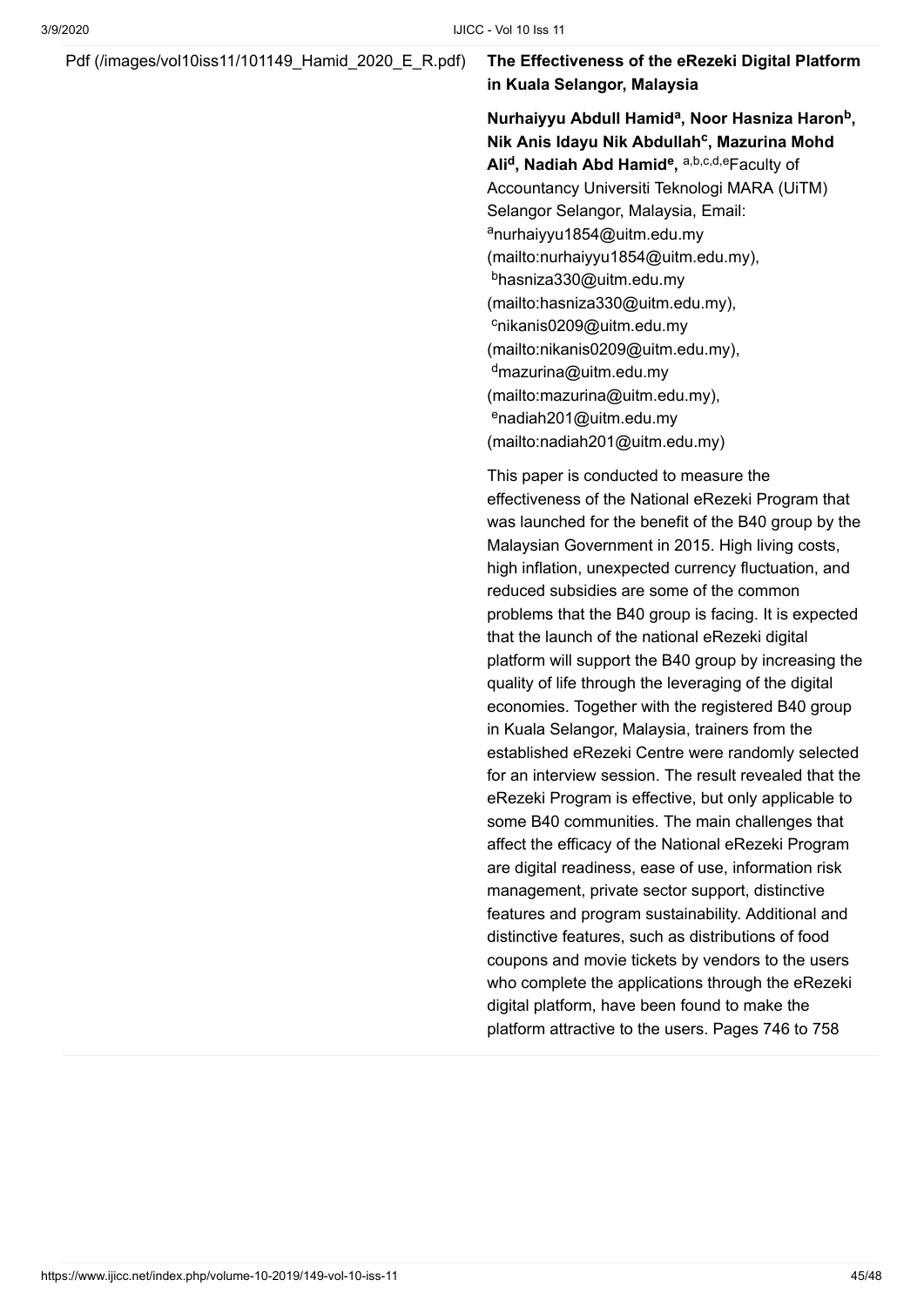#### [Pdf \(/images/vol10iss11/101150\\_Rini\\_2020\\_E\\_R.pdf\)](https://www.ijicc.net/images/vol10iss11/101150_Rini_2020_E_R.pdf) **Zakat and Poverty: An Indonesian Experience**

**Rini Rini , Fatimah Fatimah , Ari Purwanti , a b c** <sup>a,b,c</sup>Program Studi Akuntansi UIN Syarif Hidayatullah Jakarta, Email: <sup>a</sup>rini@uinjkt.ac.id (mailto:rini@uinjkt.ac.id), <sup>b</sup>Fatimah.assegaf14@mhs.uinjkt.ac.id [\(mailto:Fatimah.assegaf14@mhs.uinjkt.ac.id\),](mailto:Fatimah.assegaf14@mhs.uinjkt.ac.id) <sup>c</sup>aripurwanti2501@gmail.com [\(mailto:aripurwanti2501@gmail.com\)](mailto:aripurwanti2501@gmail.com)

This study investigates the effect of Zakat collection and distribution on poverty in Indonesia. The hypothesis in this study was tested using linear regression equations with samples obtained using the purposive sampling method. It is derived from the collection of Zakat and the distribution of Zakat in 34 provinces in Indonesia, obtained from BAZNAS data. Based on empirical testing with a separate model, this study proves that the collection of Zakat has a significant positive effect on the distribution of Zakat, and the distribution of Zakat has a significant positive effect on poverty alleviation. Although the results of this study are consistent with the theory, the distribution of Zakat in Indonesia is still used to meet consumptive needs. Whereas, in the future, the distribution of Zakat is expected to turn into productive Zakat. Pages 759 to 770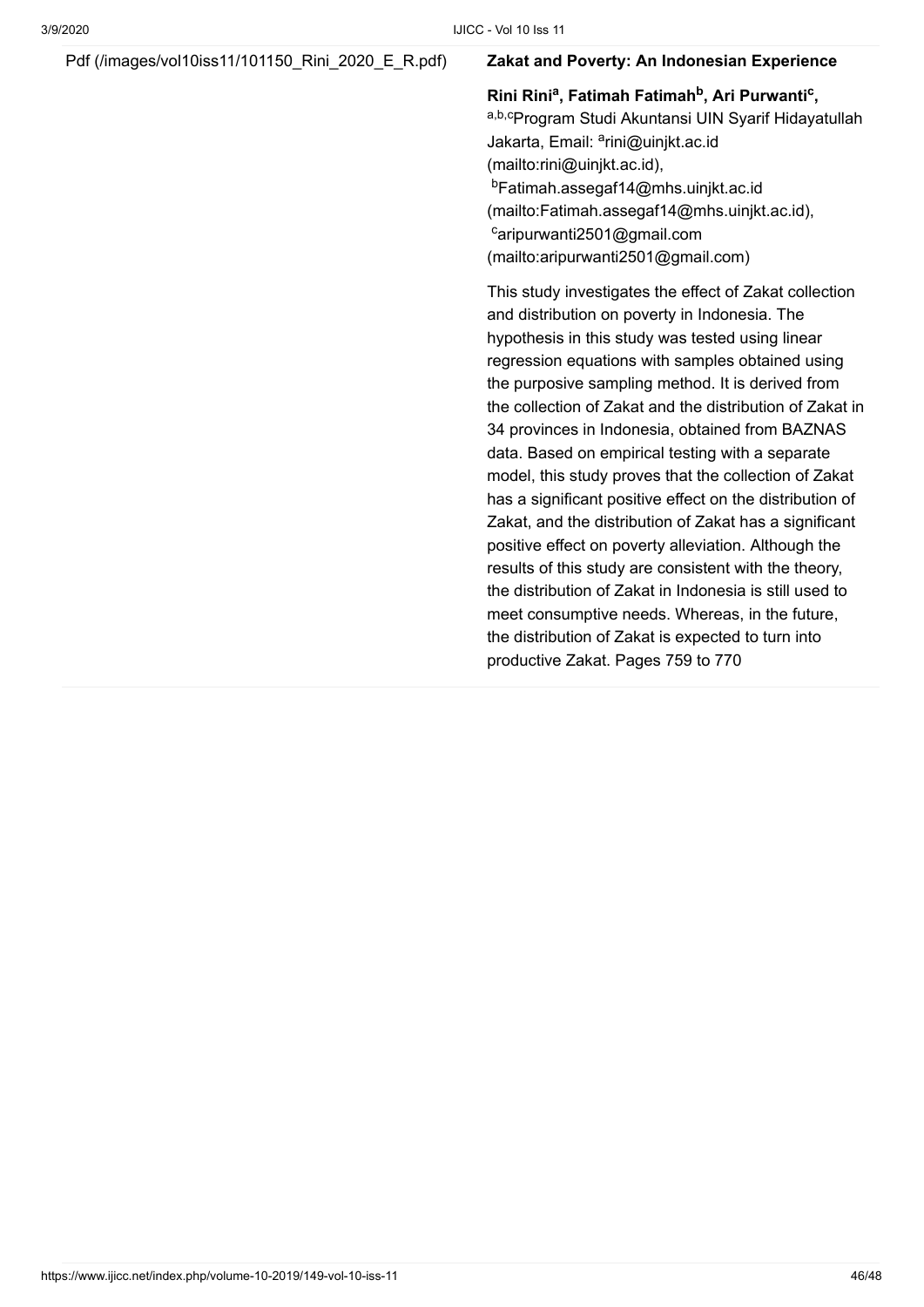#### Pdf

[\(/images/vol10iss11/101151\\_Zulvina\\_2020\\_E\\_R.pdf\)](https://www.ijicc.net/images/vol10iss11/101151_Zulvina_2020_E_R.pdf)

#### **Anti-Corruption Disclosure and Firm Value: Can Female CEOs and CFOs Have Moderating Roles?**

**Desi Zulvina<sup>a</sup>, Desi Adhariani<sup>b</sup>, a,b** Department of Accounting, Faculty of Economics and Business, Universitas Indonesia, Email: <sup>a</sup>desizulvina@gmail.com [\(mailto:desizulvina@gmail.com\),](mailto:desizulvina@gmail.com) <sup>b</sup>desi.adhariani@ui.ac.id [\(mailto:desi.adhariani@ui.ac.id\)](mailto:desi.adhariani@ui.ac.id)

This research aims to empirically examine the effect of anti-corruption disclosures on firm value and investigate the role of female CEOs and CFOs as a moderating variable in strengthening that influence. The sample consists of 302 companies in five selected sectors (mining, building construction, transportation, communication, and manufacturing) listed on the Indonesian Stock Exchange, which published annual reports for the period of 2016– 2017. This research is a quantitative empirical research using a panel regression technique. The results show that the presence of women as President Directors (CEOs) has a positive effect on anti-corruption disclosures, while the presence of women as Financial Directors (CFOs) does not affect the corporate anti-corruption disclosure. The results also show that anti-corruption disclosure has a negative effect on firm value. Female CEOs and CFOs are found to be unable to strengthen the positive impact of anti-corruption disclosures on firm value. Corruption is a rampant problem in Indonesia, hence this research can provide valuable information to strengthen the market forces to demand more meaningful disclosures of anti-corruption efforts, as well as to strengthen the role of female executives in combatting corruption. Pages 771 to 794

 $(1.1)$ 

[Copyright © 2020](https://www.ijicc.net/) IJICC. All Rights Reserved. Joomla!



**INTERNATIONAL JOURNAL OF INNOVATION, CREATIVITY AND CHANGE** 

[\(https://www.joomla.org\)](https://www.joomla.org/) [is Free Software released under the GNU General Public License. \(https://www.gnu.org/licenses/gpl-](https://www.gnu.org/licenses/gpl-2.0.html)2.0.html)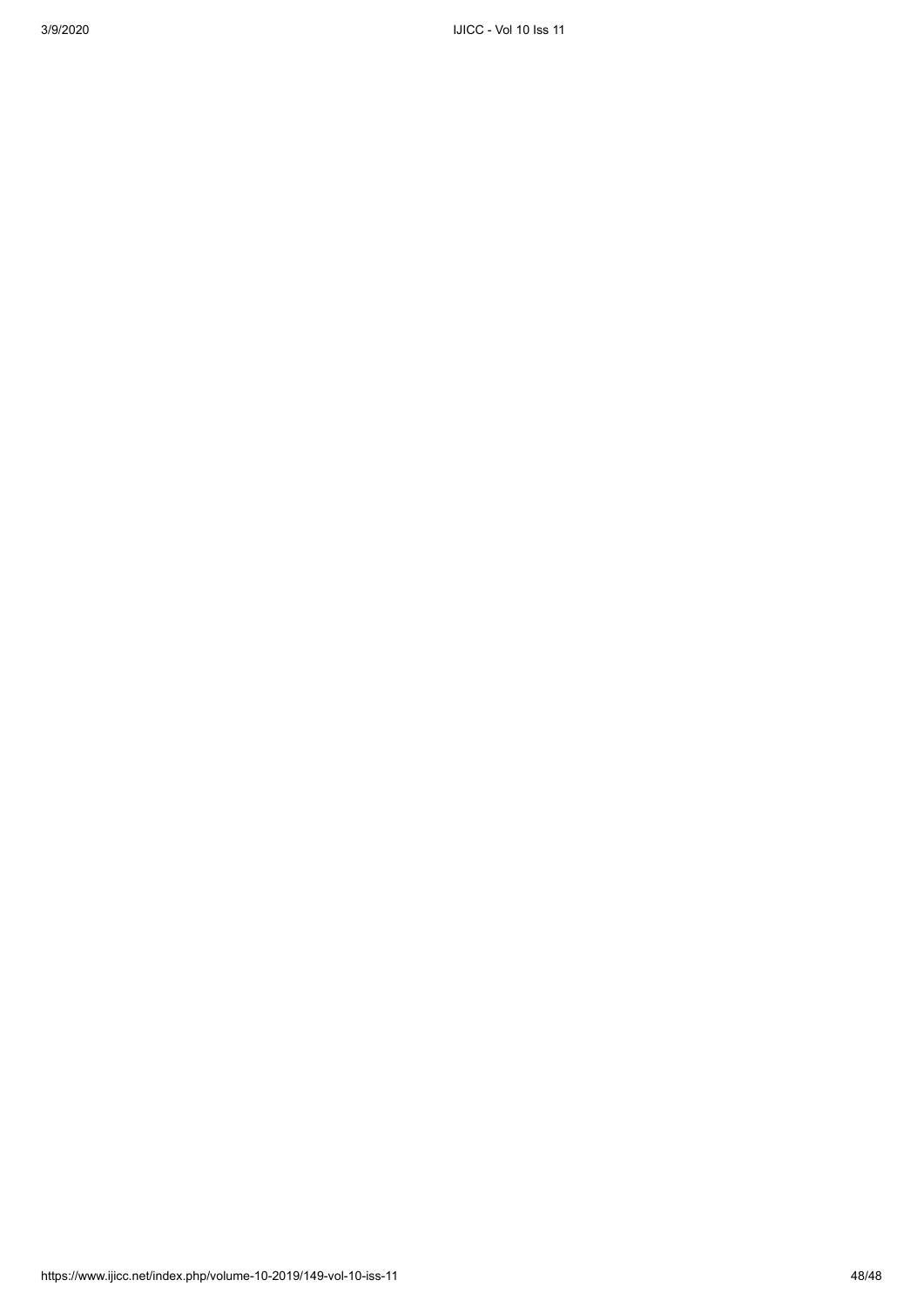### Editorial Board

Editorial Board members work together by consensus to provide IJICC with editorial direction in the following areas: Identify scope of journal content and, when appropriate, themes for various issues. Determining Criteria for accepting manuscripts for publication consideration. Developing criteria and guidelines for reviewers to use in reviewing each type of manuscript Developing criteria and guidelines for authors to use in creating each type of manuscript Reviewing manuscripts as needed and appropriate. Soliciting manuscripts from potential authors. Promoting IJICC to potential authors, readers and indexers.



Journal Editor







 [\(https://twitter.com/doetinadoe\)](https://twitter.com/doetinadoe) [\(https://au.linkedin.com/in/tinadoe\)](https://au.linkedin.com/in/tinadoe)

### Dr Muhammad Haseeb

Associate Editor

Senior Lecturer, Taylor's Business School, Taylor's University, Malaysia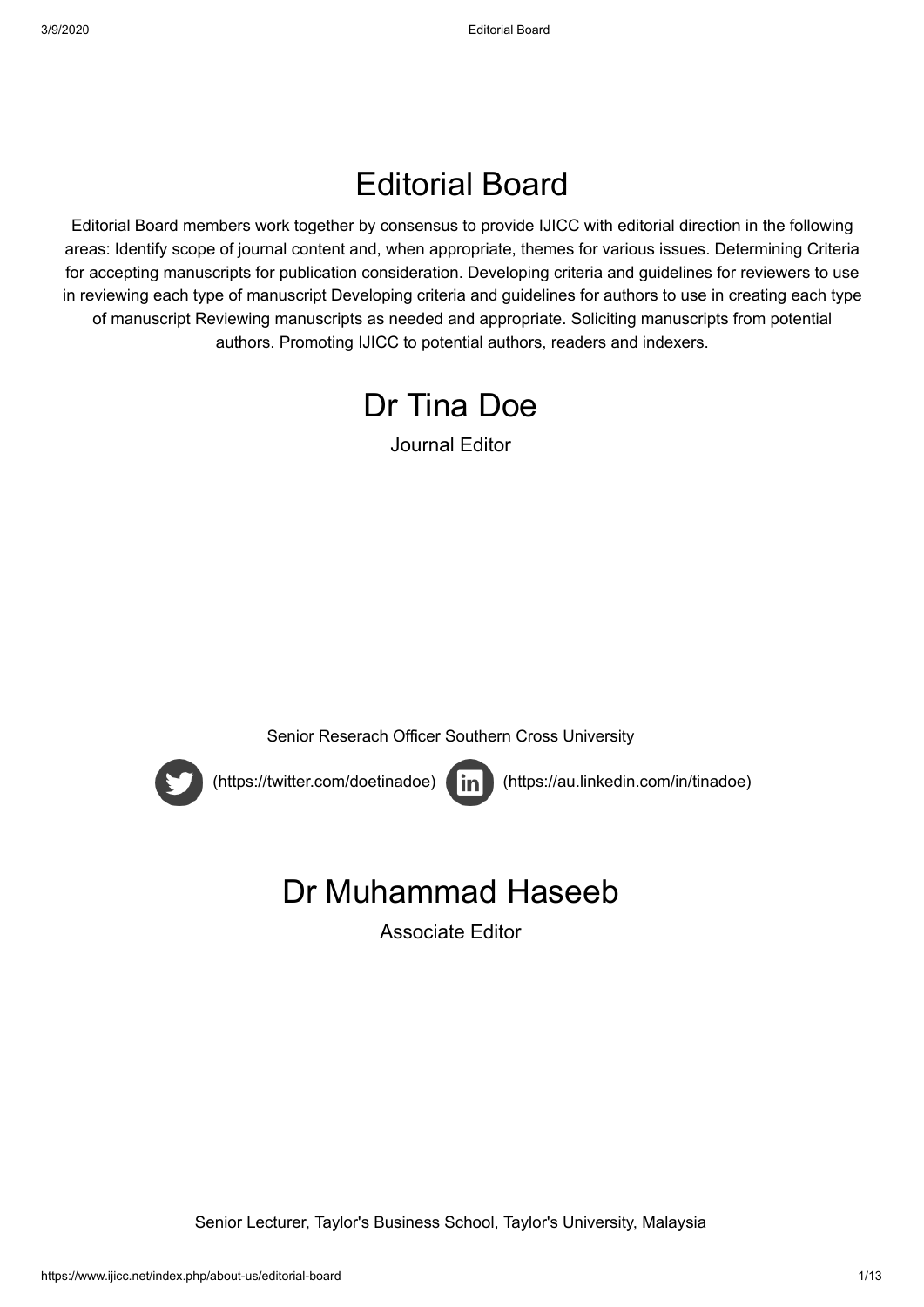### Professor Richard Smith

Emeritus Professor of Education, Central Queensland Univeristy Chair, Board of Australian Institute of Music

### Professor Iwao Shibata

Managing Director, Business Breakthrough, Inc. Japan

Professor, Graduate School of Management, BBT University, Japan.

### Professor Bruce Knight

Professor of Education, Central Queensland University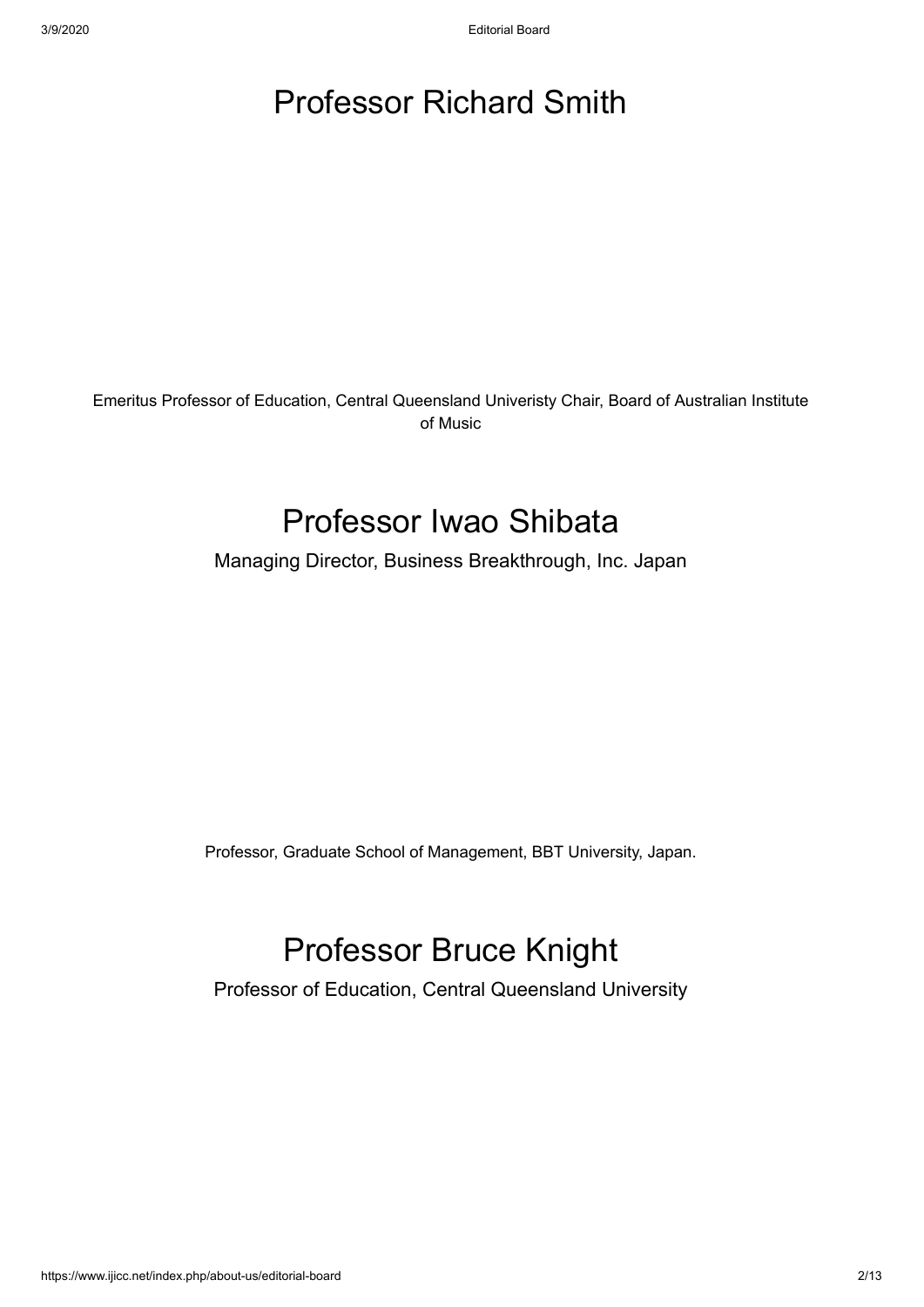### A/Prof. Catherine O'Brien

Associate Professor of Education Cape Breton Univeristy, Canada

### Dr. Rick Van der Zwan

Cognitive Neuro-scientist Consultant

### Professor David Spendlove

Director, Teaching and Learning, Manchester Institute of Education The University of Manchester.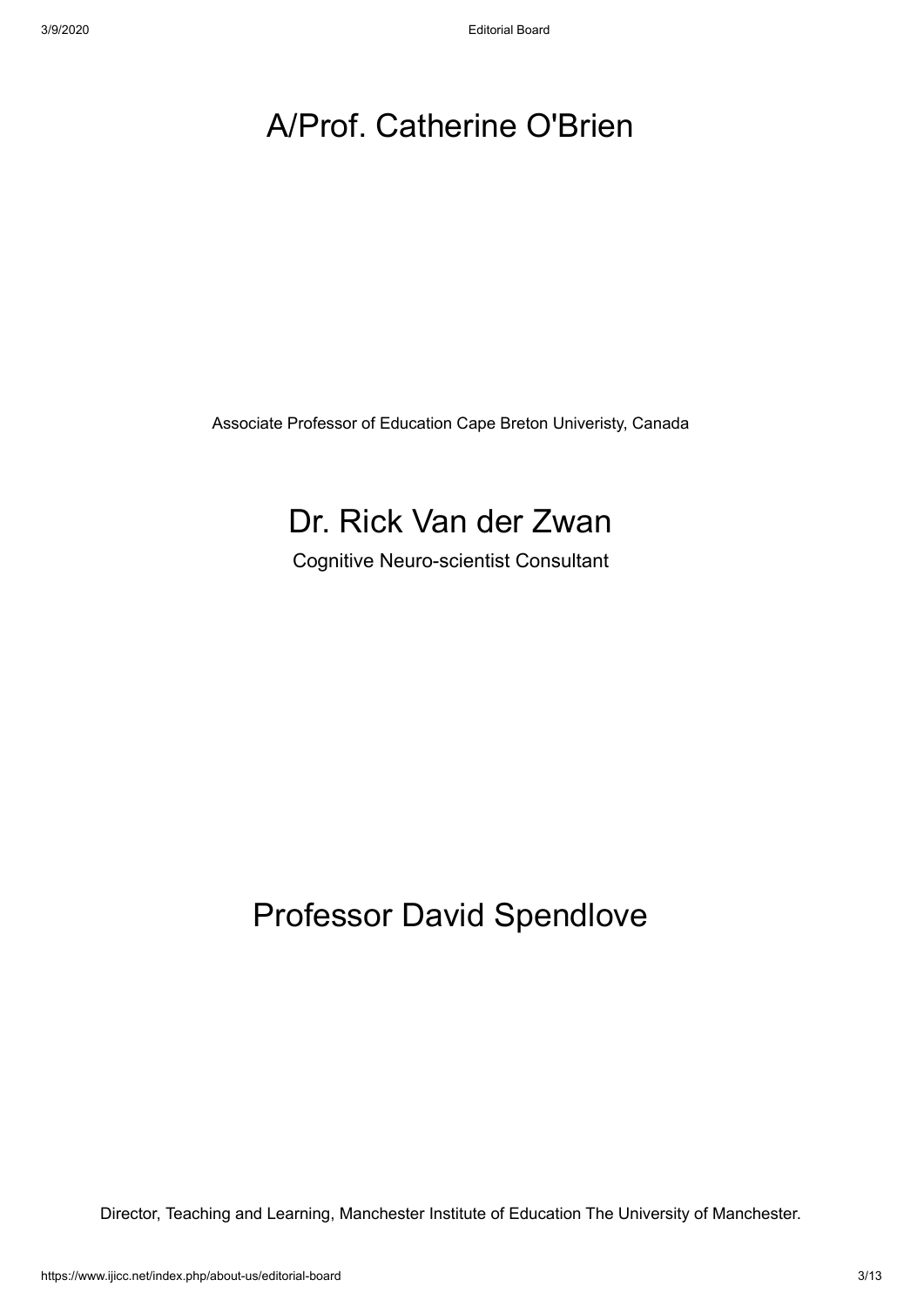### Dr. Abraham Francis

Senior Lecturer Department of Social Work and Human Service

### Professor DOU Qin

Professor DOU Qin Dean, Dept. of Languages Northwest A&F University Yangling Shaanxi, China

### Dr Eric F. Eshun

Senior Lecturer Kwame Nkrumah University of Science & Technology Ghana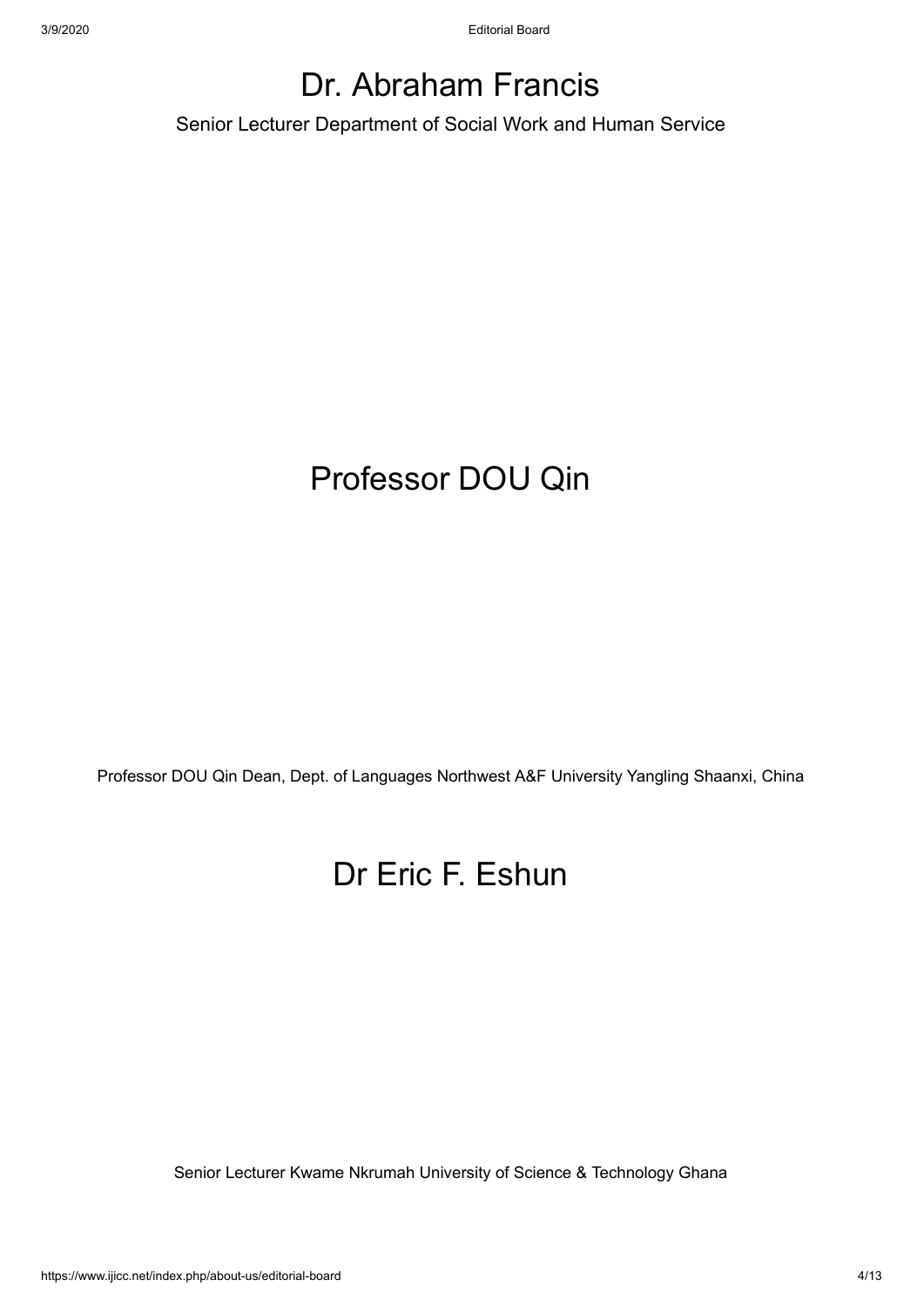3/9/2020 Editorial Board

### Professor David Lynch

Southern Cross University, Australia

### Dr.LI Xuan

Lecturer (Human Resource Management and International Education) Central Queensland Univeristy

### Professor Greg Whateley

Academic (retired)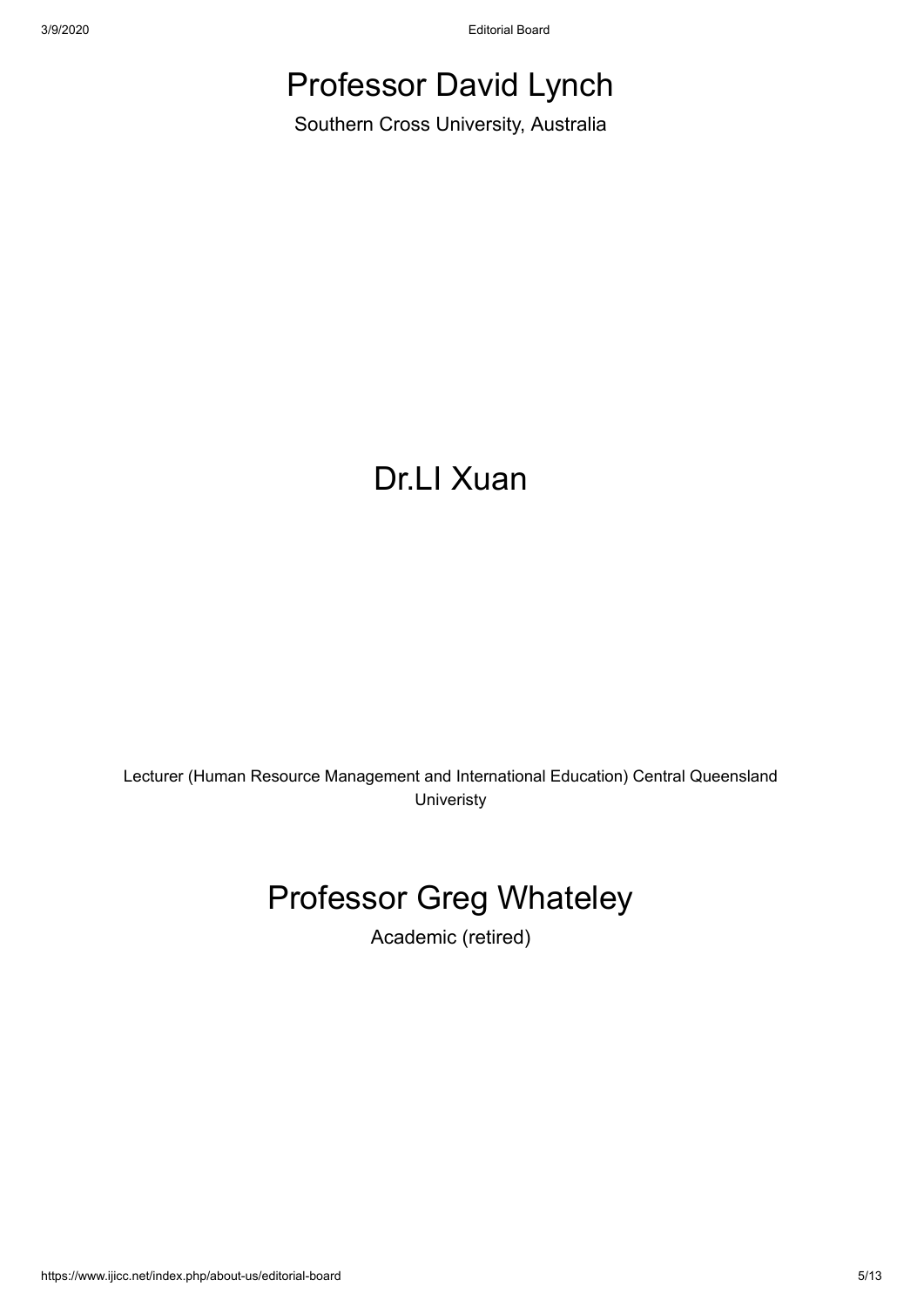3/9/2020 Editorial Board

### Tumpa Dey

Assistant Professor Organisational Behaviour and Human Resources IMT Hyderabad

### Dr. Jake Madden

Principal, Al Yassat Private School, Abu Dhabi, UAE

### Dr Lorna Hallahan

Senior Lecturer, Social Work and Social Planning Fli

Senior Lecturer, Social Work and Social Planning Flinders University SA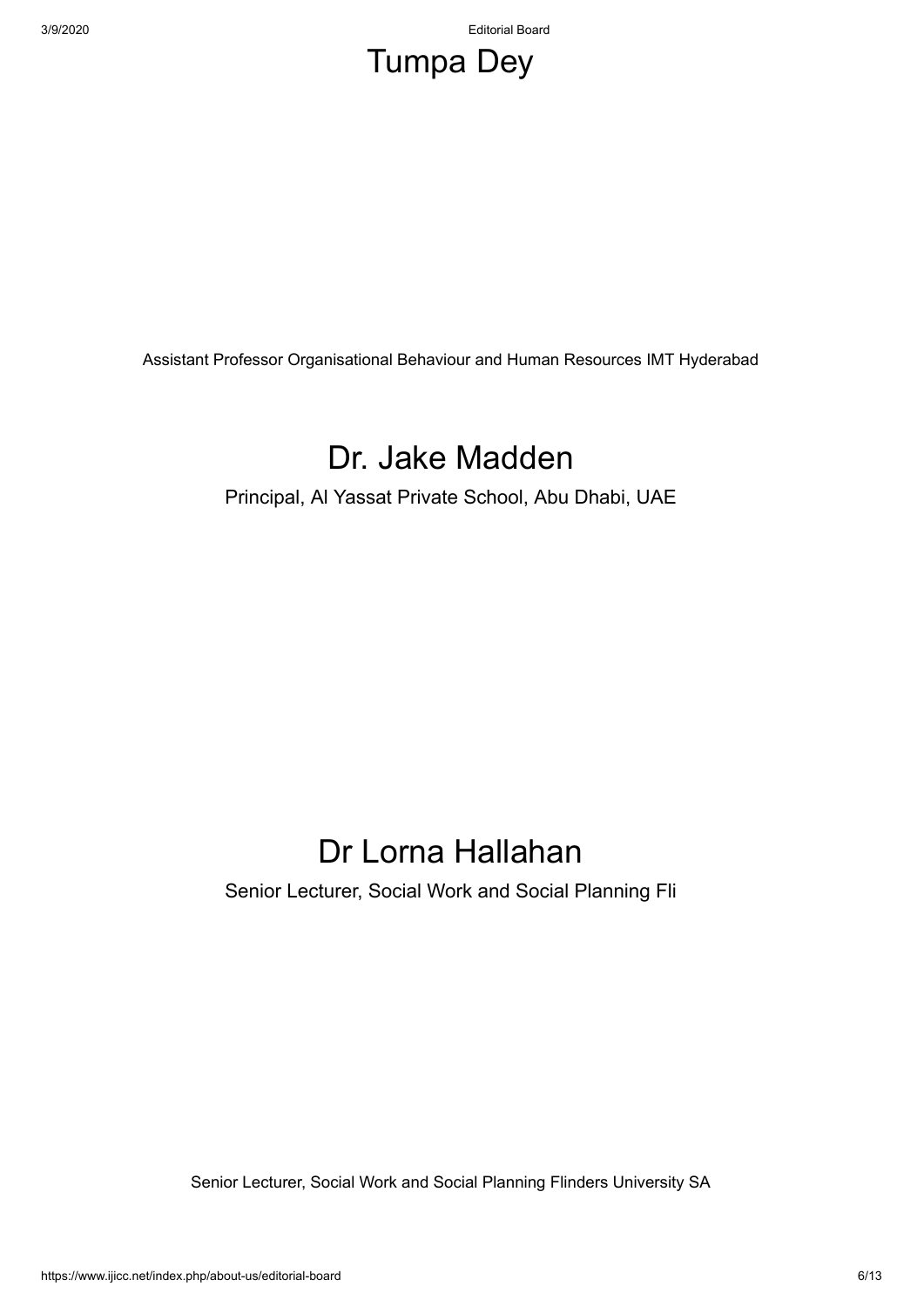3/9/2020 Editorial Board

### Ms. Maree Garrigan

Executive Northern Territory Department of Education

### Dr Prudence Millear

Lecturer in Psychology University of the Sunshine Coast, Australia. FAB Prue Millear

### Dr Mark Sinclair

Senior Lecturer Teacher Education Program University of Te

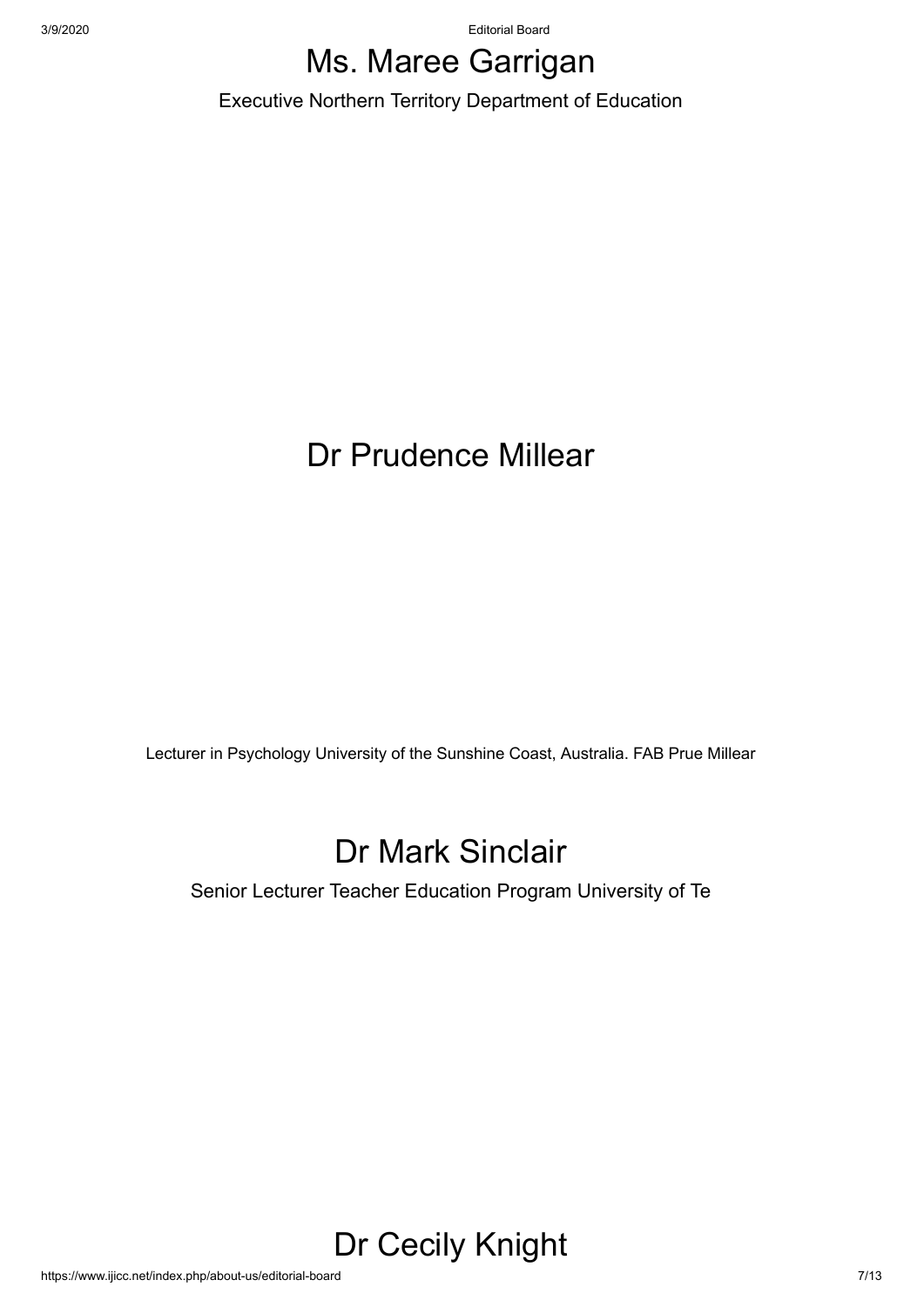Senior Lecturer and Academic Development Advisor James Cook

### Dr Terry Quong

Principal Jockey Club Ti-l College, Hong Kong (ret)

### Mr. Ken Sell

Head of School Aoba-Japan International School Tokyo, Japa

### Dr Santosh Kumar Behera

Department of Education, Sidho-Kanho-Birsha University, West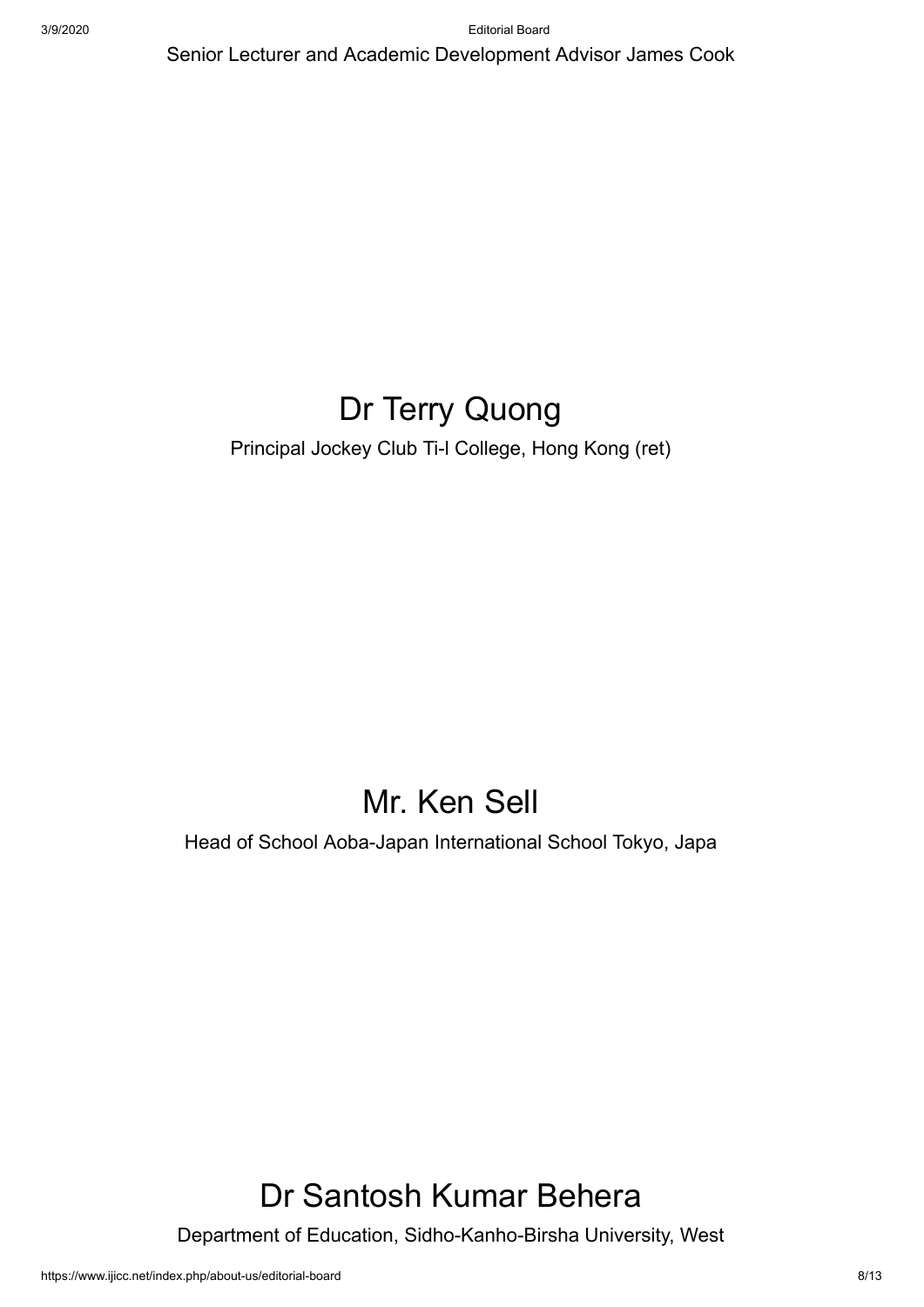### Ms Deborah Trevallion

School of Education, The University of Newcastle, Australia

### Dr Marisha McAuliffe

Queensland University of Technology Australia University of

### Dr Steven Provost

Psychologist Academic Southern Cross Univeristy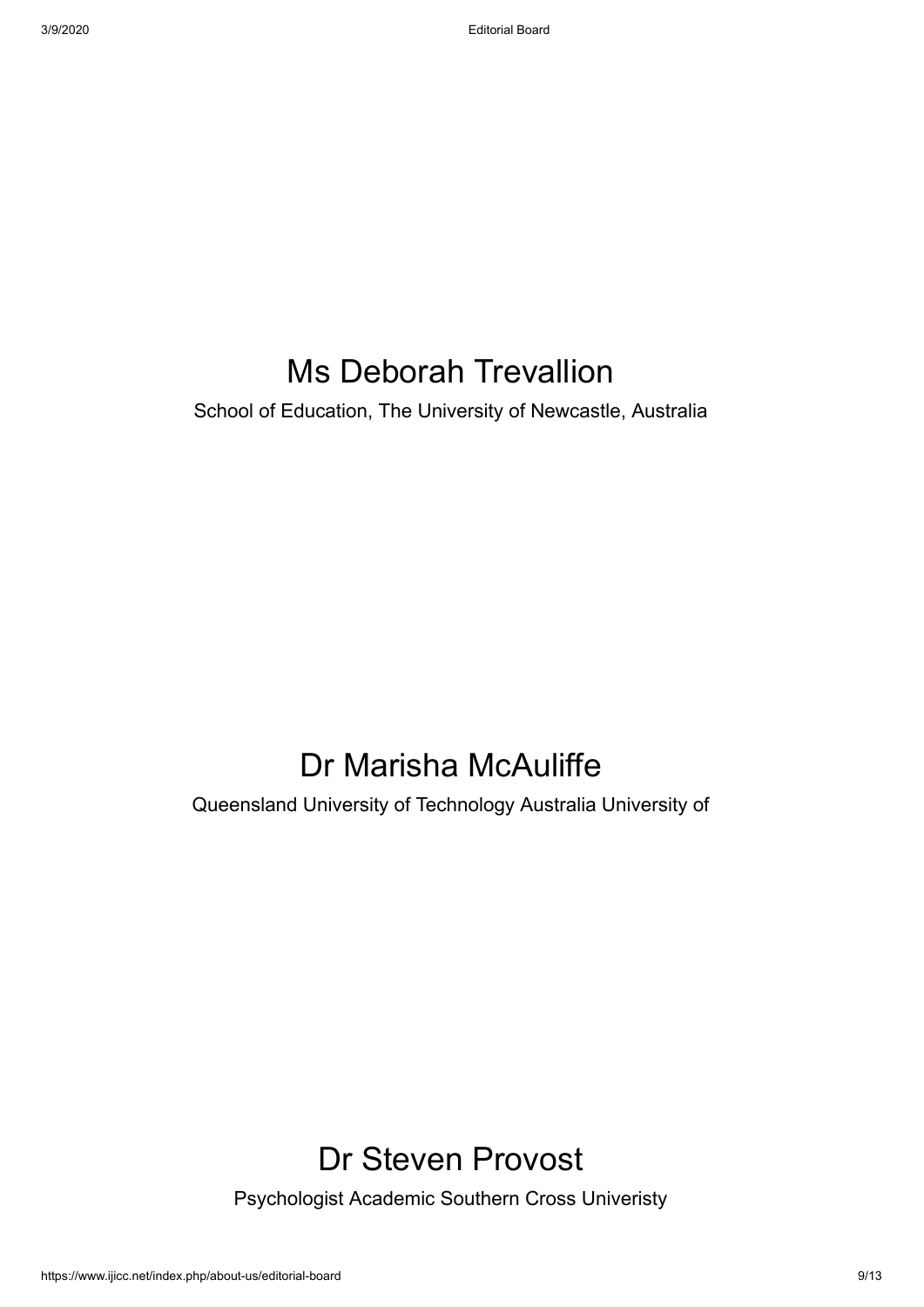### Dr Teemu Ylikoski

Director Regional Services Laurea University of Applied Sci

### Dr David Turner

Director Professional Learning Queensland Association of St

### Cathy Quinn

Education Consultant Aakorn Management Australia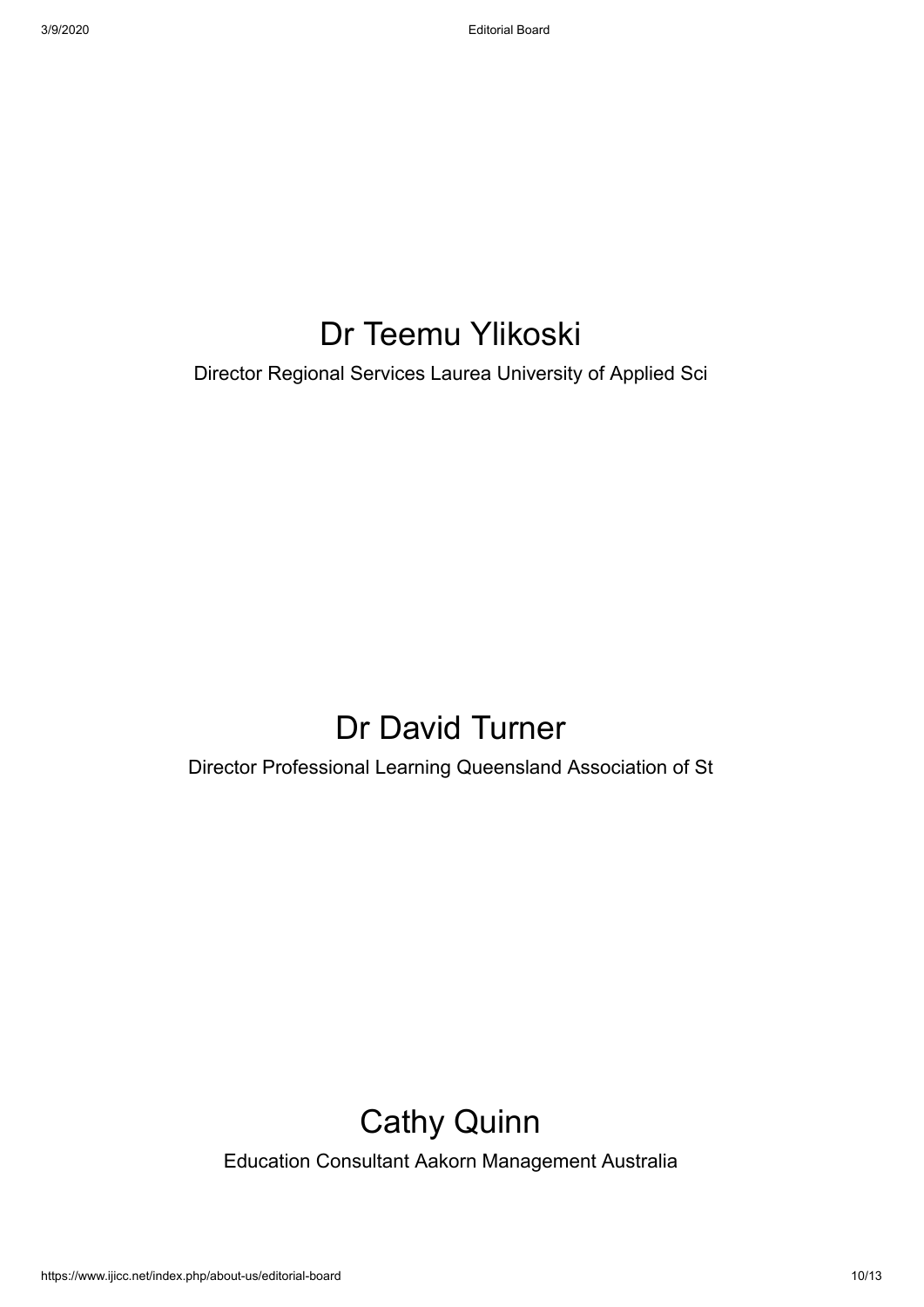### Shane Mason

Deputy Principal Cleveland District State High School Quee

### Dr Pam Watters

Dr. Pamela Watters Office of Diversity, Inclusion, and Comm

### Dr Venkat Pulla

Coordinator, Social Work Discipline Australian Catholic Uni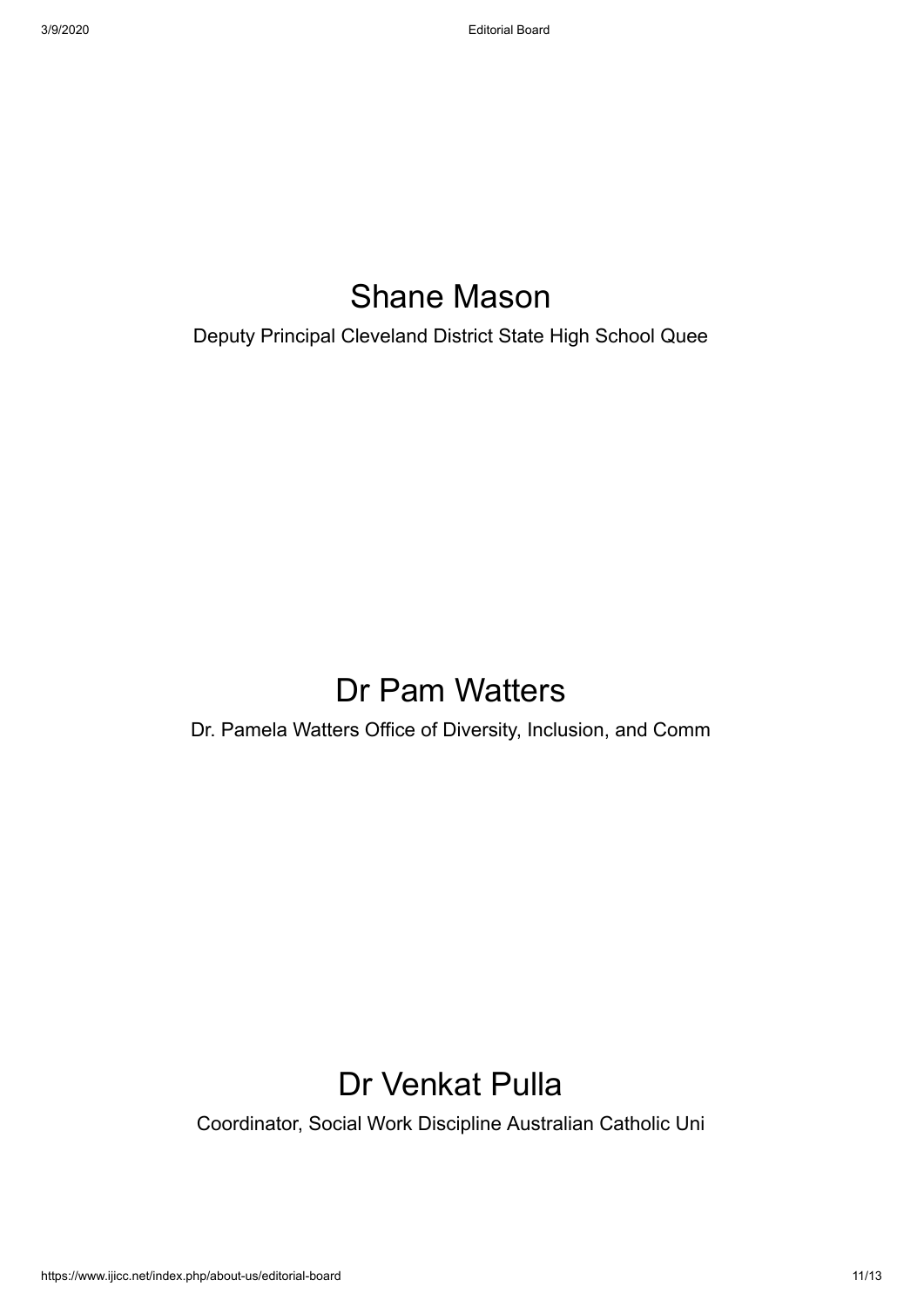### Dr Margaret-Anne Carter

Discipline Chair for Counselling Australian College of app

### Eko Susanto

Head of Scientific Publication Unit Universitas Muhammadiyah

### Associate Professor Armend Tahirsylaj

Associate Professor of Education Department of Teacher Educa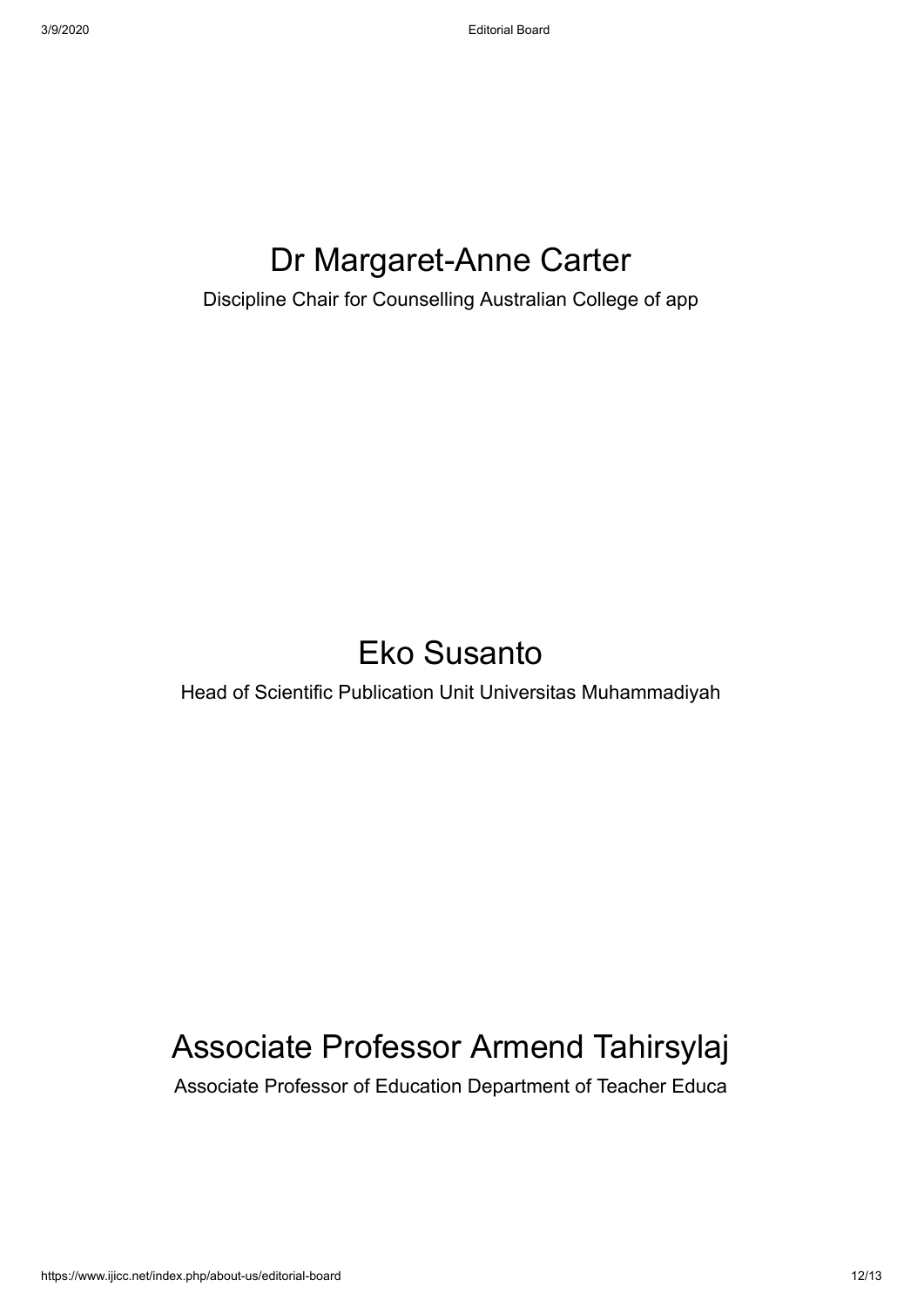### Dr Jason Sawyer

Assistant Professor The Ethelyn R. Strong School of Social W

You are here: [Home \(/index.php\)](https://www.ijicc.net/index.php) / [About Us \(/index.php/about-us\)](https://www.ijicc.net/index.php/about-us) / Editorial Board

 $(1.1)$ 

[Copyright © 2020](https://www.ijicc.net/) IJICC. All Rights Reserved. Joomla!



# THERE INTERNATIONAL JOURNAL OF

[\(https://www.joomla.org\)](https://www.joomla.org/) [is Free Software released under the GNU General Public License. \(https://www.gnu.org/licenses/gpl-](https://www.gnu.org/licenses/gpl-2.0.html)2.0.html)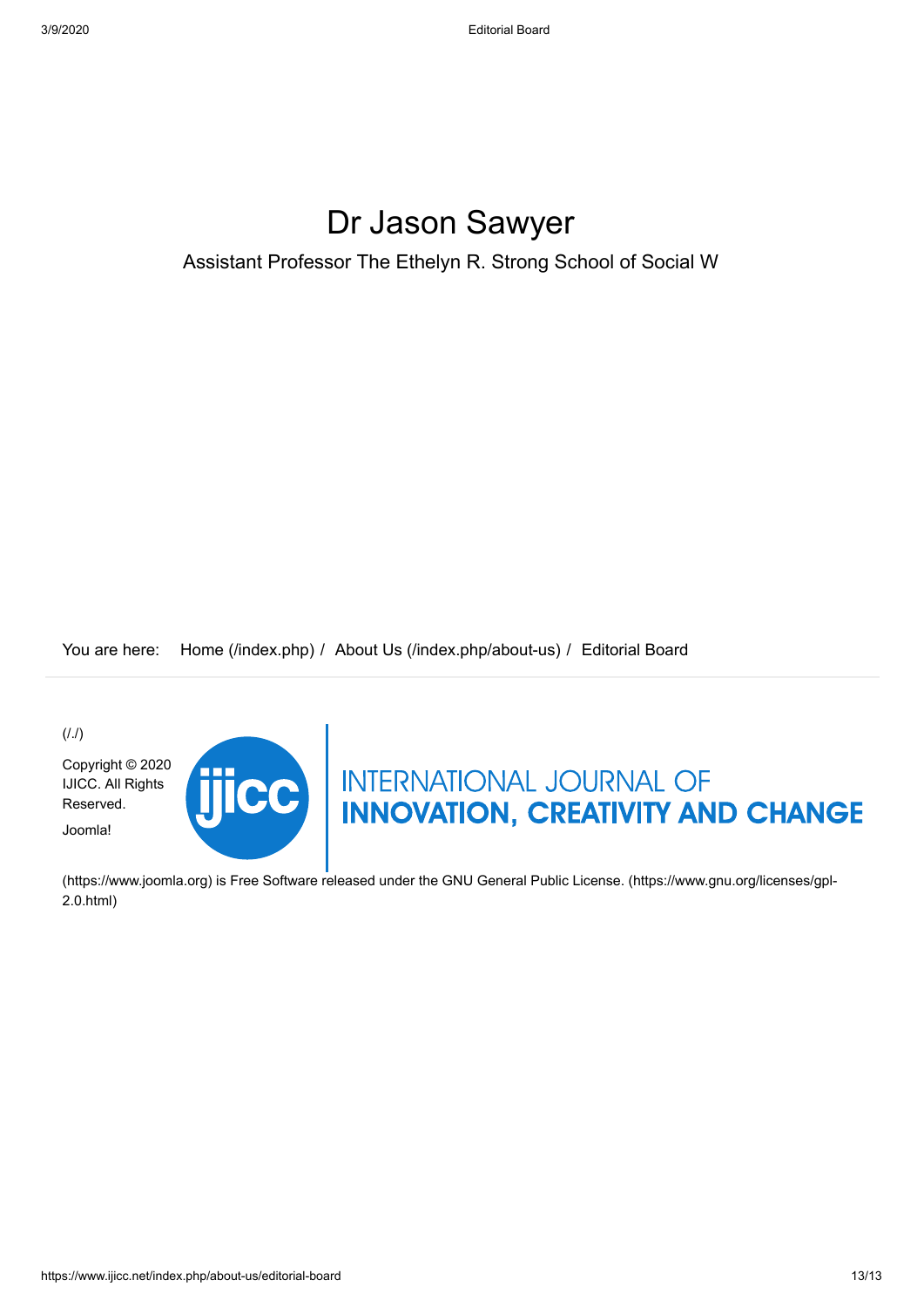

## **Workplace bullying causing negative employee behaviours: A case from the Indonesian banking sector**

Sri Langgeng Ratnasari<sup>a</sup>, Rahmawati<sup>b</sup>, Dwi Septi Haryani<sup>c</sup>, Rona Tanjung<sup>d</sup>, Basuki<sup>e</sup>, <sup>a,d</sup>Universitas Riau Kepulauan, <sup>b</sup>Universitas Mulawarman Kalimantan Timur, 'STIE Pembangunan Tanjungpinang, <sup>e</sup>Universitas islam Kalimantan MAB Banjarmasin, Email: [sarisucahyo@yahoo.com,](mailto:sarisucahyo@yahoo.com) b<u>[rahma.thaha@gmail.com,](mailto:rahma.thaha@gmail.com)</u> com [dwiseptih@stie-pembangunan.ac.id,](mailto:dwiseptih@stie-pembangunan.ac.id) <sup>d</sup>[rona@fekon.unrika.ac.id,](mailto:rona@fekon.unrika.ac.id) <sup>e</sup>[basuki@uniska-bjm.ac.id](mailto:basuki@uniska-bjm.ac.id)

Workplace bullying has emerged as a significant concern for those organisations which have suffered loss both financial and in human capital as a result. Victims of workplace bullying have been found to be involved in negative behaviours which are also costly for organisations. Therefore, this study examined the influence of workplace bullying on employee behaviour, more specifically job satisfaction, absenteeism, performance and employee morale. Data was collected from employees working in Indonesian banks. Data was analysed following collection, by using Smart-PLS. The data analysis revealed that workplace bullying is associated with employee morale. The association is valued at -0.636. Workplace bullying was also found to be associated with job satisfaction valued at -0.432. This means that when employees are over exposed to negativity in the workplace, it tends to lower their work satisfaction . The outcome of workplace bullying is dissatisfaction. When employees are continuously abused and threatened with loss of the resources they are entitled to they will ultimately develop a tendency towards negative thinking. In addition, workplace bullying was also found to be associated with employee performance . All hypotheses of the study have been accepted. Finally, the study also offers directions for future research .

**Keywords:** *Workplace Bullying, Banking, Indonesia, Employees*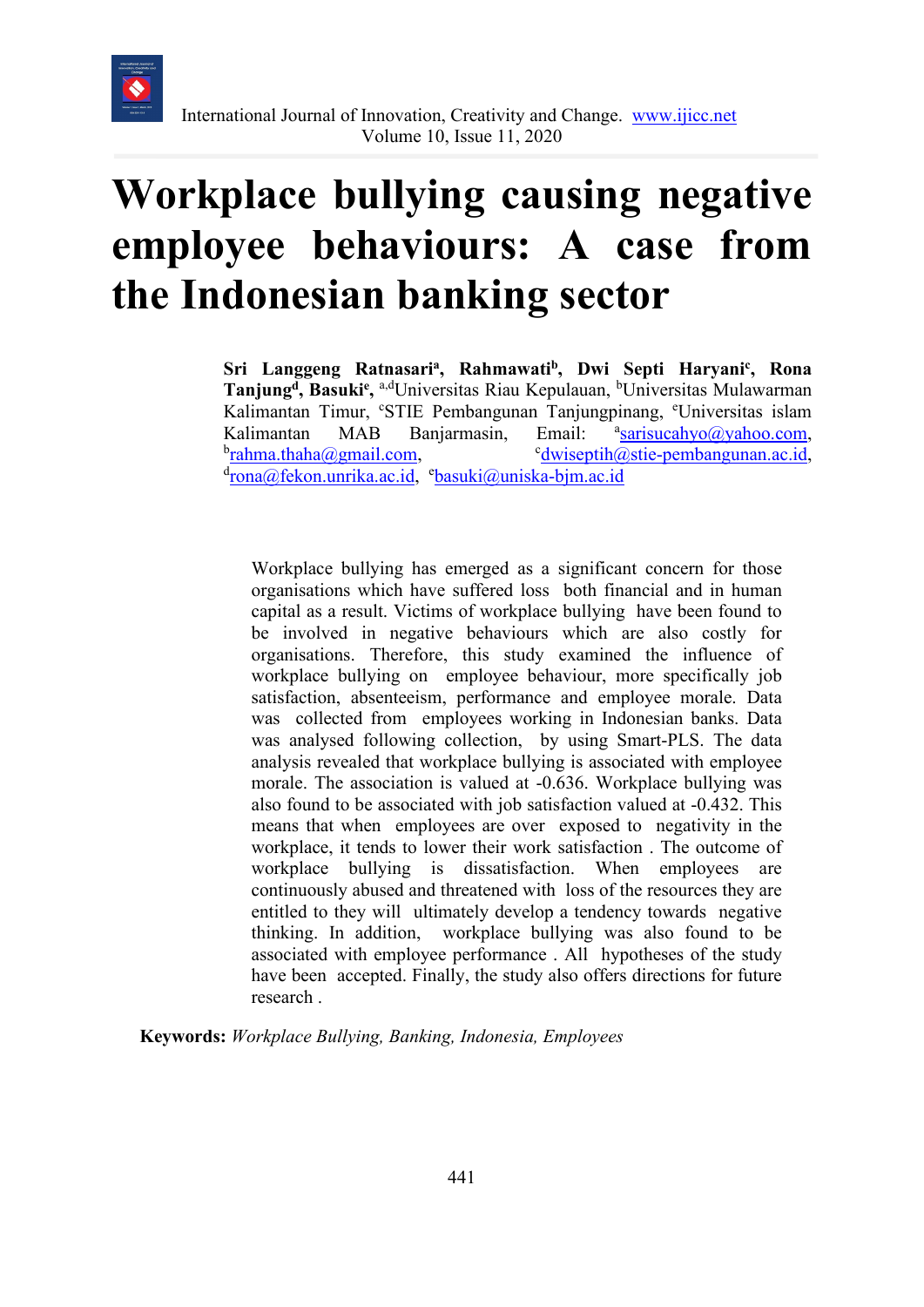

#### **Introduction**

Workplace bullying has been occurring in organisations and its decline is not apparent. Furthermore, positive impacts can be made if organisations address it [\(Chesler, 2014\)](#page-76-0). Bullying itself and its impact on employees and organisations has become one of the biggest trends in the  $21<sup>st</sup>$  century [\(Rhodes, et al. \)](#page-78-0) as  $37%$  employees in America or nearly 45 million individuals were affected by bullying [\(Lee, et al.,](#page-77-0) 2013). Various steps are being taken to address bullying in the workplace. WBI (workplace bullying institute) was established in the 1990's. It carried out a study in which representatives from America were considered for workplace bullying. In 2008, WBI took the initiative to train employees to assist its functioning (2011, p1). Furthermore, a movement was run in 2007 focusing on procedural resolutions to bullying which reported that since 2003, 25 states have initiated an WBI Anti-Bullying Healthy Workplace bill (The Healthy Workplace Campaign, 2014, p.1). Bullying is among the most important challenges to society and organisations (Fisher-Blando, 2008). A n number of studies have acknowledged the problem in the form of annoyance, threat, abuse and maltreatment [\(Needham, 2003\)](#page-77-1). Scholars are in agreement that there are three important constituents to bullying : (1). A bullying attitude is undesirable and hostile (2). It is frequent (3). It normally happens where there is a mismatch of influence among the individuals involved (DeVoe & Kaffenberger, 2005). Bullying is widespread within organisations [\(Needham, 2003\)](#page-77-1). Its negative results can be threatening towards the personal and professional lives of working individuals [\(Namie, 2003\)](#page-77-2). It is important to examine bullying as it results in costs for organisations and adversely affects both health and jobs [\(Roscigno, et al , 2009\)](#page-78-1). In previous studies, a number of results were reported regarding the negative health consequences of workplace bullying (Escartín, [et al., 2009\)](#page-76-1), low job satisfaction (Lutgen-Sandvik, et al., 2007), low commitment to an organisation and high turnover [\(Caillier, 2016\)](#page-76-2). Workplace bullying denotes a crucial organisational issue with a number of negative results both for individuals within organisations and the work setting [\(Chesler, 2014\)](#page-76-0).

Previous studies have considered workplace bullying and performance using both qualitative and quantitative methods and there are a growing number of studies in specific organisations. Bullying is not a new concept within the work setting. However. for some reason in NGOs it is a unique concept. Individuals within organisation who who experience bullying are not as satisfied as they could be, which is due to lower self-esteem, therefore further high absenteeism is more likely to occur leading to low efficiency and effectiveness, high turnover and ultimately dissatisfied customers [\(Hogh, Hoel, & Carneiro, 2011\)](#page-77-3). Job satisfaction is a positive sentiment received from one's profession [\(Chesler, 2014\)](#page-76-0). It is inclusive of an individual's experiences (Robbins & Judge, 2010) and the individual's thoughts about the profession and work settings (Locke, 1976). Furthermore, internal and external factors define the extent of job satisfaction [\(Katz & Kahn, 1966\)](#page-77-4). Job satisfaction has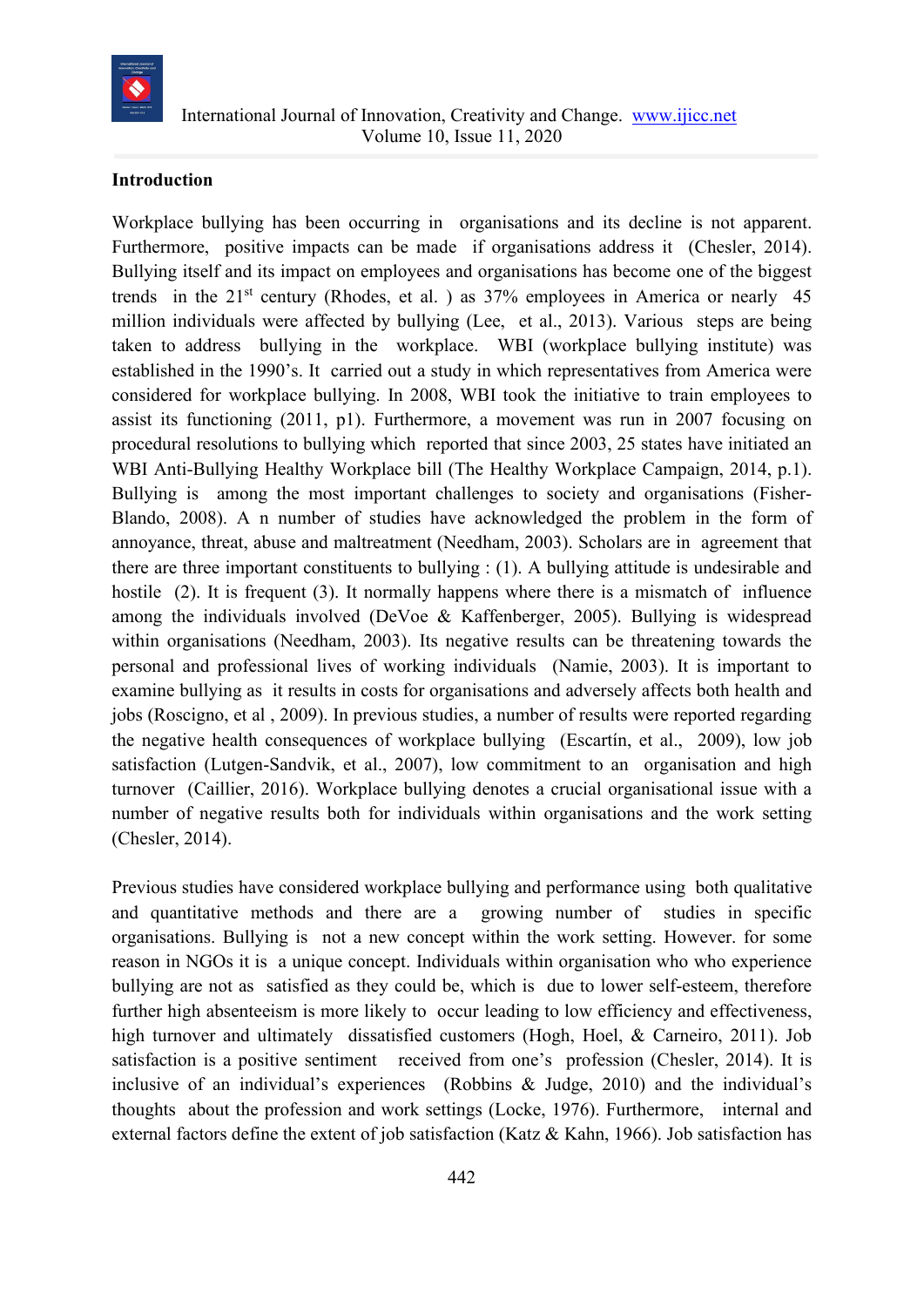

become one of the important topics within organisational studies. NGOs come under the scope of services. However, over the years the number of employees employed in services has decreased which poses a potential question. Figure 1 shows the trend of decreasing employees in the services sector:





*Source: [Statista \(2019\)](#page-78-2)*

Bullying within organisations threatens employee emotions leading to low productivity. It has been argued that employee job satisfaction is important for organisations as satisfied employees will encounter high self-esteem and organisational commitment. Job satisfaction is crucial for organisations and individuals. It influences job performance, commitment and intention to leave [\(Hogh et al., 2011\)](#page-77-3).

Workplace bullying has been identified as a problematic issue as the criteria for measurement depends on the individual culture and organisation [\(Chesler, 2014\)](#page-76-0). Recently work place bullying has been acknowledged a crucial issue and bullying behaviours have been increasingly common in work settings [\(Roscigno et al., 2009\)](#page-78-1). Work place bullying has been acknowledged as a costly issue for institutions which might be considered normal within the human services industry ; however, this has not been explored regarding NGOs which primarily recruit social workers [\(Van Heugten, 2009\)](#page-78-3).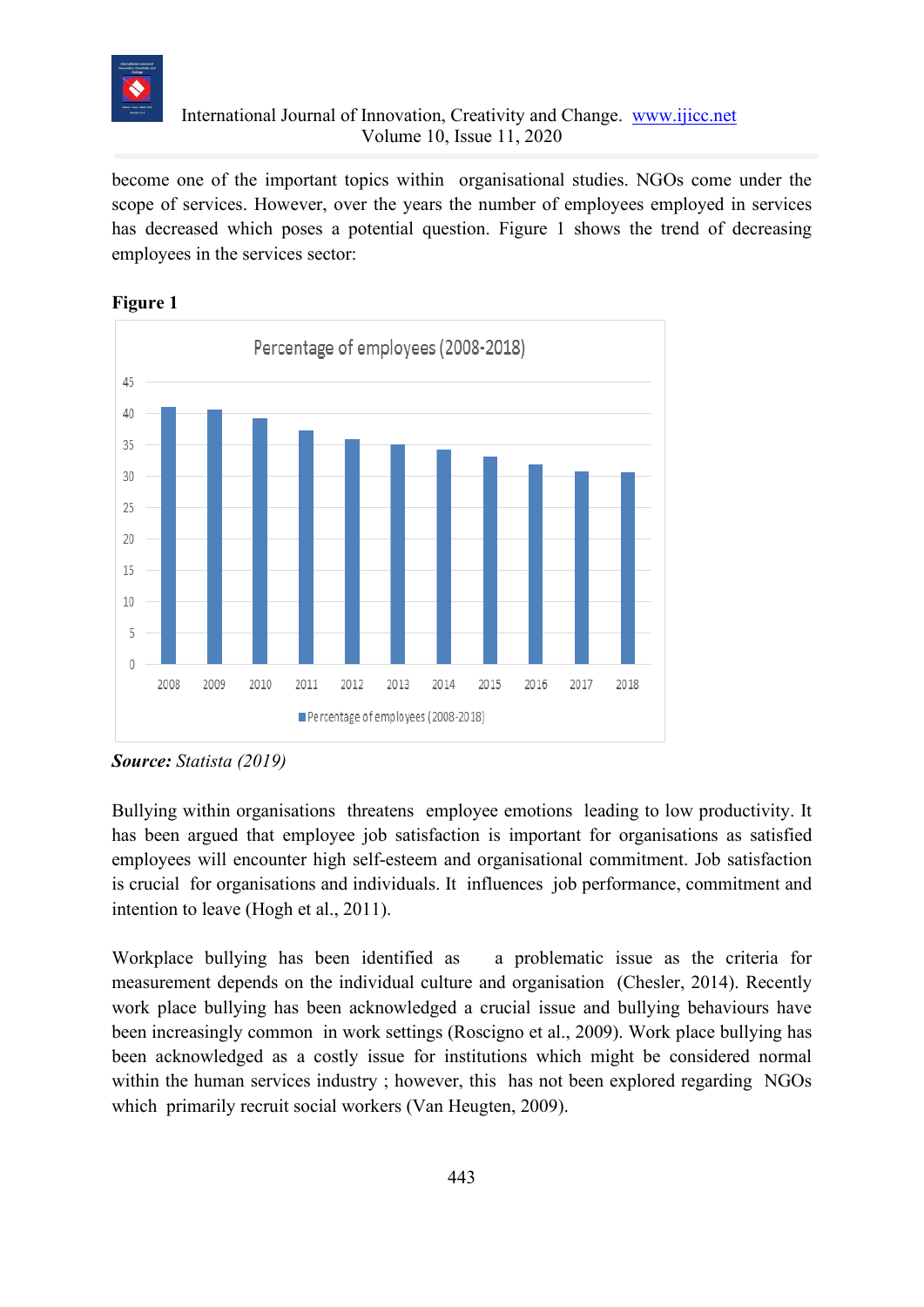

One's profession plays a role in work place bullying along with the individual and cultural differences in the workplace , such as working hours . However, in usual practice there is no time limit . This kind of response from banks often disturbs work life balance and causes stress (Bashir et al., 2010). Moreover, previous studies recommended that work place bullying needs further study particularly within non-profit organisations , so that alternative methods may be developed and understood to inhibit bullying [\(Van Heugten, 2009\)](#page-78-3). Therefore, the purpose of the present research study is to examine the outcome of workplace bullying that is prevalent in most workplaces. Hence, the study's research objectives are as below:

- 1. To explore the relationship between workplace bullying and job satisfaction
- 2. To investigate the relationship between workplace bullying and productivity
- 3. To examine relationship between workplace bullying and employee morale
- 4. To discover the relationship between workplace bullying and absenteeism.

Previous studies have recommended that undesirable consequences of bullying on an organisation include low self-esteem of employee; increased absenteeism due to stress, nervousness and psychological sickness, low efficiency and profit, increased erosion, loss of customers ; poor industry reputation; negative attraction of media; confronting legalities and non-compliance in work settings [\(Escartín et al., 2009\)](#page-76-1). Bullying can lead to clashes and low productivity which may spread throughout the organisation. Negative stress is present in organisations but it is a less recognised consequence of bullying [\(Needham, 2003\)](#page-77-1). Most managers have created rules and regulations which prohibit sexual harassment and a hostile work settings However, individuals within organisational leadership roles which include of human resources are unclear about how to accurately describe bullying in the workplace and so they are not able to establish rules and regulations which are necessary for the identification, investment and management of harassment [\(Chesler, 2014;](#page-76-0) Haider, et al., [2018\)](#page-77-5). Previous findings indicate that when individuals within organisations become convinced that bullying includes undesirable actions by aggressive bosses and colleagues, they may suggest the existence of potential delinquents [\(Blatt, O'Riordan, Matejevic, &](#page-76-3)  [Duggan, 2013\)](#page-76-3) During the past, , one of the key problems encountered in child welfare was the recognition of child abuse and ignorance. Since then, problems faced by NGOs and child welfare have become much more complex and difficult.

#### **Literature Review** *Workplace Bullying*

Several definitions of workplace bullying are present from an academic perspective. These inclined are to be a person's perspective who was bullied or may be derived from the opinion of an objective or subjective target [\(Escartín et al., 2009\)](#page-76-1). These definitions of work place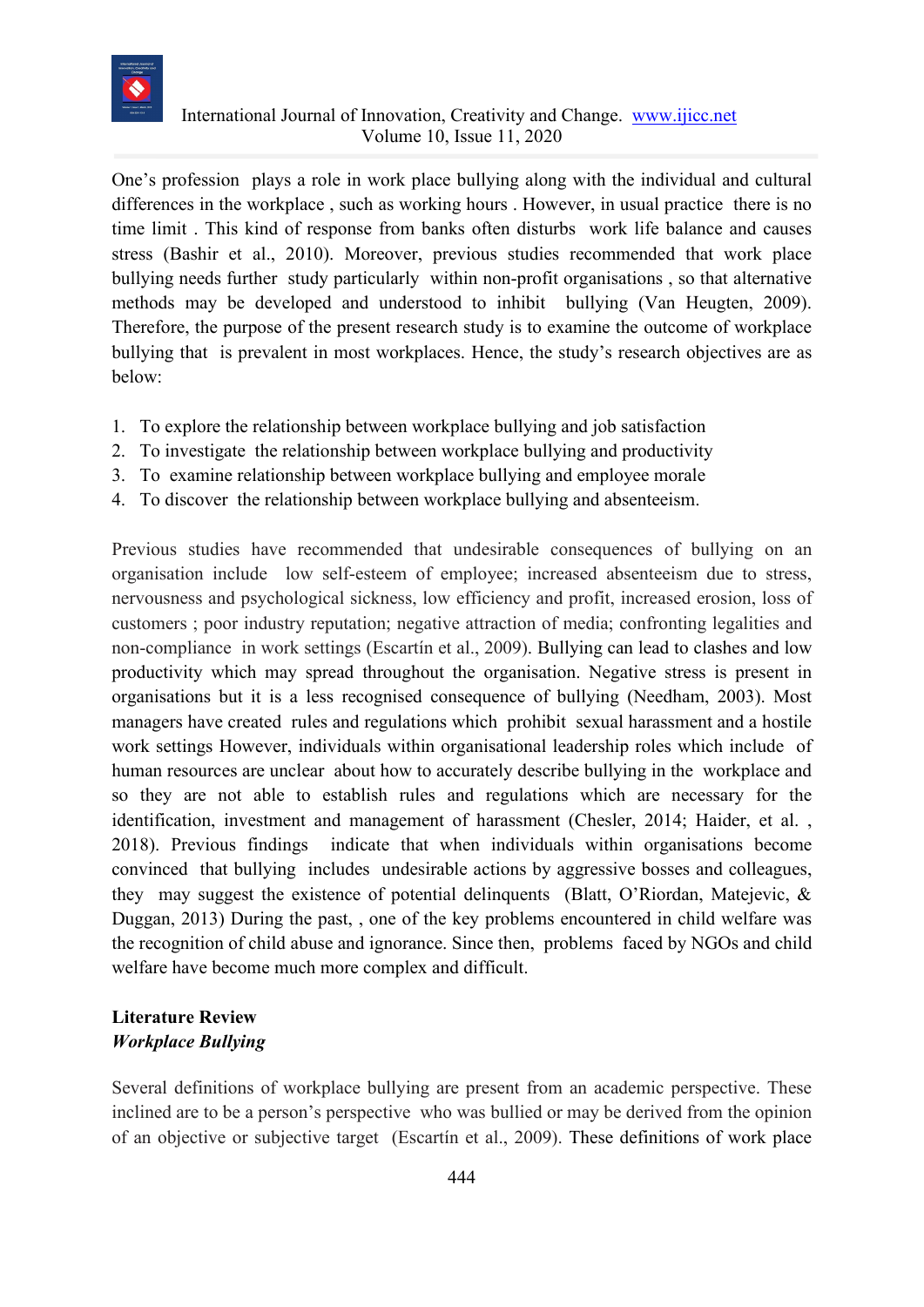

bullying are not specified even in academic perspective, having some inconsistencies. Workplace bullying has been defined by the Workplace Bullying Trauma Institute as follows: it is frequent maltreatment of one or more individuals within an Organization causing with a mix of embarrassment, coercion and disruption in work performance. In addition. it has also been defined as consistent undesirable interactive behaviour encountered by individuals in a work setting [\(Lee et al., 2013\)](#page-77-0). According to recent perspectives, workplace bullying refers to employee irritation, identify circumstances in work settings where an individual considers him/herself to be maltreated and abused by other members in the organisation within an organisation consistently and for a longer period [\(Einarsen,](#page-76-4) et al. , [2010;](#page-76-4) [Einarsen, et al. , 2011\)](#page-76-5).Workplace bullying has been considered a crucial problem for individuals within organizations for a long time ago and are a driving force of stress [\(Wilson,](#page-78-4)  [1991\)](#page-78-4). It creates an overall unease for certain individuals within an organisation . It refers to the maltreatment of one individual by another in the workplace and it can include fear, abuse to a point at affects the affected person's work performance (Kohut, 2007). It results in costing both the individual and organisation that makes it more vital to explore its causes, types and influence on employees' performance. Work place bullying includes assigning unrealistic goals, , non-manageable workloads or pointless jobs to employees. It also includes intentional provision of unclear instructions, also negatively affecting the performance of the organisation [\(Bano & Malik, 2013\)](#page-76-6).

#### *Workplace Bullying and Performance*

Productivity or job performance identifies two approaches 1). Achieving or going beyond the performance standards set by the organisation 2). Innovating or performing extra roles [\(Katz](#page-77-6)  [& Kahn, 1978\)](#page-77-6). A number of studies have identified that low job satisfaction, physiological stress and decreased mental health as a result of bullying have an adverse effect on workplace productivity [\(Namie, 2003\)](#page-77-2). Job performance such as deadlines for units produced, HR personnel data such as attendance and turnover data is the second category of job performance. The third criteria of job performance is how well an employee can perform on post-training tests . The last part of performance in the job criteria is biased performance usually provided by the manager's performance evaluation. Moreover, according to [Kahn &](#page-77-7)  [Sherer](#page-77-7) (1990) in the US two thirds of all job performance measurements are dependent on the last criteria of judgmental evaluations. Individual performance is dependent on individual's ability and readiness to exert influence on performance quality. The individual performance then determines organisational performance. In this regard, [Haider, et al.](#page-77-8)  (2017) conducted a study according to which positive or transformational leadership improves the positive psychological condition of employees which when then translates to improved organisational performance (Gill, [et al. 2017\)](#page-77-9). Therefore, we can assert that negative leadership will directly or indirectly diminish employee performance .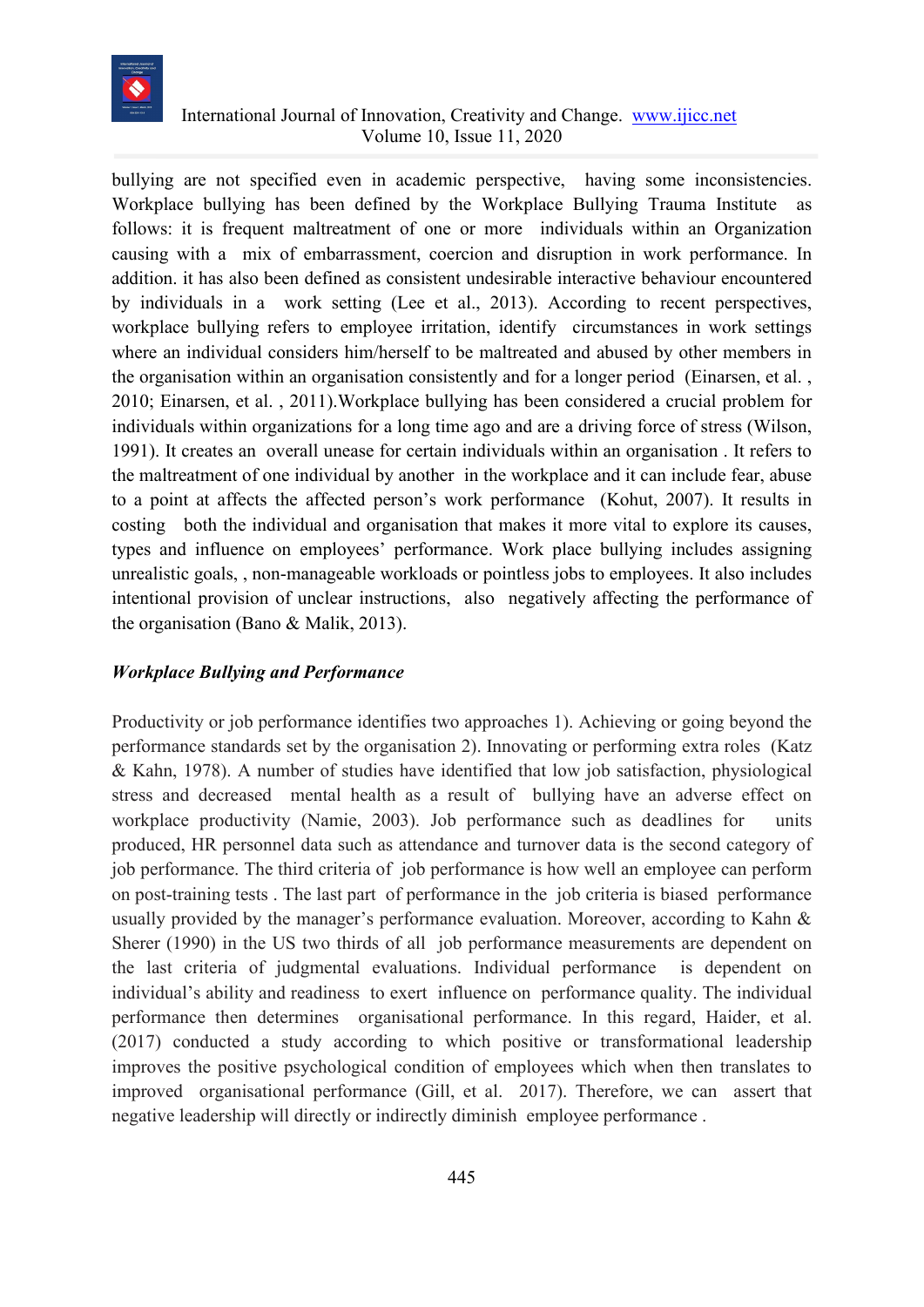

A meta-analysis examined 23 studies on the relationship between supervisor's ratings and production data. The relationship was most robust  $(r=37)$  when multiple items instead of single global rating were used (Henman, 1986). It was also explored that two constructs should not be substitutable because of the large amount of unexplained variance. Weak to moderate relationship of .27 exist between supervisors' rating and production data. A number of studies have been conducted which have signified the impact of bullying on the job performance of individuals. In one study, 7740 respondents from the US reported that the performance of employees who experienced workplace bullying decreased slightly (Workplace Bullying Institute & Zogby International, 2007). In one study it was reported that damage to workers due to workplace bullying cannot be tolerated [\(Namie, 2003\)](#page-77-2). Furthermore, it was reported that employees who experience workplace bullying spend 10%- 52% of time at work in an attempt to protect themselves, socialising with other individuals within the organisations to obtain support, experience stress and low motivation and having frequent leaves due to stress. Bullying results in stress which leads to strain that can disturb the individual's personal life and job performance . Workplace bullies harm the work setting by lowering morale, creating threat, hostility and stress [\(Hussain & Aslam, 2015\)](#page-77-10).

#### *Workplace Bullying and Job Satisfaction*

Job satisfaction has become an important topic in organisational studies. Bullying in organisations threatens employee's emotions, leading to low productivity. It has been argued that employee's job satisfaction is important for organisations as satisfied employees will have high self-esteem and organisational commitment. Job satisfaction is crucial for organisations and individuals. It influences job performance, commitment and intention to leave [\(Pizam & Thornburg, 2000\)](#page-78-5). It is also considered to be affected by work place bullying. Job dissatisfaction may lead to high stress level , low rationale and cognition [\(Namie, 2003\)](#page-77-2). Previous studies indicate that humiliation is correlated with a number of aspects in the work setting including o difficulties, conflicts, as well as high levels of stress and low satisfaction with management. Bullies in the workplace could potentially be a major factor that can reduce job satisfaction and morale [\(Namie, 2003;](#page-77-2) [Needham, 2003\)](#page-77-1). Bullying behaviour results in the targets' suffering from disrespect, harassment and misery that affects personal life as well as professional life and causes decreased performance [\(Namie, 2003\)](#page-77-2).

#### *Workplace Bullying and Employee Morale*

Employee morale has been defined as the internal intent of an individual to do work efficiently and effectively. Leadership is either positive or negative. In their study, [Gill,](#page-77-11)  Haider, and Noreen (2016), contended that a leader is regarded as a role model by the employees who tend to follow him or her. If the leader is adhering to agreed norms and values they will listen to him or her and be more positive. Positive leadership has been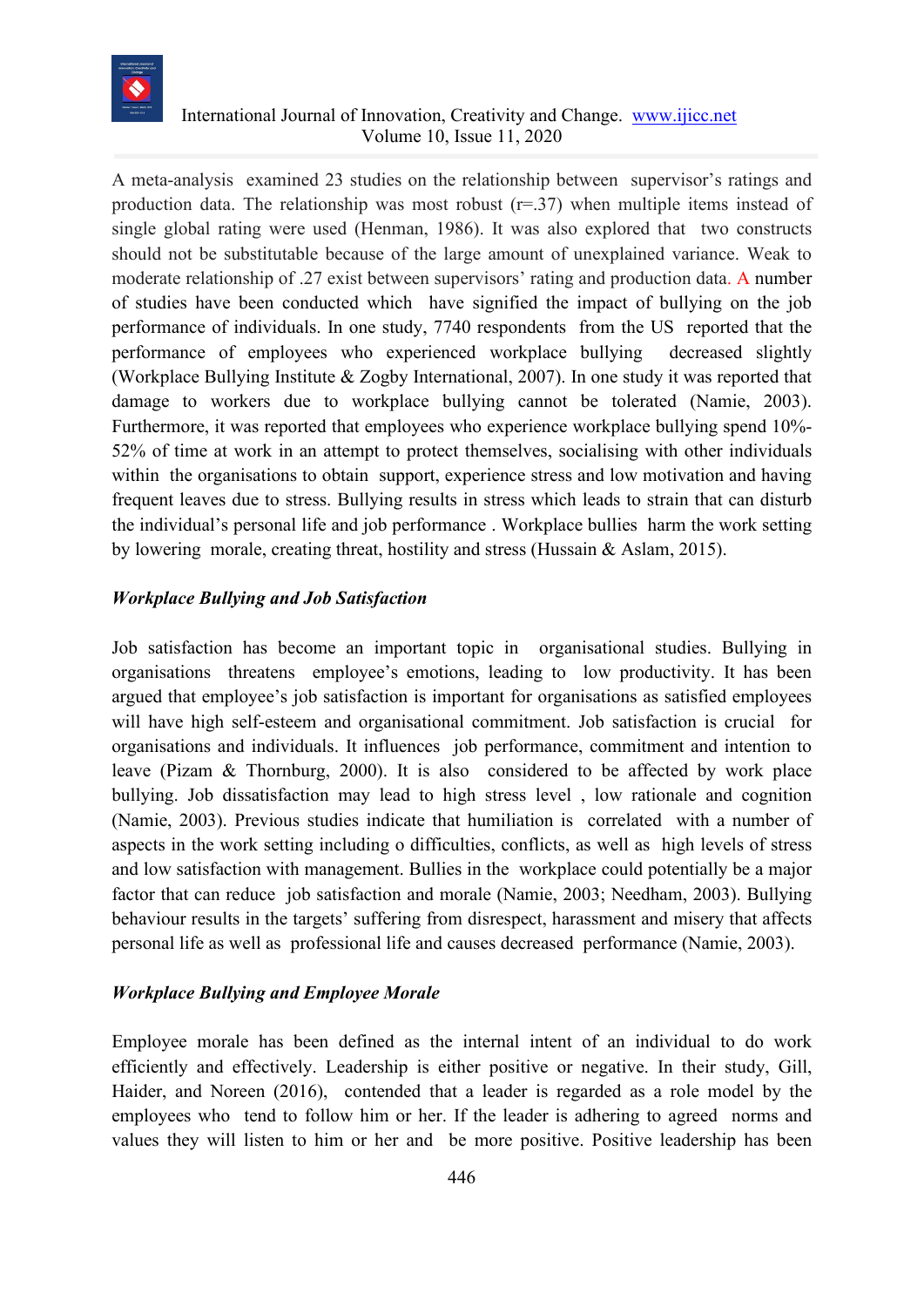

widely studies by researchers; therefore the present study will concentrate on negative leadership and its outcomes [\(Gathungu, Iravo, & Namusonge, 2015\)](#page-76-7). Abusive supervision and mistreatment by colleagues can lower employee morale. In one study it was indicated that 40% of 418 respondents identified that they have encountered bullying and 59% observed others who were bullied in the workplace (O'Moore & [Lynch, 2007\)](#page-78-6). Employee morale is directly associated with stress which is linked to psychological health problems, including complexes, stress and disruption in sleep [\(McAvoy & Murtagh, 2003\)](#page-77-12). A number of individuals who experienced bullying exhibit psychological stress along with high intent to leave the organisation as they feel themselves to be isolated in the workplace (Rigby, 2002). Most bullied individuals can suffer from Post-traumatic Stress Disorder that leads to irreversible psychological stress [\(Namie, 2003\)](#page-77-2). Furthermore, it has been argued that a bully can threaten teamwork, lower morale and reduce productivity [\(Bano & Malik, 2013\)](#page-76-6). The cost that occurs due to low morale presented a problem for managers since the 1980s (Ngambi, 2011). It has also been identified that low morale of employee along with absenteeism has been costly for US organisations (Ewton, 2007).

#### *Workplace Bullying and Absenteeism*

Absenteeism has been reported and verified as a long lasting challenge for a number of organisations [\(Gaudine & Saks, 2001\)](#page-76-8) and some researchers have serious concerns with regards to lack of proper findings that may provide practical solutions regarding absenteeism in work settings [\(Geurts, Schaufeli, & Rutte, 1999;](#page-76-9) [Lee et al., 2013\)](#page-77-0). . According to recent studies, work absenteeism due to increased stress resulting from work load has been blamed on the individual's lack of ability [\(Hussain & Aslam, 2015\)](#page-77-10). Absenteeism has been divided into two categories: intentional and unintentional [\(Pizam & Thornburg, 2000\)](#page-78-5).Voluntary absenteeism is preventable non-attendance at work, such as individual leave or intentionally selecting to be absent from work for unnecessary reasons. Vacation is used in case of voluntary absenteeism as it is controllable by the employee and establishes non-attendance at work [\(Avey, Patera, & West, 2006\)](#page-76-10). Destructive leadership is a broad term which also covers some aspects of bullying partially or completely . Recently, in their study [Haider et al. \(2018\)](#page-77-5) reported that destructive leadership results in deviant behaviours, which according to Bennet and Robinson includes absenteeism. Therefore, it is stated that those employees who endure supervisor's abuse, anger, and generally bad behaviour will tend to be more motivated towards the absenteeism.

#### *Research Framework and Hypotheses*

The basic objective of this study is to find out how workplace bulling impacts job satisfaction, performance, employee morale and absenteeism. Hence the hypotheses are outlined below while figure 2 shows the present study's research framework :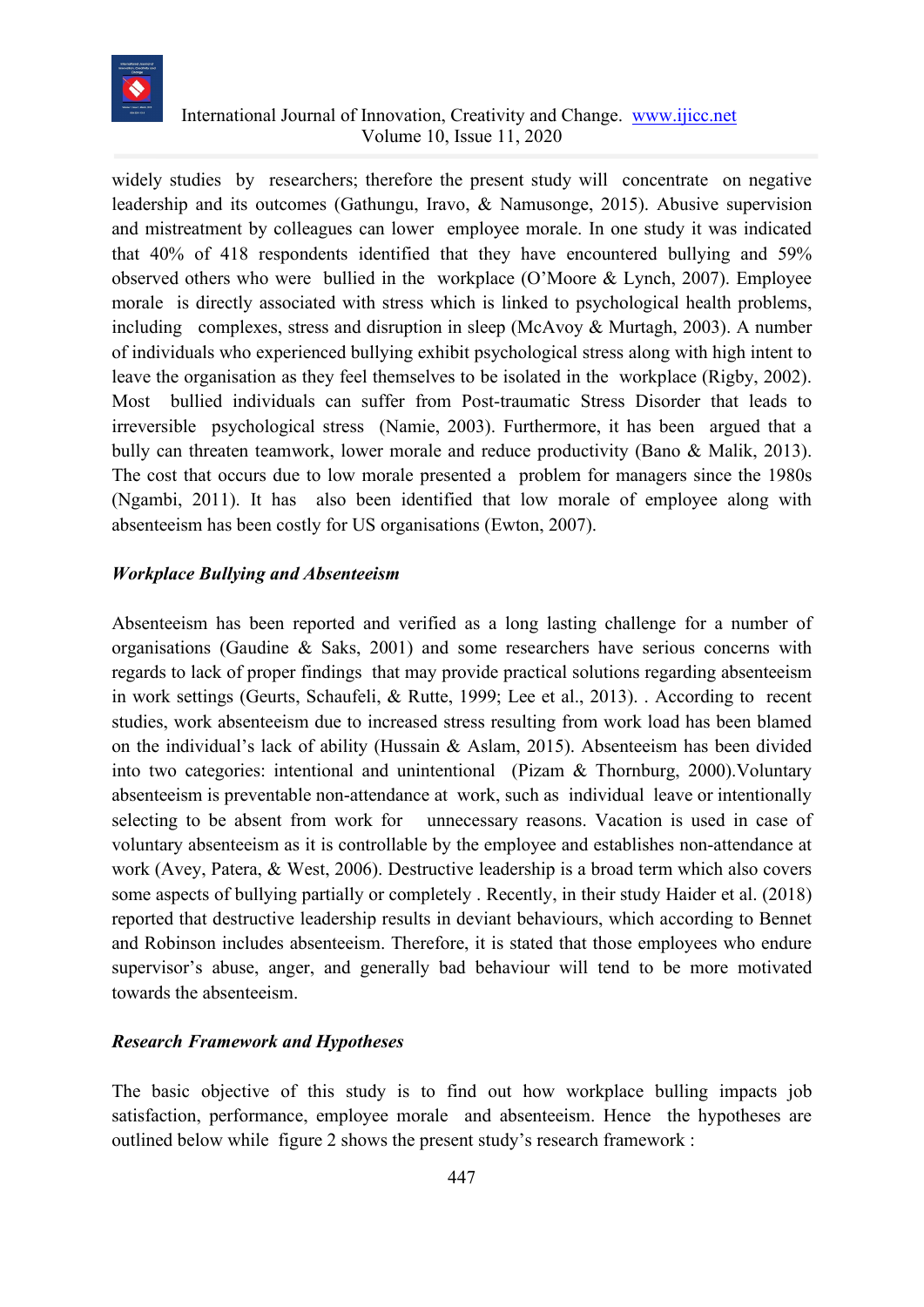

*H1: There is a significant relationship between workplace bullying and job satisfaction. H2: There is a significant relationship between workplace bullying and performance. H3: There is a significant relationship between workplace bullying and employee morale H4: There is a significant relationship between workplace bullying and absenteeism.*

#### **Figure 2.**



#### **Methodology**

Positivism paradigm has been followed in the study which allows for the application of quantitative methodology to carry out a study. The research study is correlational as its purpose is to examine the relationship between independent and dependent variables. Furthermore, it is cross-sectional as it enables data collection a point which covers a large range of respondents, whereas a longitudinal study is carried out to check difference or changes in variables provided at two points .

The study population consists of employees working in non-profit organisations (NGOs) within in Indonesia. There are 127 NGOs working in Indonesia [\(World Association of Non-](#page-78-7)[Governmental Organizations, 2019\)](#page-78-7) within the areas of ageing, agriculture and food, animal health and rights, business and economics, children and youth and communications and media. Hence, it provides six clusters of NGOs regarding the nature of their operations. Three clusters were randomly selected namely business and economics, children and youth and communication and media which resulted in a total of 35 NGOs .

For a research study it is necessary to select a representative sample size from the population to collect data. The sample size for the present study has been selected by using the thumb rule (Hair et al., 2010) according to which the total number of questions in a questionnaire are multiplied with 10 then the outcome of the multiplication is regarded as the sample size for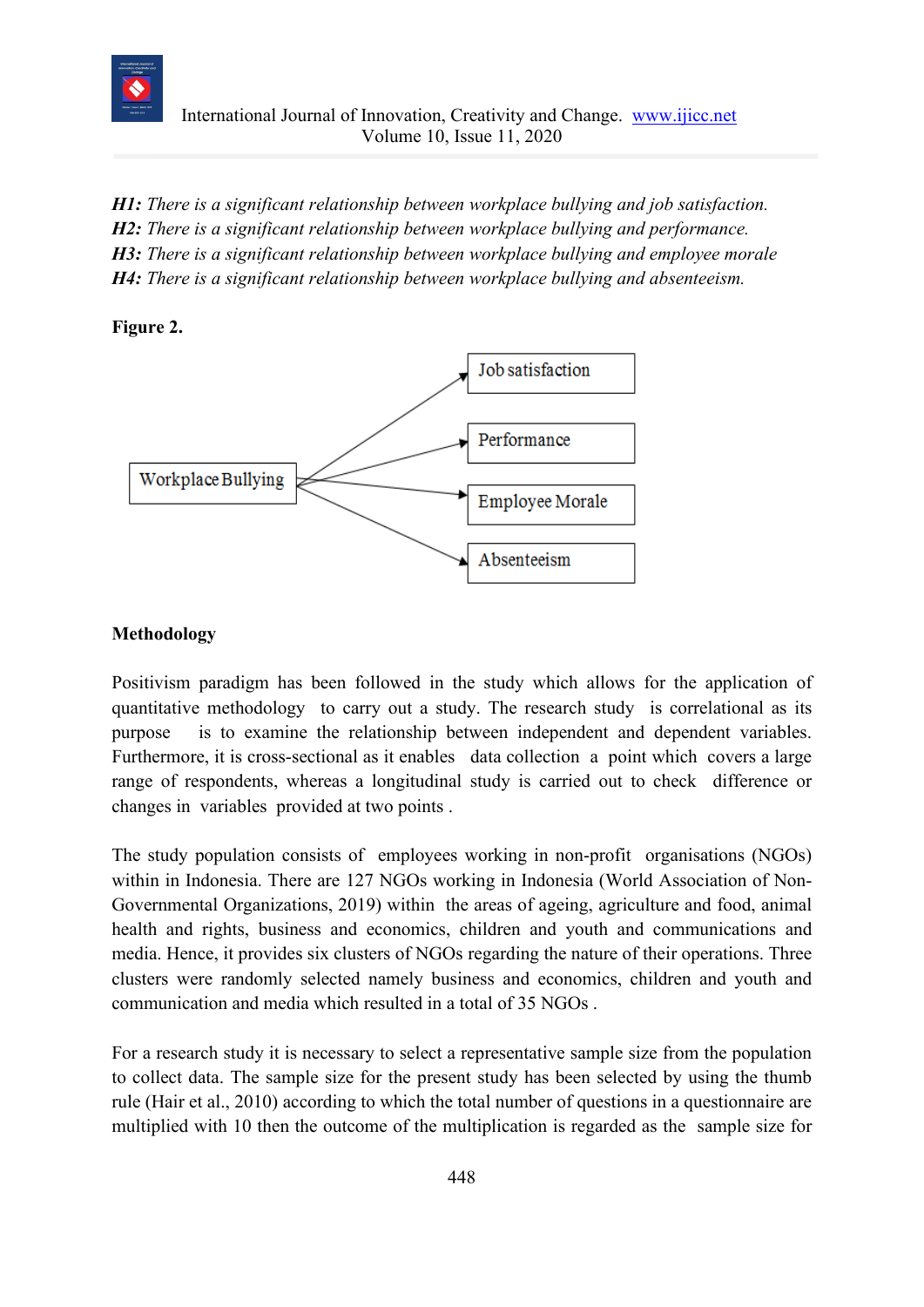

the study. Questionnaires consisted of 27 items which were then multiplied by 10. Hence, the sample size for the study is 270 respondents.

Data was collected by using questionnaires which consisted of questions related to demography and variables . All measures for the variables were adopted from the previous studies, the details of which are as follows: workplace bullying was measured by using seven items [\(Einarsen, Hoel, & Notelaers, 2009\)](#page-76-11); job satisfaction was measured by using nine items [\(Netemeyer,](#page-78-8) et al. 1997); absenteeism was measured by using four questions [\(Hackett,](#page-77-13)  [Bycio, & Guion, 1989\)](#page-77-13) while employee morale and performance were measured by using 9 and 8 items respectively [\(Hussain & Aslam, 2015\)](#page-77-10). Smart-PLS has been used for data analysis as the purpose of the study is to test the hypotheses.

#### **Findings**

| <b>Constructs</b>      | <b>Items</b>    | <b>Loadings</b> | <b>Alpha</b> | CR    | <b>AVE</b> |
|------------------------|-----------------|-----------------|--------------|-------|------------|
| Absenteeism            | AB1             | 0.811           | 0.840        | 0.893 | 0.675      |
|                        | AB2             | 0.851           |              |       |            |
|                        | AB3             | 0.821           |              |       |            |
|                        | AB4             | 0.804           |              |       |            |
| <b>Employee Morale</b> | EM1             | 0.712           | 0.893        | 0.913 | 0.540      |
|                        | EM <sub>2</sub> | 0.760           |              |       |            |
|                        | EM <sub>3</sub> | 0.656           |              |       |            |
|                        | EM4             | 0.735           |              |       |            |
|                        | EM <sub>5</sub> | 0.816           |              |       |            |
|                        | EM <sub>6</sub> | 0.764           |              |       |            |
|                        | EM7             | 0.721           |              |       |            |
|                        | EM <sub>8</sub> | 0.796           |              |       |            |
|                        | EM9             | 0.632           |              |       |            |
| Job Satisfaction       | JS1             | 0.680           | 0.885        | 0.906 | 0.519      |
|                        | JS <sub>2</sub> | 0.748           |              |       |            |
|                        | JS3             | 0.745           |              |       |            |
|                        | JS4             | 0.741           |              |       |            |
|                        | JS5             | 0.782           |              |       |            |
|                        | JS6             | 0.723           |              |       |            |
|                        | JS7             | 0.691           |              |       |            |
|                        | JS8             | 0.671           |              |       |            |
|                        | JS9             | 0.696           |              |       |            |
| Performance            | Per.2           | 0.797           | 0.845        | 0.880 | 0.519      |

**Table 1:** Confirmatory Factor Analysis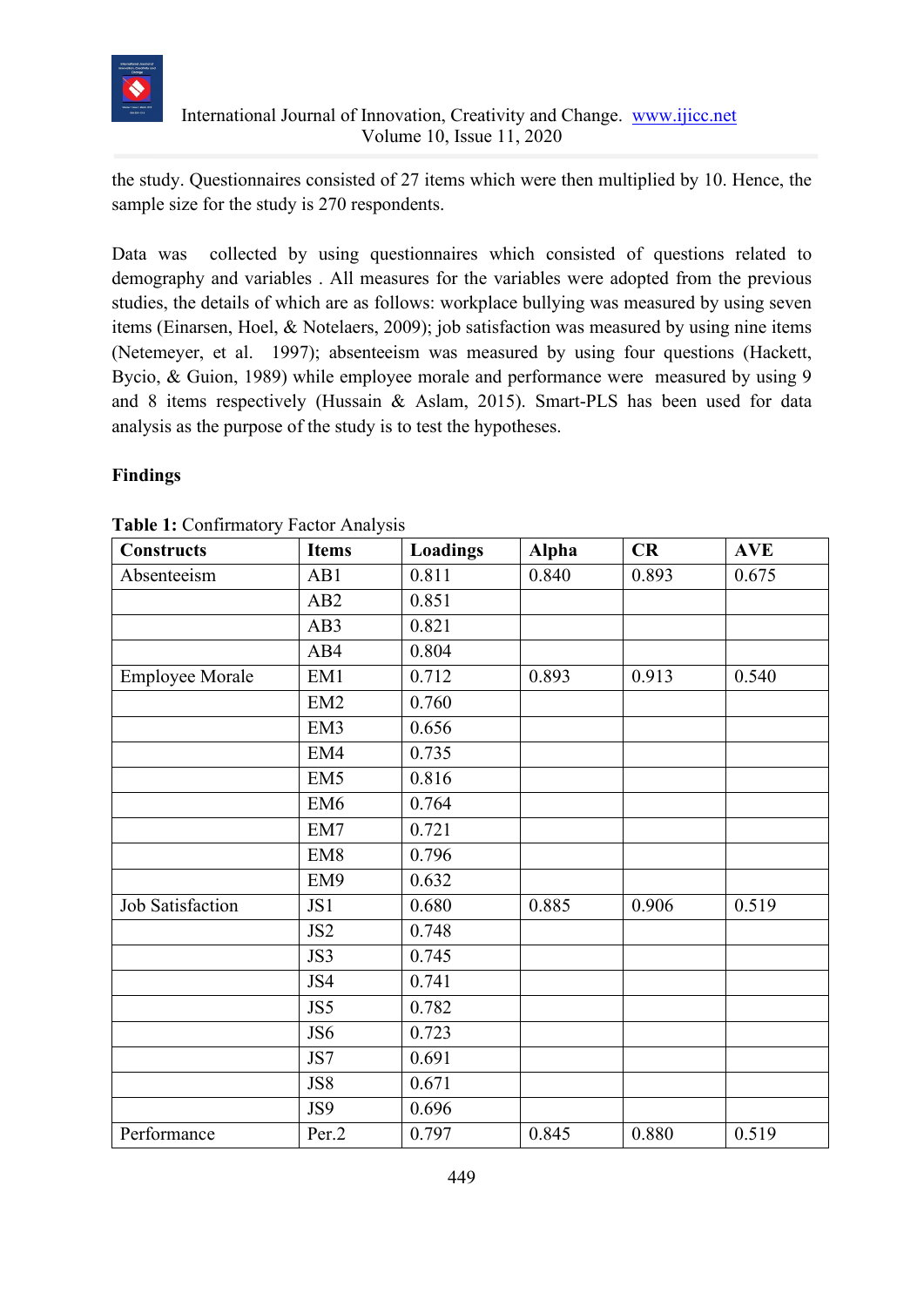

|                    | Per.3            | 0.778 |       |       |       |
|--------------------|------------------|-------|-------|-------|-------|
|                    | Per.4            | 0.704 |       |       |       |
|                    | Per.5            | 0.438 |       |       |       |
|                    | Per.6            | 0.789 |       |       |       |
|                    | Per.7            | 0.751 |       |       |       |
|                    | Per.8            | 0.720 |       |       |       |
| Workplace Bullying | WPB1             | 0.891 | 0.888 | 0.920 | 0.640 |
|                    | WPB <sub>2</sub> | 0.891 |       |       |       |
|                    | WPB3             | 0.820 |       |       |       |
|                    | WPB4             | 0.783 |       |       |       |
|                    | WPB5             | 0.870 |       |       |       |
|                    | WPB6             | 0.886 |       |       |       |

Table 1 shows the CFA value which is performed for the measurement model assessment. The factor loadings of all the items are greater than 0.5 which highlights that there is no problem with the factors loadings and thus satisfies the parameter of convergent validity. Furthermore, the CR value for variables namely; workplace bullying, job satisfaction, absenteeism, performance and employee morale are greater than 0.8. As per table 1 findings , the CR value is greater than 0.8, therefore it satisfied the second criterion. Finally, the AVE values for variables should be greater than 0.5. Table 1 findings reported that the AVE value for variables namely; workplace bullying, job satisfaction, absenteeism, performance and employee morale are greater than 0.5. Therefore, it also confirmed the third criterion. Hence, the findings reported in table 1 have proved the convergent validity.

#### **Discriminant Validity**

|            | $\mathbf{A}\mathbf{B}$ | <b>EM</b> | <b>JS</b> | Per.     | <b>WPB</b> |
|------------|------------------------|-----------|-----------|----------|------------|
| AB         | 0.822                  |           |           |          |            |
| EM         | 0.737                  | 0.735     |           |          |            |
| JS         | 0.585                  | 0.646     | 0.720     |          |            |
| Per.       | 0.595                  | 0.642     | 0.500     | 0.720    |            |
| <b>WPB</b> | $-0.414$               | $-0.636$  | $-0.432$  | $-0.297$ | 0.800      |

**Table 2:** Fornell & Larckers Criterion

Table 2 shows values for the Fornell & Larckers Criterion for discriminant validity. As per the criterion, the correlation of variables with itself must be greater than the correlation with other variables in the same column. The findings reported in table 2 fulfil the criterion.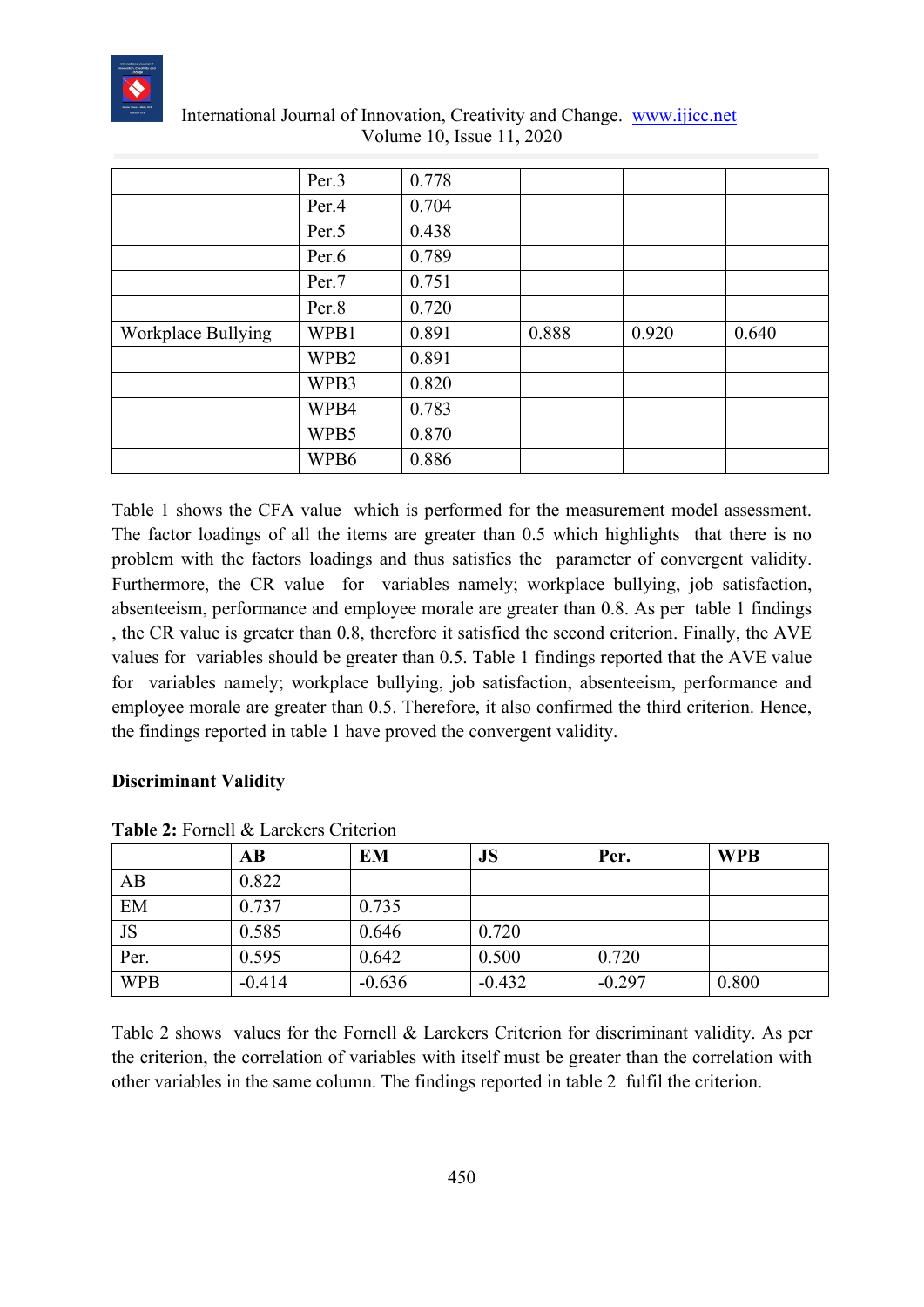

|                  | AB       | <b>EM</b> | <b>JS</b> | Per.     | <b>WPB</b> |
|------------------|----------|-----------|-----------|----------|------------|
| AB1              | 0.811    | 0.592     | 0.452     | 0.488    | $-0.346$   |
| AB <sub>2</sub>  | 0.851    | 0.627     | 0.456     | 0.467    | $-0.377$   |
| AB3              | 0.821    | 0.609     | 0.523     | 0.509    | $-0.311$   |
| AB4              | 0.804    | 0.595     | 0.501     | 0.497    | $-0.32$    |
| EM <sub>1</sub>  | 0.508    | 0.712     | 0.497     | 0.59     | $-0.406$   |
| EM <sub>2</sub>  | 0.578    | 0.76      | 0.557     | 0.441    | $-0.524$   |
| EM3              | 0.37     | 0.656     | 0.388     | 0.487    | $-0.432$   |
| EM4              | 0.596    | 0.735     | 0.477     | 0.548    | $-0.378$   |
| EM <sub>5</sub>  | 0.598    | 0.816     | 0.497     | 0.445    | $-0.535$   |
| EM <sub>6</sub>  | 0.662    | 0.764     | 0.483     | 0.537    | $-0.396$   |
| EM7              | 0.668    | 0.721     | 0.512     | 0.551    | $-0.391$   |
| EM <sub>8</sub>  | 0.469    | 0.796     | 0.417     | 0.373    | $-0.628$   |
| EM9              | 0.492    | 0.632     | 0.477     | 0.383    | $-0.406$   |
| JS1              | 0.39     | 0.416     | 0.68      | 0.33     | $-0.239$   |
| JS <sub>2</sub>  | 0.436    | 0.447     | 0.748     | 0.336    | $-0.286$   |
| JS3              | 0.415    | 0.453     | 0.745     | 0.369    | $-0.309$   |
| JS4              | 0.407    | 0.501     | 0.741     | 0.393    | $-0.416$   |
| JS5              | 0.517    | 0.548     | 0.782     | 0.403    | $-0.326$   |
| JS6              | 0.417    | 0.472     | 0.723     | 0.381    | $-0.274$   |
| JS7              | 0.38     | 0.423     | 0.691     | 0.361    | $-0.263$   |
| JS8              | 0.381    | 0.433     | 0.671     | 0.291    | $-0.342$   |
| JS9              | 0.449    | 0.469     | 0.696     | 0.371    | $-0.279$   |
| Per.2            | 0.523    | 0.583     | 0.432     | 0.797    | $-0.219$   |
| Per.3            | 0.374    | 0.434     | 0.364     | 0.778    | $-0.179$   |
| Per.4            | 0.417    | 0.419     | 0.411     | 0.704    | $-0.182$   |
| Per.5            | 0.308    | 0.274     | 0.243     | 0.438    | $-0.093$   |
| Per.6            | 0.482    | 0.534     | 0.364     | 0.789    | $-0.312$   |
| Per.7            | 0.342    | 0.403     | 0.321     | 0.751    | $-0.134$   |
| Per.8            | 0.472    | 0.483     | 0.364     | 0.72     | $-0.253$   |
| WPB1             | $-0.317$ | $-0.57$   | $-0.361$  | $-0.244$ | 0.891      |
| WPB <sub>2</sub> | $-0.279$ | $-0.502$  | $-0.316$  | $-0.222$ | 0.891      |
| WPB3             | $-0.352$ | $-0.528$  | $-0.383$  | $-0.16$  | 0.82       |
| WPB4             | $-0.46$  | $-0.565$  | $-0.448$  | $-0.32$  | 0.783      |
| WPB5             | $-0.324$ | $-0.574$  | $-0.35$   | $-0.262$ | 0.87       |
| WPB6             | $-0.275$ | $-0.489$  | $-0.306$  | $-0.213$ | 0.886      |
| WPB7             | $-0.261$ | $-0.183$  | $-0.155$  | $-0.232$ | 0.253      |

#### **Table 3:** Cross Loadings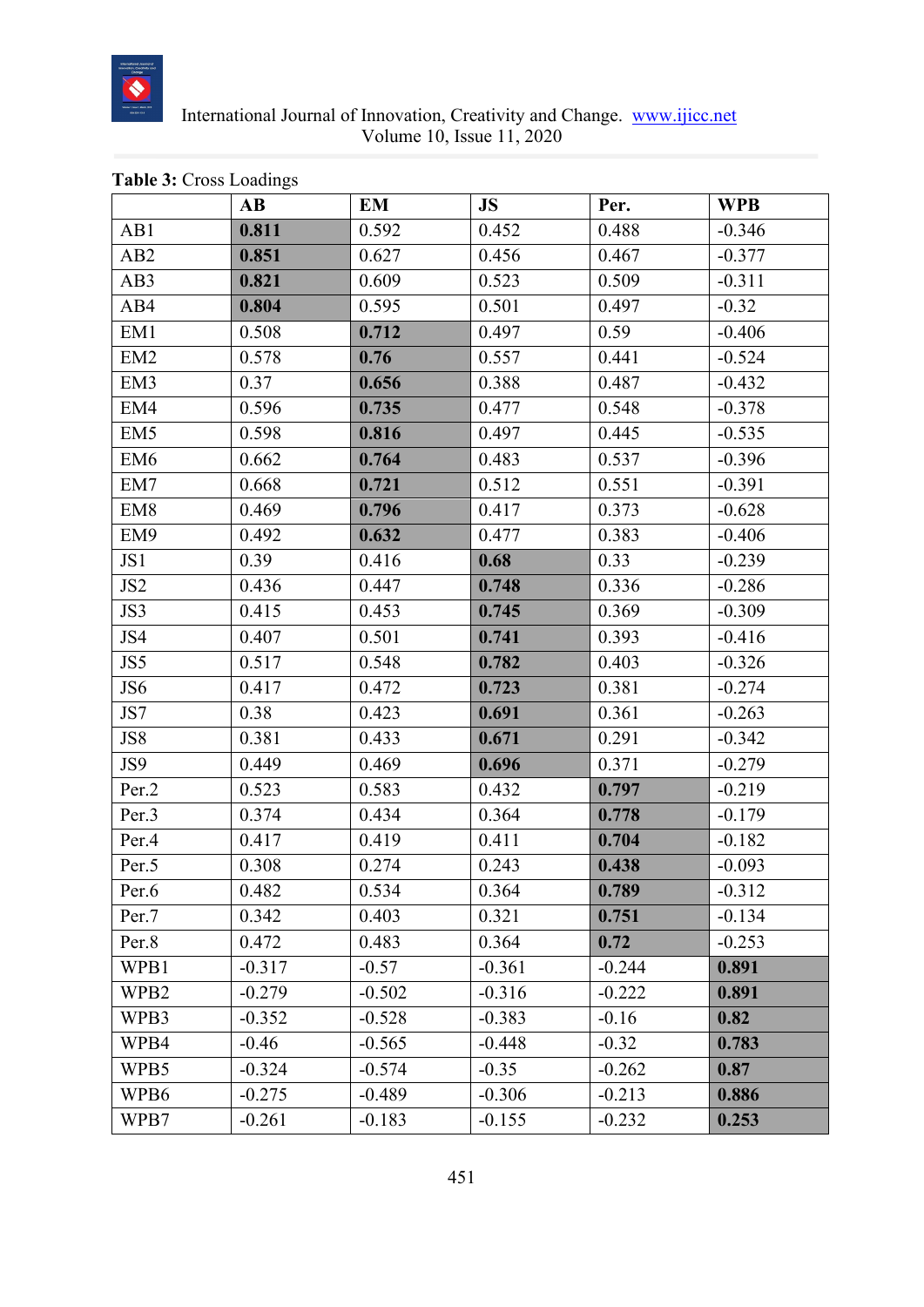

## International Journal of Innovation, Creativity and Change. [www.ijicc.net](http://www.ijicc.net/) Volume 10, Issue 11, 2020

Table 3 shows the values of cross loadings. For cross loadings to be valid it is necessary that the value of the loadings in the same diagonal must be greater than the other variables. Findings reported in table 3 satisfy the criteria, therefore strengthen discriminant validity.

|            | AВ    | EM    | JS    | Per.  | <b>WPB</b> |
|------------|-------|-------|-------|-------|------------|
| AB         |       |       |       |       |            |
| EM         | 0.864 |       |       |       |            |
| JS         | 0.680 | 0.727 |       |       |            |
| Per.       | 0.690 | 0.735 | 0.573 |       |            |
| <b>WPB</b> | 0.482 | 0.690 | 0.471 | 0.324 |            |

|  |  | Table 4: Heterotrait-Monotrait Correlation Ratio |  |  |
|--|--|--------------------------------------------------|--|--|
|--|--|--------------------------------------------------|--|--|

Table 4 shows the HTMT values which is the latest technique for the assessment of discriminant validity. As per the criteria, the HTMT value must be less than 0.85, whereas in the weak threshold the HTMT value must be less than 0.90. All values in the table are less than 0.90. Therefore, it establishes discriminant validity. Figure 3 shows the outcome of confirmatory factor analysis:

### **Figure 3.**

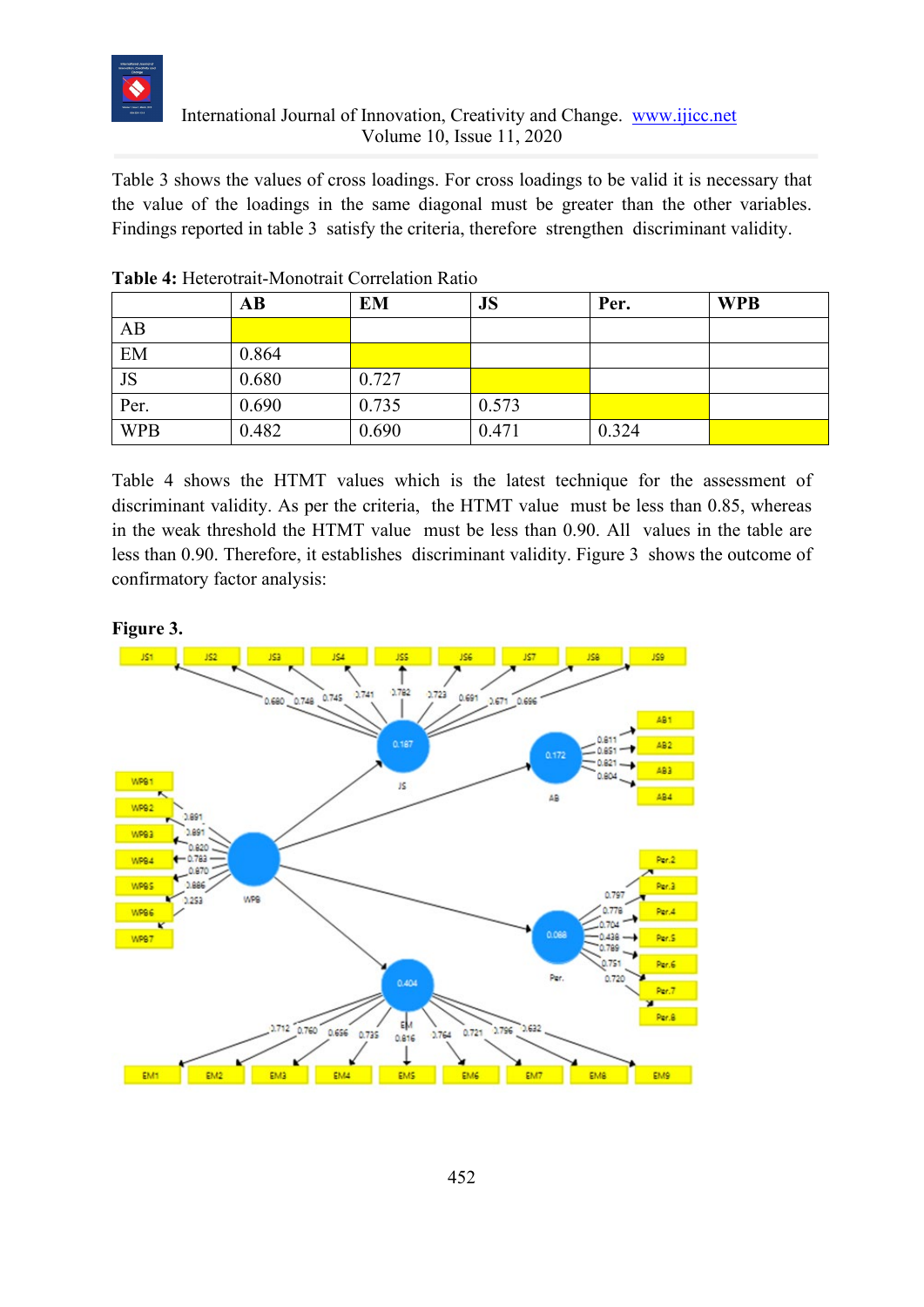

## International Journal of Innovation, Creativity and Change. [www.ijicc.net](http://www.ijicc.net/) Volume 10, Issue 11, 2020

### *Structural Equation Modelling*

| <b>Hypothesis</b>      | <b>Beta</b> | <b>SD</b> | t value | p value |
|------------------------|-------------|-----------|---------|---------|
| $WPB \rightarrow AB$   | $-0.414$    | 0.038     | 10.759  | p<0.05  |
| $WPB \rightarrow EM$   | $-0.636$    | 0.034     | 18.773  | p<0.05  |
| WPB $\rightarrow$ JS   | $-0.432$    | 0.037     | 11.729  | p<0.05  |
| $WPB \rightarrow Per.$ | $-0.297$    | 0.033     | 8.912   | p<0.05  |

**Table 5:** Direct Effects

Table 5 shows the values of the relationships between variables, as per the table workplace bullying is found to be associated with employee morale. The association is valued at -0.636 which asserts that when employees experience bullying at work, they are physically assaulted and abused and tend to become negative, their beliefs tend to be destroyed . Exposure to negative behaviours from leaders or co-workers tends to decrease employee self-efficacy and morale . Workplace bullying is also found to be associated with job satisfaction valued at -0.432. This means that when employees are over exposed to negativity in the workplace, it tends to lower job satisfaction . Workplace bullying results in overall dissatisfaction. When employees are continuously abused and threatened with loss of the resources they are entitled to, they will ultimately develop a tendency towards negative thinking . In addition. workplace bullying was also found to be associated with employee performance . When employees are harassed in the workplace, they are mistreated and lack praise even if they are doing their job competently, they will not be able to deliver their best performance. Among all the relations it is obvious that workplace bullying results in negative employee outcomes. However, it is found to be the strongest predictor for employee morale.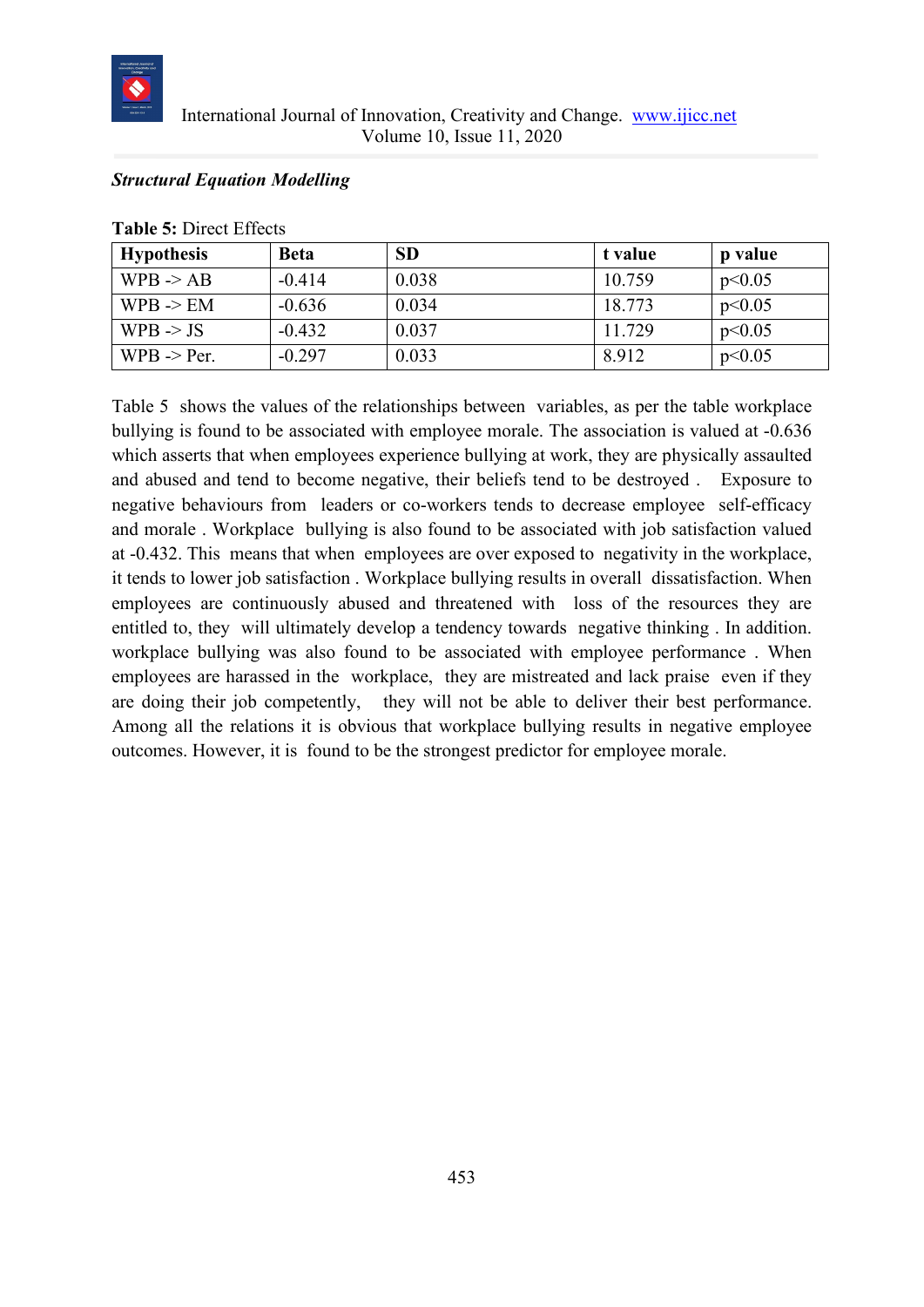

 International Journal of Innovation, Creativity and Change. [www.ijicc.net](http://www.ijicc.net/) Volume 10, Issue 11, 2020



#### **Discussion**

Workplace bullying has emerged as a significant concern for organisations resulting in negative outcomes such as destructive employee behaviours . This issue has caused serious concerns for organisations over the years as they result in loss . Bearing in mind this problematic issue, the study has attempted to examine the negative tendencies among employees working in banks. The quantitative study was conducted in Indonesian banks. The results of the study showed that workplace bullying results in low satisfaction, employee morale and employee performance . The study hypotheses tests have revealed that when employees suffer from negative behaviour from leaders and co-workers they tend to be dissatisfied. Interestingly, the results reported a negative relationship between workplace bullying and absenteeism for employees which contradicts other theories available in literature on workplace bullying.

#### **Conclusion and Limitations**

The quantitative study was designed to examine the relationship between workplace bullying and its outcomes. It considered job satisfaction, employee morale, employee performance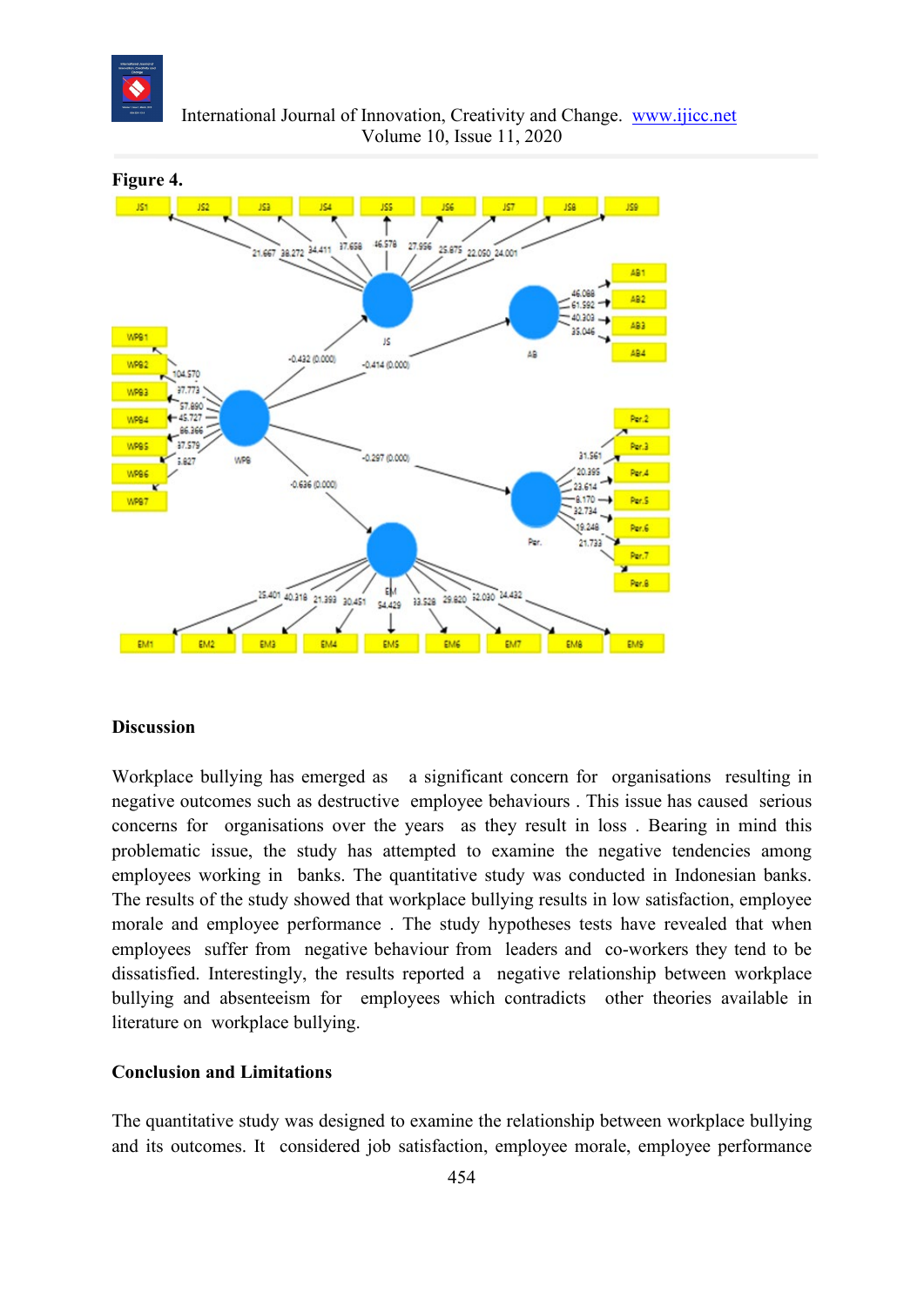

# International Journal of Innovation, Creativity and Change. [www.ijicc.net](http://www.ijicc.net/) Volume 10, Issue 11, 2020

and absenteeism as potential outcomes. The study conducted in NGOs provided new evidence and opened new ways for improving policy making in the NGOs. It also stated that the research will serve as a guideline to identify the cause behind the low performance of certain NGOs or the non-profit sector as a whole. Furthermore, it also provided evidence regarding the prevalence of bullying by leaders which should be eliminated in order to have a better working environment.

The study has accomplished all its objectives but there are still limitations which should be addressed and will serve as a potential guideline for future studies. The study has only selected a few types of NGOs, therefore it is suggested that more NGOs can be included in future studies. In addition, future research may use advanced statistical techniques such as multi-group analysis to assess the prevalence of bullying among different NGOs with reference to the nature of operations.) In their qualitative study on ethical leadership, Gill, Haider and Noreen (2016) concluded that ethical leadership discourages deviance and encourages employees to work for the betterment of society. Therefore, in line with Gill et al.'s (2016) conclusion of), leadership should think of workplace behaviour as primary concern for employees. Future studies may consider a comparison between local and international NGOs working in Indonesia.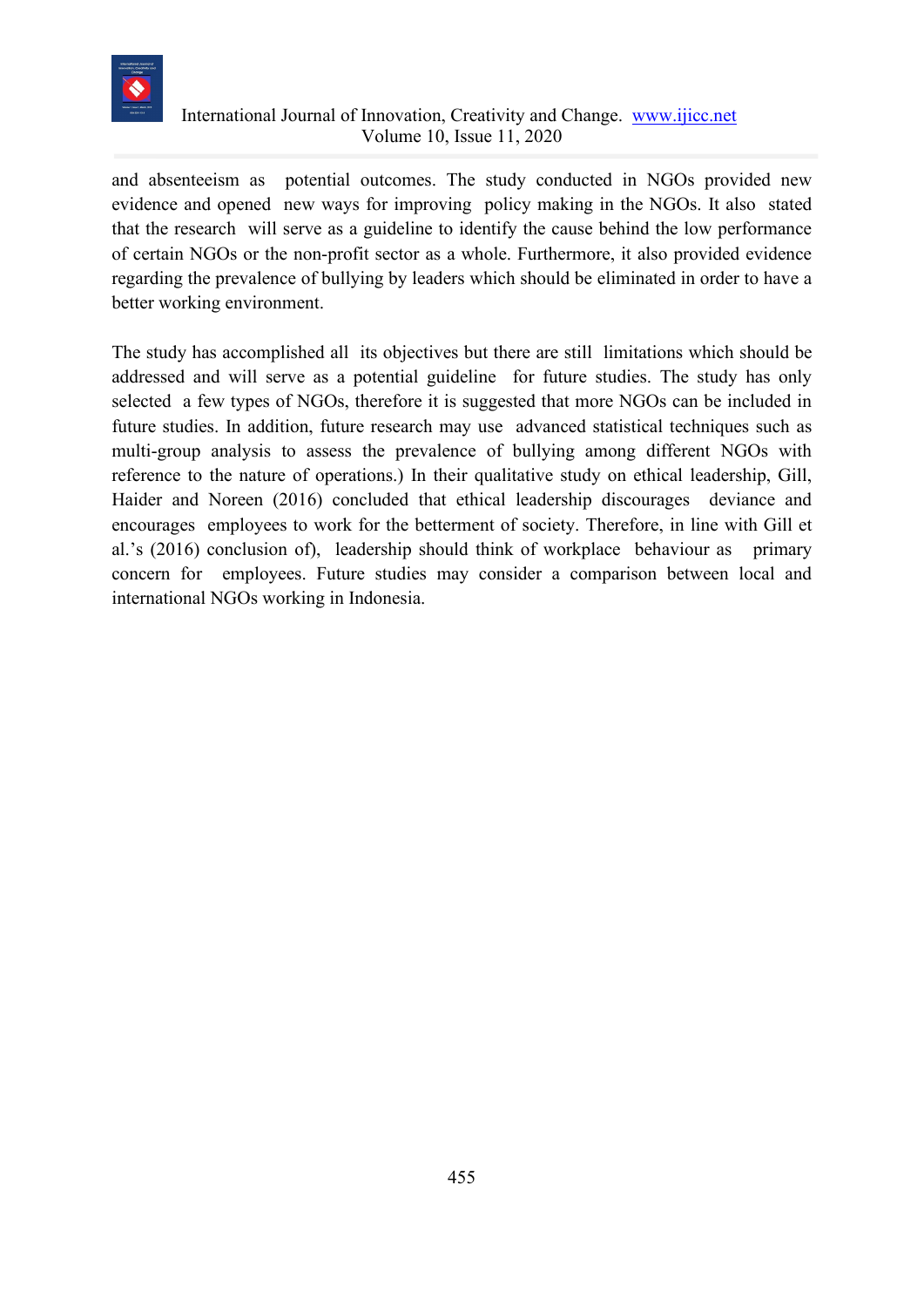

#### **REFERENCES**

- Avey, J. B., Patera, J. L., & West, B. J. (2006). The implications of positive psychological capital on employee absenteeism. *Journal of Leadership & Organizational Studies, 13*(2), 42-60.
- Bano, S., & Malik, S. (2013). Impact of workplace bullying on organizational outcome. *Pakistan Journal of Commerce and Social Sciences (PJCSS), 7*(3), 618-627.
- Blatt, E., O'Riordan, E., Matejevic, L., & Duggan, M. (2013). Addressing social determinants and its impact on healthcare.
- Caillier, J. G. (2016). Linking transformational leadership to self-efficacy, extra-role behaviors, and turnover intentions in public agencies: The mediating role of goal clarity. *Administration & Society, 48*(7), 883-906.
- Chesler, J. C. (2014). *The impact of workplace bullying on employee morale, job satisfaction and productivity within nonprofit organizations.* Capella University.
- Einarsen, S., Hoel, H., & Notelaers, G. (2009). Measuring exposure to bullying and harassment at work: Validity, factor structure and psychometric properties of the Negative Acts Questionnaire-Revised. *Work & Stress, 23*(1), 24-44.
- Einarsen, S., Hoel, H., Zapf, D., & Cooper, C. (2010). *Bullying and harassment in the workplace: Developments in theory, research, and practice*: Crc Press.
- Einarsen, S., Hoel, H., Zapf, D., & Cooper, C. L. (2011). The concept of bullying and harassment at work: The European tradition. *Bullying and harassment in the workplace: Developments in theory, research, and practice, 2*, 3-40.
- Escartín, J., Rodríguez-Carballeira, A., Zapf, D., Porrúa, C., & Martín-Peña, J. (2009). Perceived severity of various bullying behaviours at work and the relevance of exposure to bullying. *Work & Stress, 23*(3), 191-205.
- Gathungu, E. W. M., Iravo, D. M. A., & Namusonge, G. S. (2015). Transformational Leadership and Employee's Commitment: Empirical Review. *IOSR Journal Of Humanities And Social Science, 20*(7), 1-7.
- Gaudine, A. P., & Saks, A. M. (2001). Effects of an absenteeism feedback intervention on employee absence behavior. *Journal of Organizational Behavior: The International Journal of Industrial, Occupational and Organizational Psychology and Behavior, 22*(1), 15-29.
- Geurts, S. A., Schaufeli, W. B., & Rutte, C. G. (1999). Absenteeism, turnover intention and inequity in the employment relationship. *Work & Stress, 13*(3), 253-267.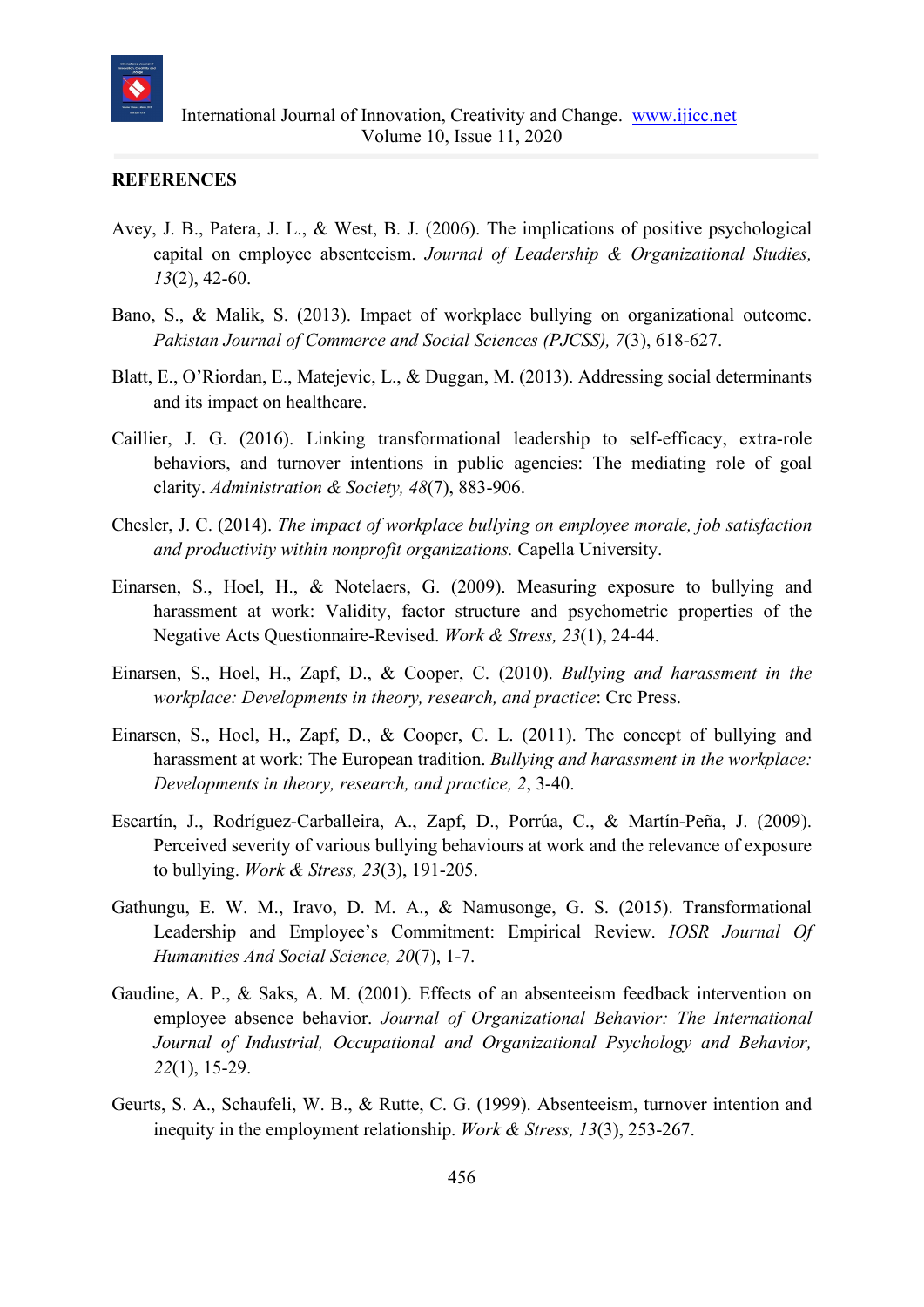

- Gill, S., Haider, S., & Noreen, S. (2016). Linking ethical leadership with organizational deviance and CSR: Empirical review. *Asian Journal of Multidisciplinary Studies, 4*(6), 23-28.
- Gill, S. S., Nisar, Q. A., Azeem, M., & Nadeem, S. (2017). Does leadership authenticity repays mediating role of psychological empowerment? *WALIA Journal, 33*(1), 64-73.
- Hackett, R. D., Bycio, P., & Guion, R. M. (1989). Absenteeism among hospital nurses: An idiographic-longitudinal analysis. *Academy of Management Journal, 32*(2), 424-453.
- Haider, S., Nisar, Q. A., Baig, F., & Azeem, M. (2018). Dark Side of Leadership: Employees' Job Stress & Deviant Behaviors in Pharmaceutical Industry. *International Journal of Pharmaceutical Research & Allied Sciences, 7*(2).
- Haider, S., Nisar, Q. A., Gill, s. s., & Ali, Z. (2017). ENSURING CITIZENSHIP CULTURE: A LONGITUDINAL STUDY OF TRANSFORMATIONAL LEADERSHIP. *Journal of Business and Social Development, 5*(2), 25-35.
- Hogh, A., Hoel, H., & Carneiro, I. G. (2011). Bullying and employee turnover among healthcare workers: a three‐wave prospective study. *Journal of nursing management, 19*(6), 742-751.
- Hussain, H., & Aslam, Q. (2015). Workplace bullying and employee performance among bank personnel in Pakistan. *The Lahore Journal of Business, 3*(2), 55-78.
- Kahn, L. M., & Sherer, P. D. (1990). Contingent pay and managerial performance. *ILR Review, 43*(3), 107-S-120-S.
- Katz, D., & Kahn, R. (1966). *The social psychology of organizations*. New York: HR Folks International.
- Katz, D., & Kahn, R. L. (1978). *The social psychology of organizations* (Vol. 2): Wiley New York.
- Lee, R. T., Brotheridge, C. M., Salin, D., & Hoel, H. (2013). Workplace bullying as a gendered phenomenon. *Journal of Managerial Psychology*.
- McAvoy, B. R., & Murtagh, J. (2003). Workplace bullying: The silent epidemic: British Medical Journal Publishing Group.
- Namie, G. (2003). Workplace bullying: Escalated incivility. *Ivey Business Journal, 68*(2), 1- 6.
- Needham, A. W. (2003). *Workplace bullying: A costly business secret*: Penguin books Auckland, New Zealand.